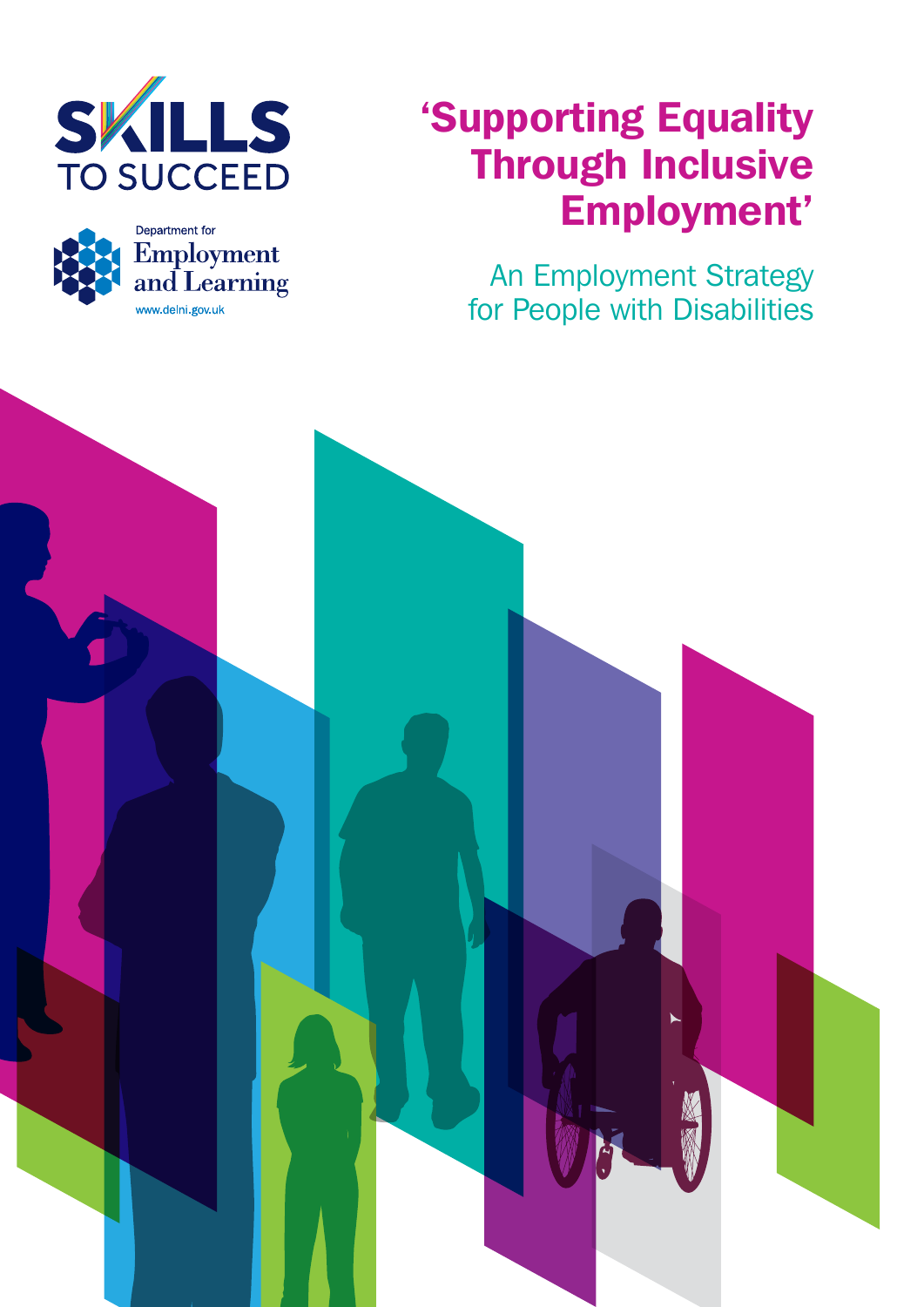# **CONTENTS**

| <b>Foreword</b>                                    |                                                   | 02 |  |
|----------------------------------------------------|---------------------------------------------------|----|--|
| $\overline{1}$ .                                   | <b>Executive Summary</b>                          | 04 |  |
| 2.                                                 | <b>Strategic Context and Alignment</b>            | 11 |  |
| 3.                                                 | The Supported Employment Model                    | 15 |  |
| 4.                                                 | <b>Key Themes</b>                                 | 18 |  |
|                                                    | 4.1 - Supporting people to secure paid employment | 18 |  |
|                                                    | 4.2 - Job retention and career development        | 25 |  |
|                                                    | 4.3 - Working with Employers                      | 30 |  |
|                                                    | 4.4 - Research and Development                    | 36 |  |
|                                                    | 4.5 - Strategic partnership and engagement        | 38 |  |
| 5.                                                 | Summary and Way Forward - Implementation          | 41 |  |
|                                                    | <b>Annex List</b>                                 |    |  |
|                                                    | Annex A - UNCRPD Article 27 - Work and Employment | 42 |  |
| Annex B - Strategic Working Group                  |                                                   | 44 |  |
| Annex C - Supported Employment Model               |                                                   | 45 |  |
| Annex D - European Social Fund Disability Projects | 47                                                |    |  |
| Annex E - Year One Action Plan                     | 48                                                |    |  |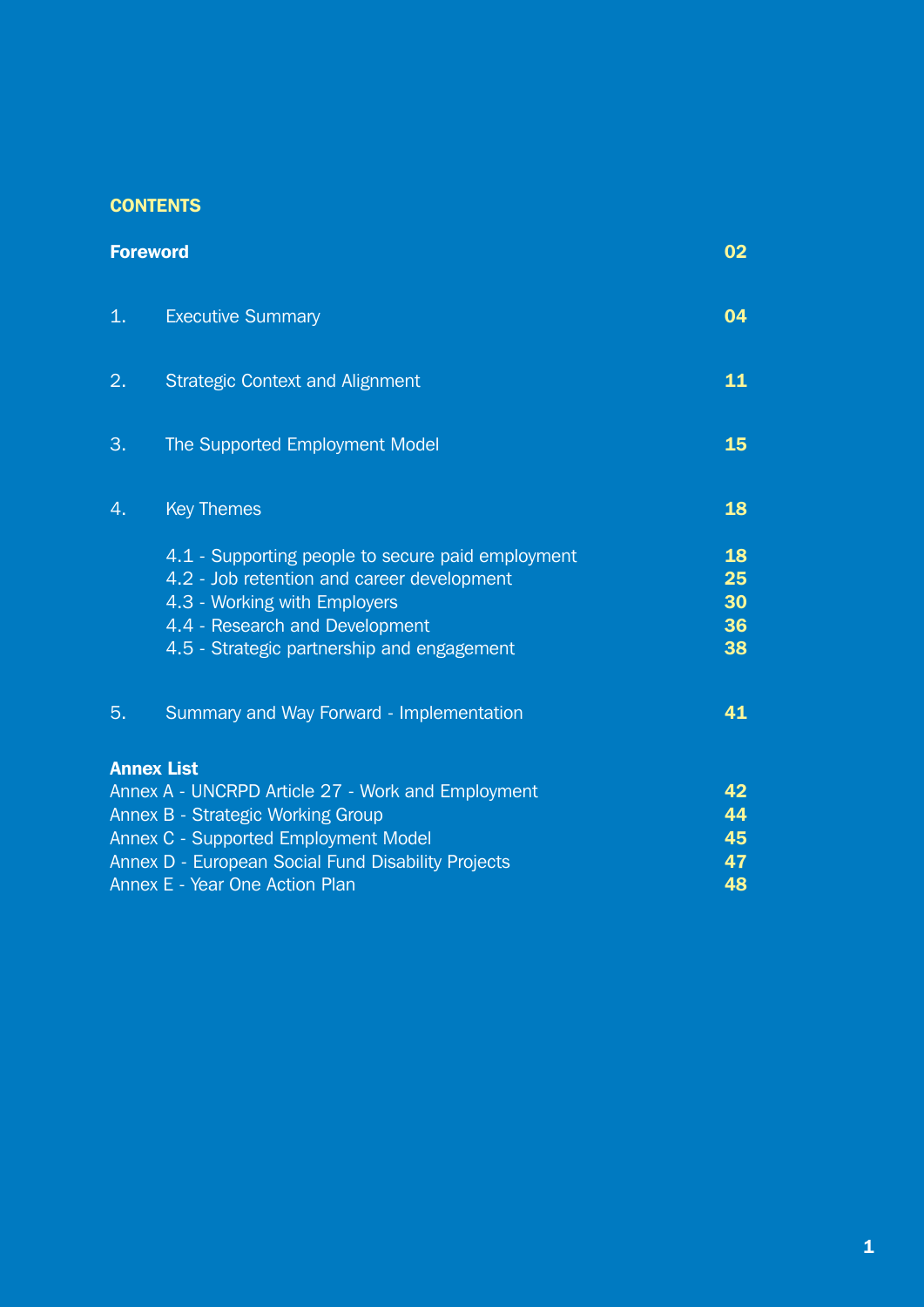# Dr Stephen Farry MLA Minister for Employment and Learning

# Foreword

As Minister for Employment and Learning, I am delighted to launch the 'Employment Strategy for People with Disabilities', which is all about promoting equality and inclusion in the working environment.

For a truly successful, world-class economy, it is critical that we draw upon all of the talents in society, and it is vital that we give every person the opportunity to develop and achieve to their full potential.



At a time of unprecedented pressure on public funds, and in a climate of economic change as we

attempt to create a more balanced employment base, it is essential that those people who may be more distant from the labour market, solely because of a life-long or acquired disability, don't just remain unforgotten but are rather fully integrated.

The 'Employment Strategy for People with Disabilities' is focused on supporting those people with the most significant disability related barriers to work, but who want to work, are motivated, and with the right type and level of support, will secure and sustain paid employment opportunities across every employment sector.

However, the strategy is also making a clear statement to society that goes beyond 'finding a job' - people with disabilities share the same ambitions and aspirations as everyone else, and are dedicated to realising their full career potential. This strategy is about enabling and empowering those aspirations, and in doing so, disabled people will make a significant contribution to our economy.

I wish to pay tribute to my department's Disability Employment Service, and its key partners from the local disability sector, in the development of this strategy over the past three years. Through this partnership approach, and the formation of a joint Strategic Working Group from the outset, they have strengthened the relationship between central government and the community and voluntary sector, and are an example of how true partnership working can help deliver.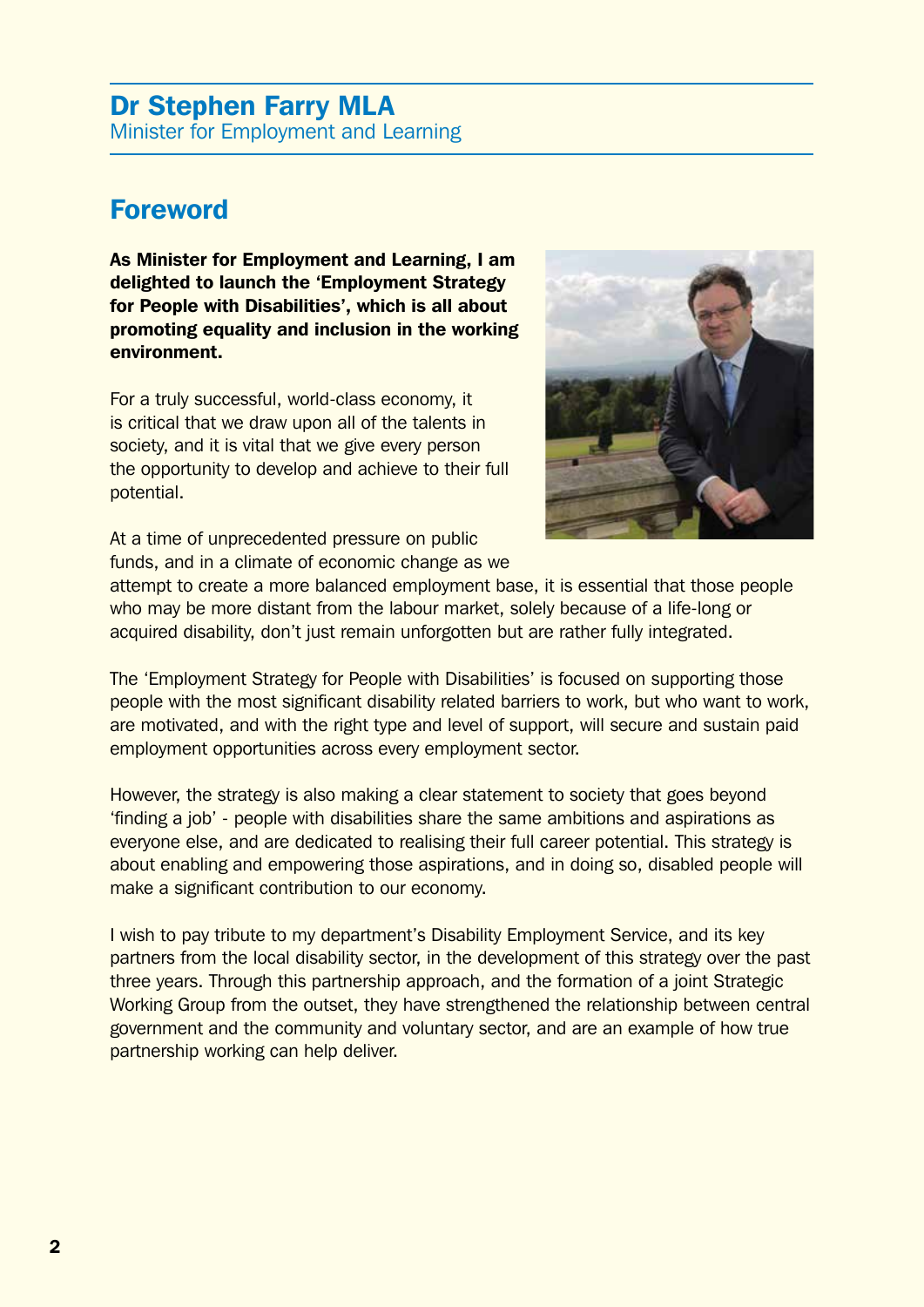The recent public consultation provided a positive endorsement for a lot of what had been proposed, and helped to identify other factors and contributors that need to be considered. I am confident therefore, that the strategy, with its key themes and proposals, will have a major positive impact on the lives of people with significant disability related barriers to work, and by extension, their circle of family, friends and of course, their future colleagues in employment.

The strategy aims to build on existing disability services, delivered through mainstream and community and voluntary sector programmes, however, it also presents a great opportunity to improve partnership working at all levels, and across a number of government departments. The new Disability Employment Stakeholder Forum seeks to bring key officials together, along with representatives from the disability sector, employers and of course people with disabilities, and together, they will monitor and positively influence the implementation of this very important area of work.

I trust therefore that my Executive colleagues, and all government departments who have a role to play, will offer their full support and commitment to the success of the 'Employment Strategy for People with Disabilities'. There can be no better way for the NI Assembly to demonstrate real leadership in tackling disadvantage in our society, and promoting equality and social inclusion for all.

Kleplen Fanny

DR STEPHEN FARRY Minister for Employment and Learning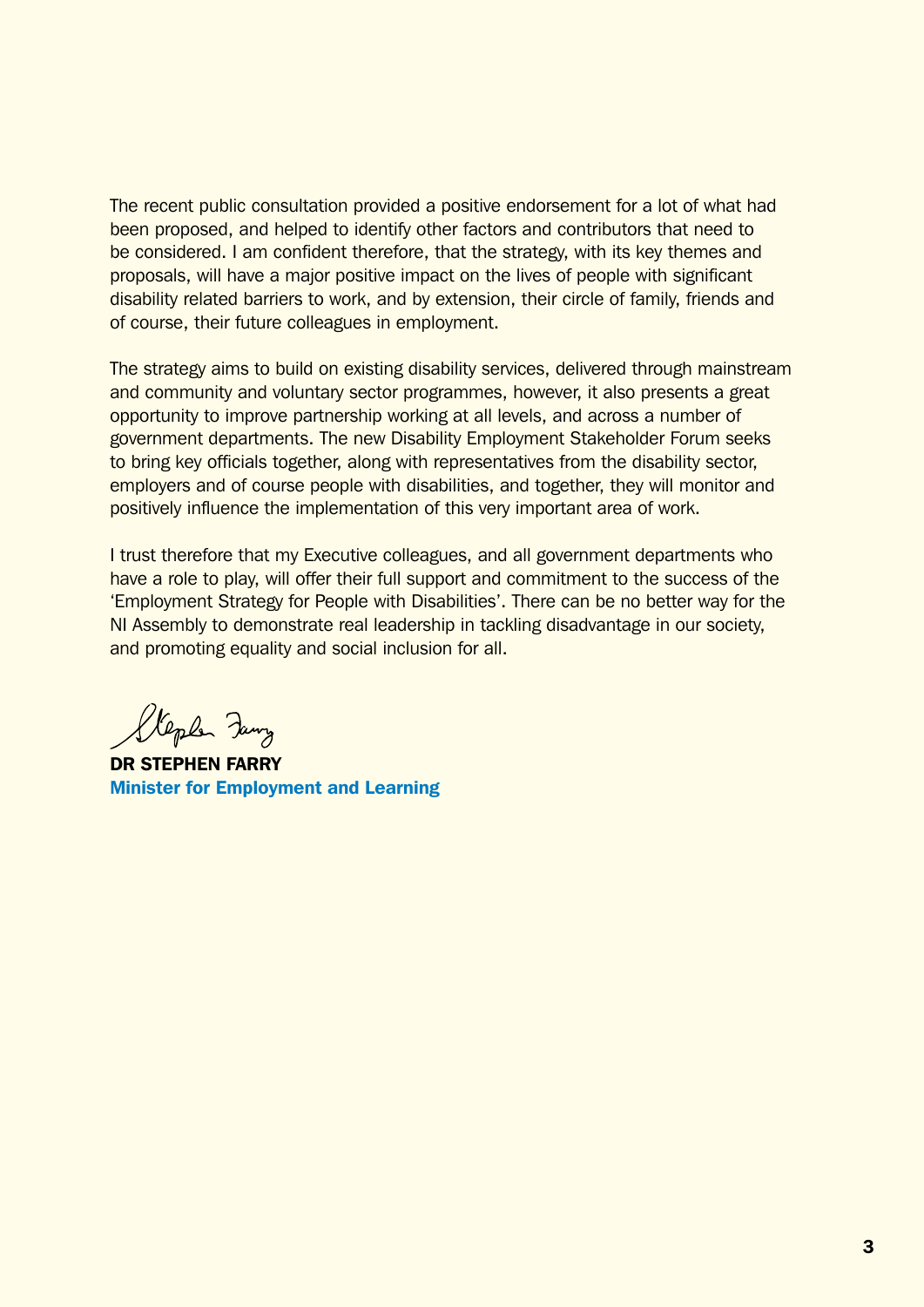### **Introduction**

The Department for Employment and Learning is fully committed to supporting and empowering people to overcome a wide range of barriers in pursuit of their employment goals.

People with significant disability related barriers, such as a learning disability or difficulty, those with sensory or communication impairments, and people with serious physical and mental health conditions, undoubtedly face greater barriers and challenges than most others in society.

This strategy recognises those challenges, and outlines a range of possible solutions to enable people with disabilities to achieve and retain suitable paid employment in the open labour market.

Article 27 of the United Nations Convention on the Rights of People with Disabilities (UNCRPD) – Work and Employment (Annex A), covers a number of extremely important areas that are encapsulated in this strategy. However, the fundamental right, underpinning both Article 27 and the strategy is: 'the right of persons with disabilities to work, on an equal basis with others', including the opportunity to gain a living by work, freely chosen or accepted in a labour market and work environment that is open, inclusive and accessible to persons with disabilities'.

The 'Employment Strategy for People with Disabilities' has been developed in partnership with the disability sector and other stakeholders, and has been informed by a preconsultation exercise, as well as the responses to the more recent public consultation process - https://www.delni.gov.uk/consultations/employment-strategy-peopledisabilities-consultation

The strategy outlines what the Disability Employment Service (DES), working in partnership with other government departments, the disability sector and many other interested parties, intends to do, in order to address the difficulties and inequalities that people with significant disabilities are attempting to overcome.

The Department for Employment and Learning has provided dedicated and enhanced support to enable people with disabilities to access educational, skills and employability programmes and services. Moving forward, it is essential that these continue, and that they deliver better employment outcomes for disabled people.

In order to achieve this, it will be important to ensure that the range of other strategies and policies, aimed at people with disabilities, align and complement the proposals within this strategy, and that this is demonstrated through visible commitment and practical partnership working.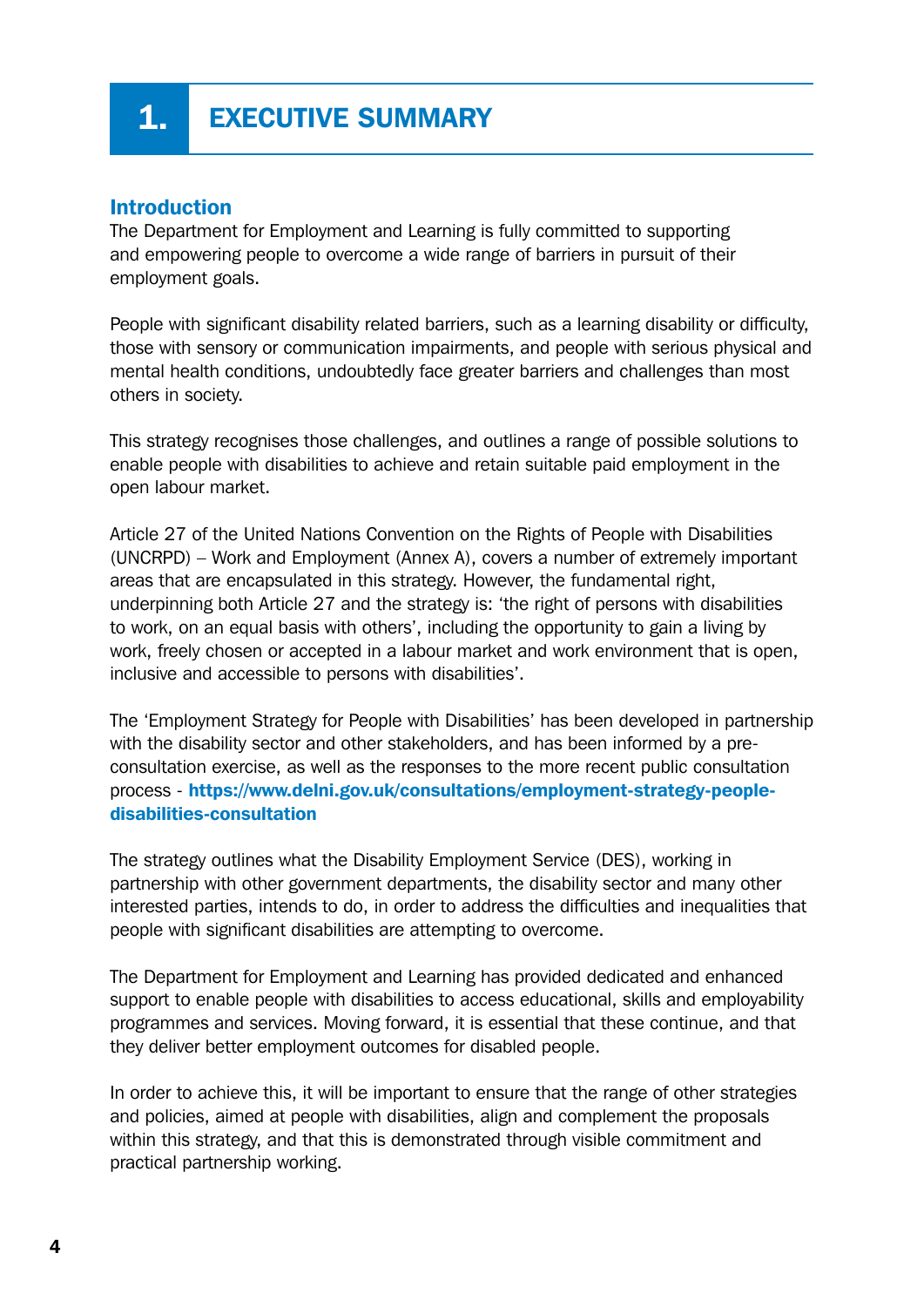# Current Employment Support

The Department for Employment and Learning has a dedicated Disability Employment Service, which provides and manages a range of pre-employment and in-work support measures, including:

- Access to Work (NI)
- Workable (NI)
- Work Connect
- Occupational Psychology Service
- Job Introduction Scheme and
- Condition Management Programme

The strategy consultation document: https://www.delni.gov.uk/consultations/ employment-strategy-people-disabilities-consultation provides a comprehensive summary of what else is currently available by way of employment, educational, skills and other services, to people with disabilities. The consultation document also explained the rationale for a specific 'employment' strategy, along with a number of key themes and proposals.

The public consultation process has delivered a positive endorsement of the need for this strategy, and the partnership approach taken by the department and the disability sector. It has also provided the Department with additional information and points to consider, and these have been reflected in the revised commentary of this strategy.

#### Strategic Partnership and Engagement

The Department and the local disability sector have a long standing positive working relationship. A Strategic Working Group, including key representatives from the sector, was established in 2013, to consider how best to take forward this significant piece of work. The Group has played a central role in helping the Department to develop the 'Employment Strategy for People with Disabilities'; and deserve much credit for doing so. Those who participated on the Strategic Working Group are listed at Annex B.

#### The Target Client Group for the 'Strategy'

The 'Employment Strategy for People with Disabilities' will target people who have significant disability related barriers to employment. People with significant disabilities feel excluded from many employment opportunities that others take for granted. 'Stigma' was a common thread of the consultation process, particularly by individuals who have a disability, and this strategy aims to address this problem.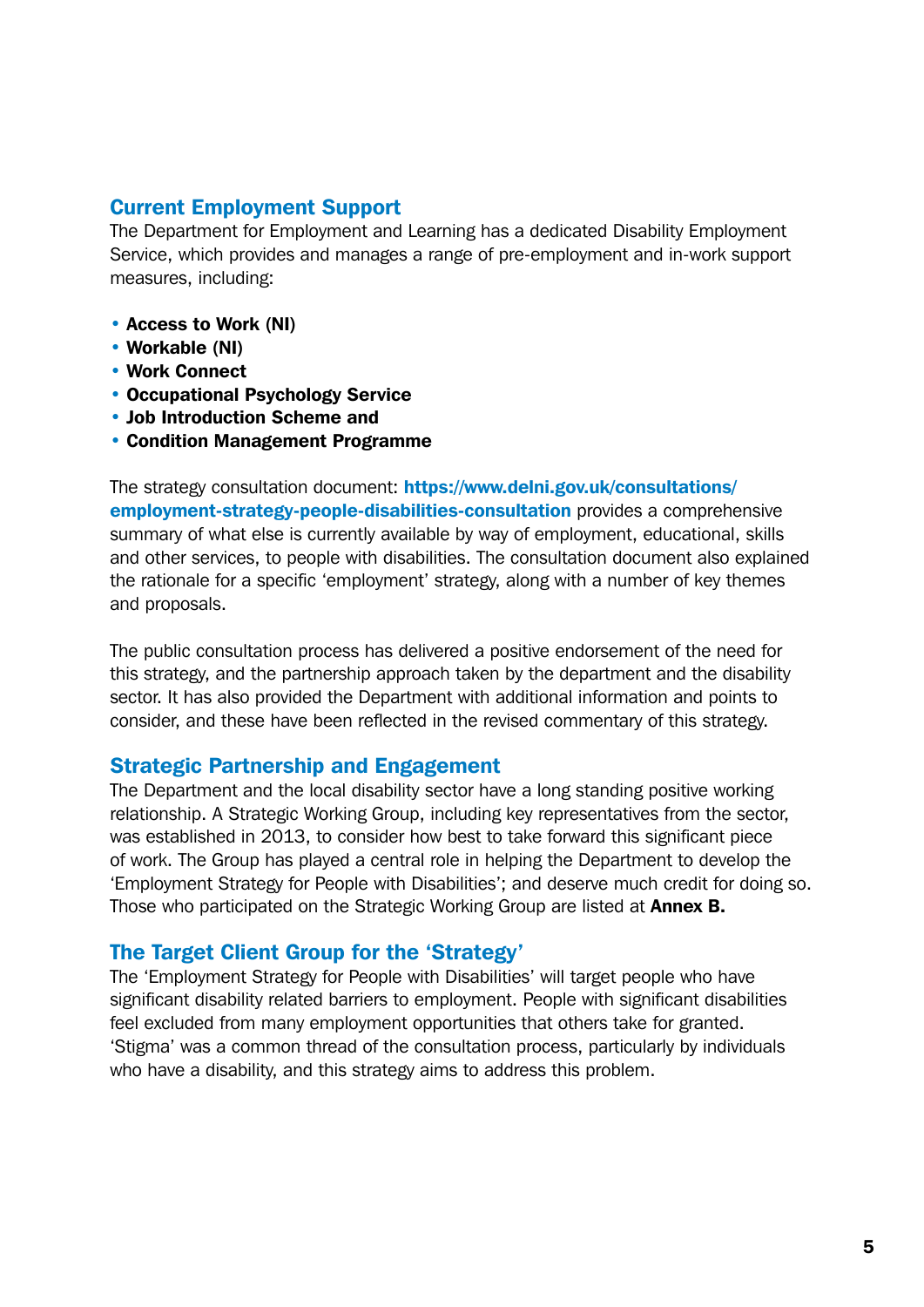In line with Article 27 of the UNCRPD, the aim of this strategy is to provide comprehensive and tailored disability employment services which will lead to greater access to, and participation in a range of pre-employment and employment options. Ultimately, the strategy's key objective is to increase the number of disabled people who will secure successful job and career outcomes.

The target group comprises people with learning disabilities and difficulties, long-term mental ill-health, sensory impairment, autism, neurological conditions, more severe sensory and physical disability. These are the people in our society who are at the greatest risk of economic and social exclusion.

The strategy and subsequent implementation plan will support people of all age groups, although certain interventions and the timing of such, will focus on young people. The intention is to prevent many people with significant disabilities, such as those referred to above, from becoming economically inactive and dependent upon welfare benefits, as well as health and social care for a large part of their adult life.

# Supported Employment Delivery Model

In order to make a significant, long-term difference to the lives and employment prospects of this particular client group, a key proposal of the strategy, which was unanimously endorsed by those who responded to the consultation, is to implement the Supported Employment model on a wider scale throughout Northern Ireland. This has been used successfully by local disability organisations, and is recognised internationally as the most appropriate delivery model to help the target group of this strategy. The model provides high quality, personalised, and often long term support to people with significant disabilities to secure, maintain and progress in paid employment.

# Strategic Purpose

The purpose of the 'Employment Strategy for People with Disabilities' will be:

*To improve the job prospects and working careers of people with disabilities.*

#### Key Objective

*To directly assist disabled people to find, sustain and progress within paid employment; or to start up a business.*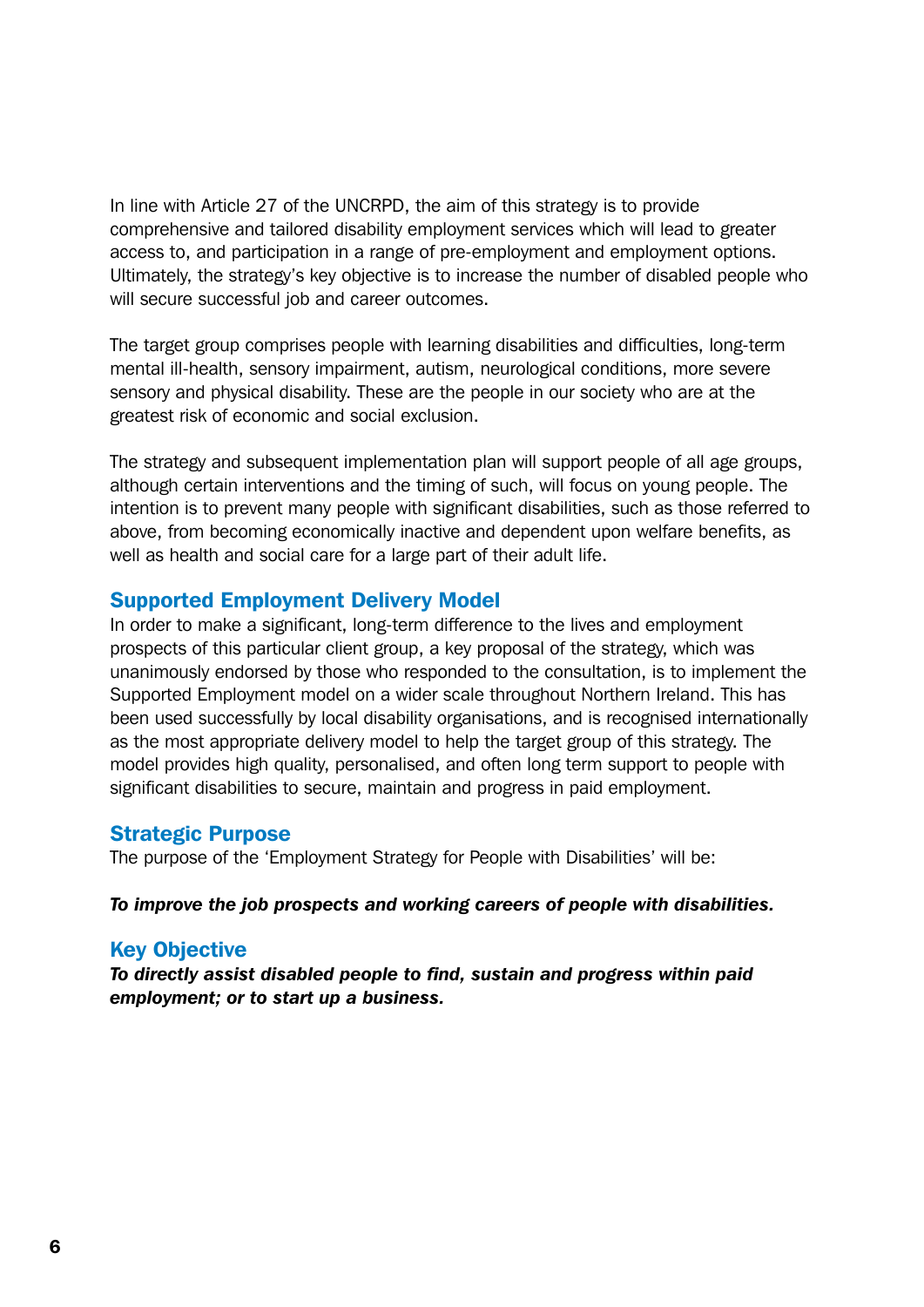### Key Themes

The strategy is structured around five key themes, with a number of supporting proposals.

- Theme 1 Empowering and supporting people to secure paid employment
- Theme 2 Job retention and career development
- Theme 3 Working with employers
- Theme 4 Research and development
- Theme 5 Strategic partnership and engagement

THEME ONE – Empowering and supporting people to secure paid employment

*To develop and implement a Disability Service that will enable young people and adults with a disability to make a successful transition into paid employment, including self-employment.*

*Proposals that will build upon and improve current practice*

- consider flexibilities and enhancements within existing programmes and services that will support more disabled people to move into work placements, employment or self-employment; and
- enhance the working partnership arrangements between government departments and the local disability sector, across relevant business areas, including Careers, Health, Education, Skills Training, and Employment services.

- formally adopt the model of Supported Employment for people with significant disabilities seeking to find and retain paid employment;
- implement an improved 'Pathway to Employment', including a clear sign posting and referral service for people with significant disability related barriers;
- develop management information systems that will enable the Department to track the progress of all clients who are being supported through the range of disability services and programmes; and
- establish accurate baseline figures and subsequent targets for the number of disabled people who move into paid employment, including self-employment.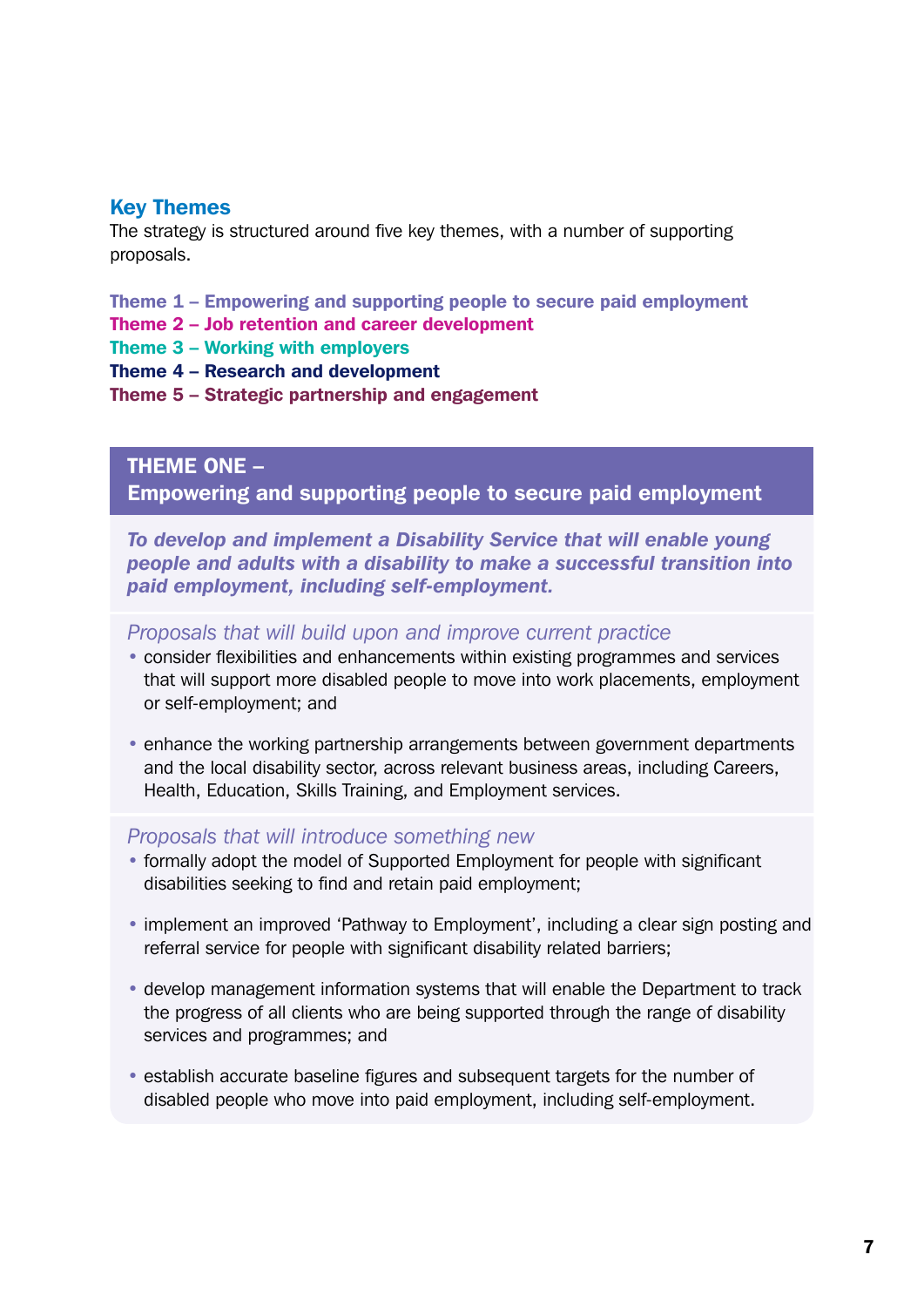# THEME TWO – Job Retention and Career Development

*To work with employers and disabled employees to support job retention and promote opportunities for progression, personal development, promotion and career enhancement.* 

#### *Proposals that will build upon and improve current practice*

- undertake a targeted campaign to promote and advertise the disability employment retention services and programmes that are currently available to employers and disabled employees across all sectors;
- promote examples of best practice where disabled people have excelled in employment or their chosen career path, across all sectors of employment; and
- consider flexibilities within existing programmes and services that would make them accessible to more disabled people in part-time employment.

- introduce a new element to the 'review' process for all clients who are availing of specialist in-work support programmes, ensuring that there is a specific focus on personal development opportunities and career progression, as appropriate;
- work with the disability organisations to target growth sectors of employment to ensure that disabled employees have an equal opportunity to develop a successful career path within those sectors; and
- make the Condition Management Programme available to disabled people, who are in employment, and being supported through specialist provision.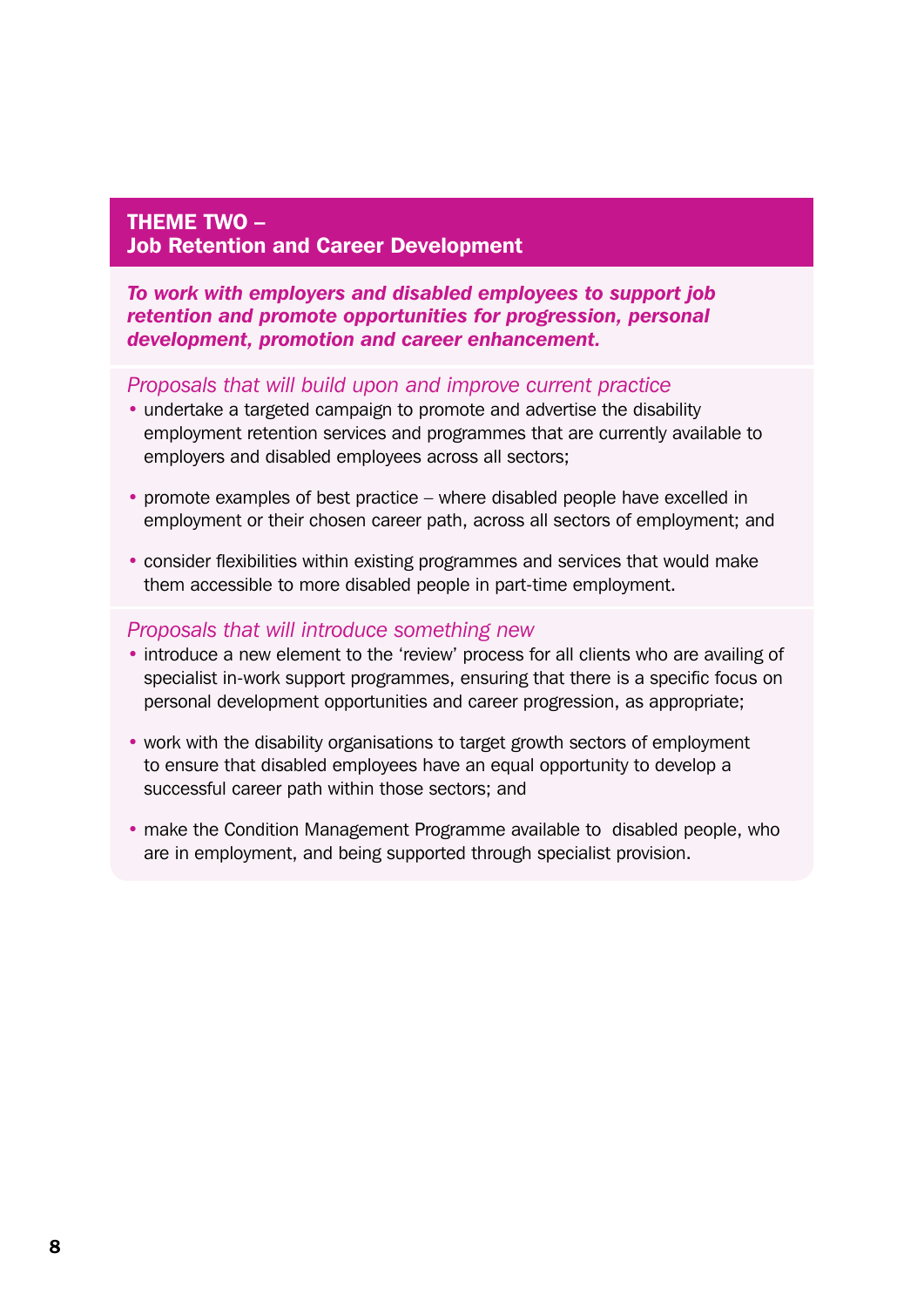# THEME THREE – Working with Employers

*To encourage and influence employers to take positive action and promote equality for disabled people when creating job opportunities, recruiting, selecting, managing and developing staff.* 

#### *Proposals that will build upon and improve current practice*

• work with the Equality Commission and other relevant bodies to develop a clear understanding on what an employer is entitled or required to do in relation to taking positive action for people with disabilities.

- develop a best practice recruitment support model with the Disability Sector that will be available to any employer who wishes to offer employment or work placement opportunities to people with a disability;
- organise and facilitate major Employer Events to promote and facilitate the employment of people with disabilities;
- organise and facilitate local or sector specific employer events;
- establish a network of Disability Advocates and Role Models who can help influence the attitudes and actions of employers towards the recruitment and retention of people with disabilities;
- design and implement a disability employment advisory service for employers via a range of channels, including a website, telephone and SMS text help-desk facility; and
- work with employers and employer representative groups, in partnership with the disability sector and others to build positive attitudes towards employment for disabled people.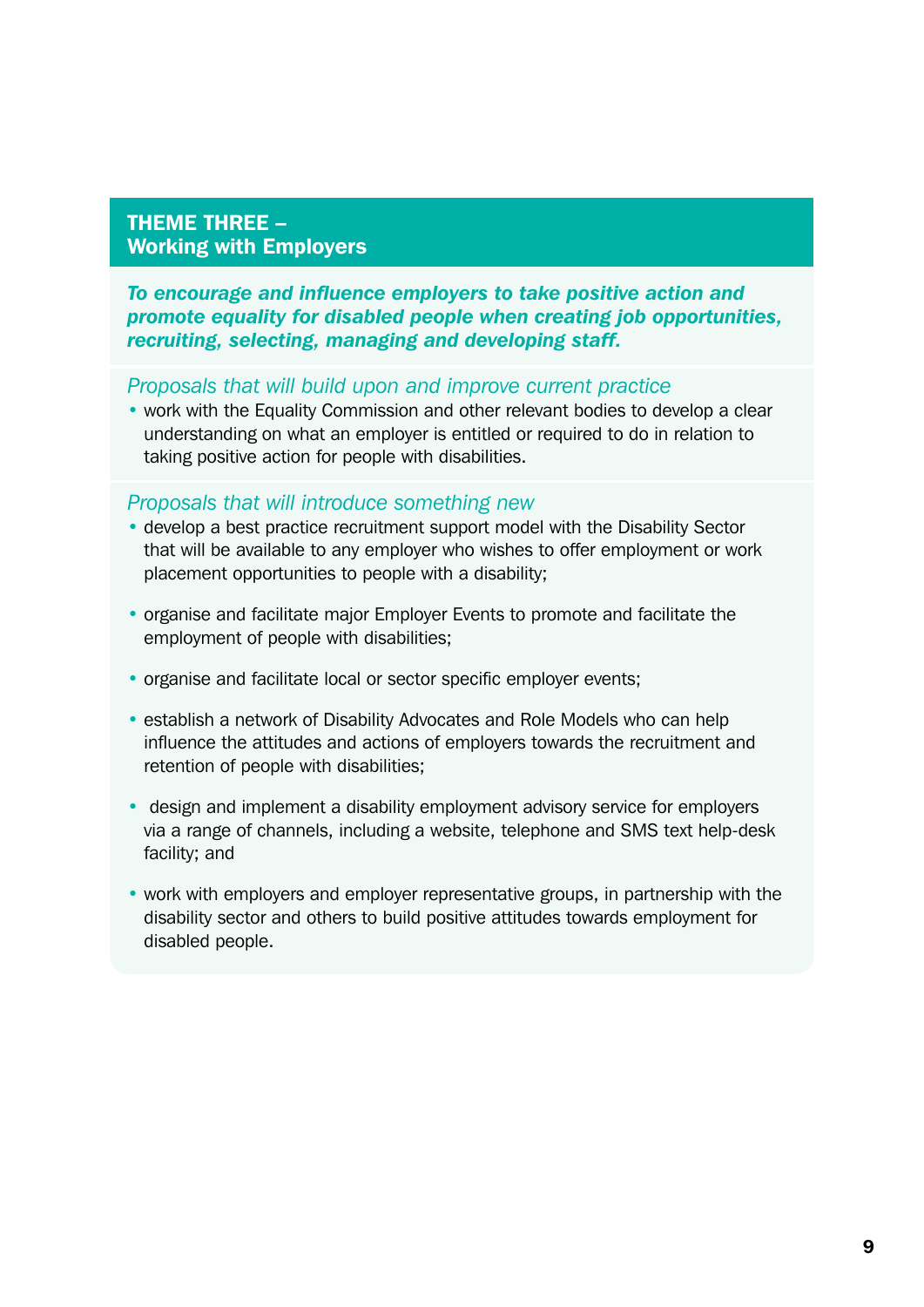# THEME FOUR – Research and Development

*To ensure that Northern Ireland is leading the way in terms of research, development and innovation on disability skills and employment issues at local, national and international level.*

#### *Proposals that will introduce something new*

- commission at least one research or evaluation project per annum that will provide additional and relevant information on disability employment issues;
- publish and publicise all disability research reports on the Department's website and other forums to ensure that people with disabilities and other key stakeholders have access to the data, including key findings, analysis and recommendations; and
- use new and relevant information to inform discussion and decision-making on future policy, strategy and operations affecting people with disabilities.

# THEME FIVE – Strategic Partnership and Engagement

*To develop a framework that will ensure continuous and meaningful engagement and collaboration between all of the key stakeholders, including people with disabilities.* 

#### *Proposals that will build upon and improve current practice*

• make a formal commitment to ongoing communication and engagement with those in the community who are disabled but want to work or are supporting those with a significant disability towards and into employment.

- establish a new cross-departmental Disability Employment Stakeholder Forum that will monitor the implementation and achievements of the new strategy, and provide assurance on the alignment of the NI Executive disability strategies;
- ensure that the membership of this new Forum is fully inclusive of those who have a direct impact and influence on the employment prospects for people with disabilities; and
- ensure that people with disabilities, and representatives from the local disability sector are fully represented on the Forum.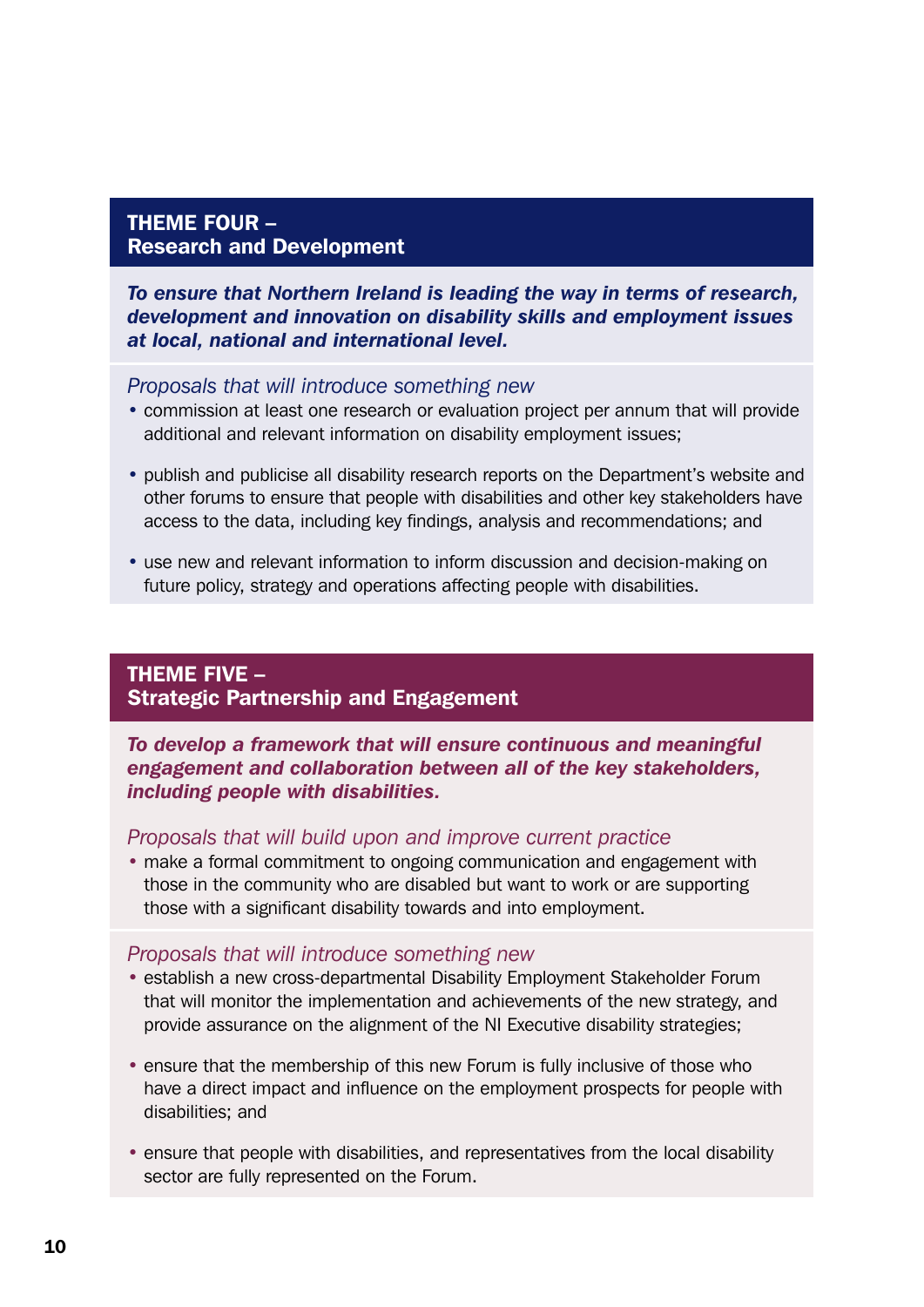# 2. STRATEGIC CONTEXT AND ALIGNMENT

The Disability Employment Service's key purpose is as follows:

- To assist people with disabilities to progress towards, move into and sustain paid employment; and
- To assist and support employers to recruit and retain people who have disability related barriers to employment.

This places a significant responsibility on the Disability Employment Service, as the statutory organisation, with this clearly defined remit, to achieve positive outcomes and results for the two main customer groups, disabled people and employers.

Whilst the Department, through the Disability Employment Service, has enjoyed good working relationships with many organisations across the disability sector, the establishment of the 'Strategic Working Group', to commence the development of work on this strategy, has strengthened these relationships. It has also confirmed the need for greater co-operation and collaboration within and between NI Executive departments, and with key stakeholders from outside of central government, if any of the current disability related strategies are to be successful.

The 'Employment Strategy for People with Disabilities' can deliver change and positive outcomes in its own right, but it also aligns with other strategies and will contribute directly to their success.

#### Related Strategies and Initiatives

The NI Executive, through the Office of the First Minister and Deputy First Minister's Delivering Social Change Framework, published 'A Strategy to improve the lives of people with disabilities' in January 2013.

• Executive Strategy – Improving the lives of people with disabilities: https://www.ofmdfmni.gov.uk/sites/default/files/publications/ofmdfm\_dev/ disability-strategy-2012-2015.pdf

This strategy emphasised the Executive's commitments to delivering on the requirements of the United Nations Convention on the Rights of Persons with Disabilities (UNCRPD), and was regarded as a key milestone in the Executive's intention to focus on growing the economy and tackling disadvantage, as outlined in the Programme for Government (PFG) 2011-2015 commitments.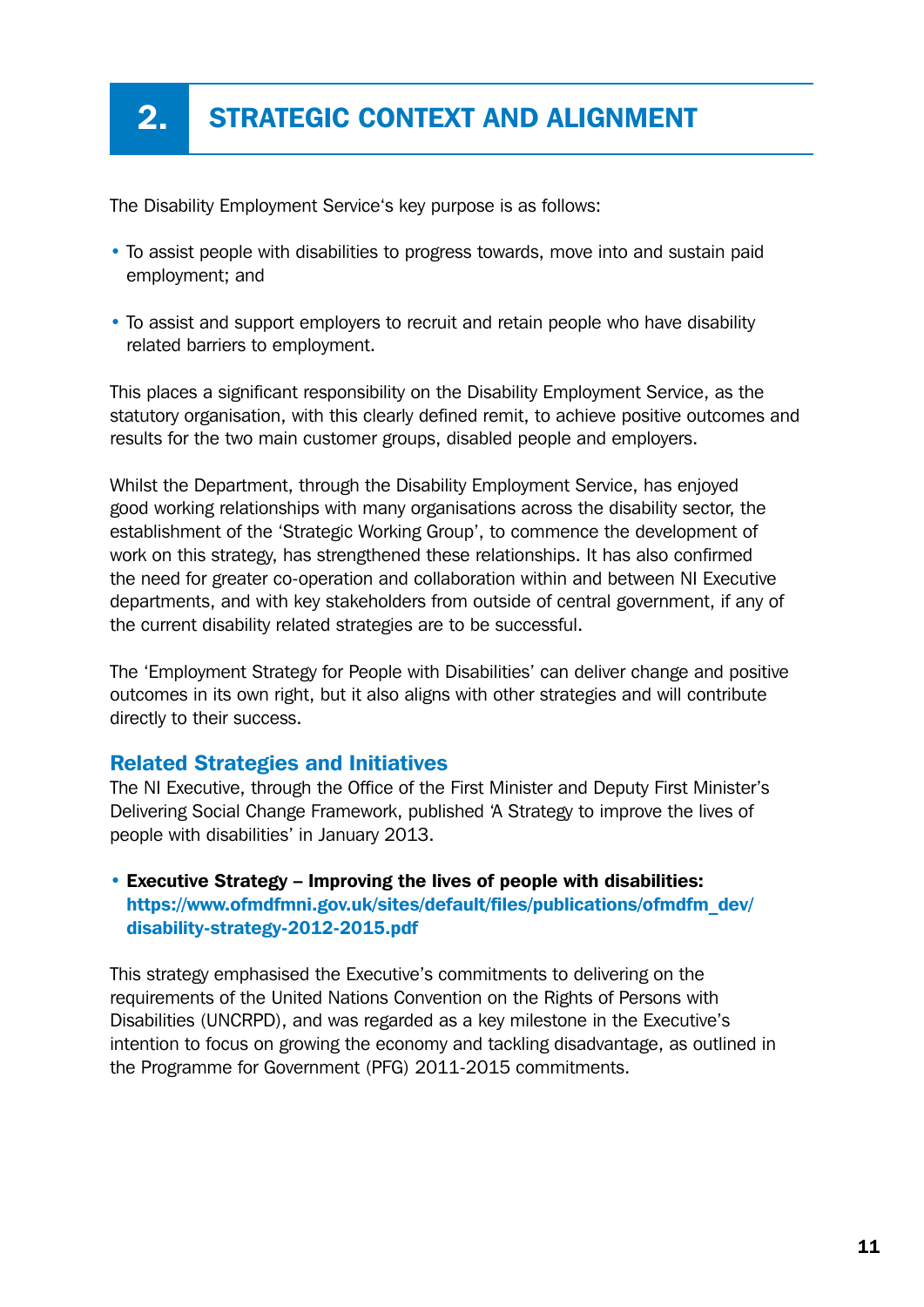The Executive Strategy has a number of key themes, one of which is, 'Employment and Employability'. The strategy states that, 'employment and employability are issues which require a number of government departments to work together to support people with disabilities to gain and retain employment'.

There is a clear alignment therefore, between the overarching Executive Strategy, which is about taking a collective responsibility for supporting and empowering people with disabilities to achieve their full potential in life, and this more specific initiative, led by the Department for Employment and Learning.

The development of this employment strategy coincides with the timing of other relevant and related strategies and commitments. The following provides a brief overview to illustrate the range of activity that is currently underway, with the intention of directly or indirectly supporting people with health, disability and other barriers to achieve their full potential in life.

#### • Bamford Action Plan: https://www.dhsspsni.gov.uk/publications/bamford-action- -plan-2012-2015

The Bamford Action Plan represents the Northern Ireland Executive's continued commitment to the development of mental health and learning disability services, and to the promotion of independence and social inclusion for those people within our community. This Action Plan has a truly cross-cutting agenda and requires commitment from all government departments in Northern Ireland.

There are a number of actions for which the Department for Employment and Learning has lead responsibility, including those related to careers advice, skills training and further and higher education. In addition, the Disability Employment Service has a specific action:

'Continue to deliver specialist employment provision to address the employment needs of those clients who have disability related barriers to finding and sustaining work'.

# • Transitions for Young People with Severe Learning Difficulties/ Disabilities – Action Plan: https://www.delni.gov.uk/publications/transitions-Action-Plan

This Transitions Action Plan directly links in with the over arching Bamford Action Plan, and whilst the Department for Employment and Learning volunteered to chair the Sub-Committee to take this work forward, it is also an inter-departmental Action Plan, with various actions in relation to health, education and transport allocated to the respective lead departments.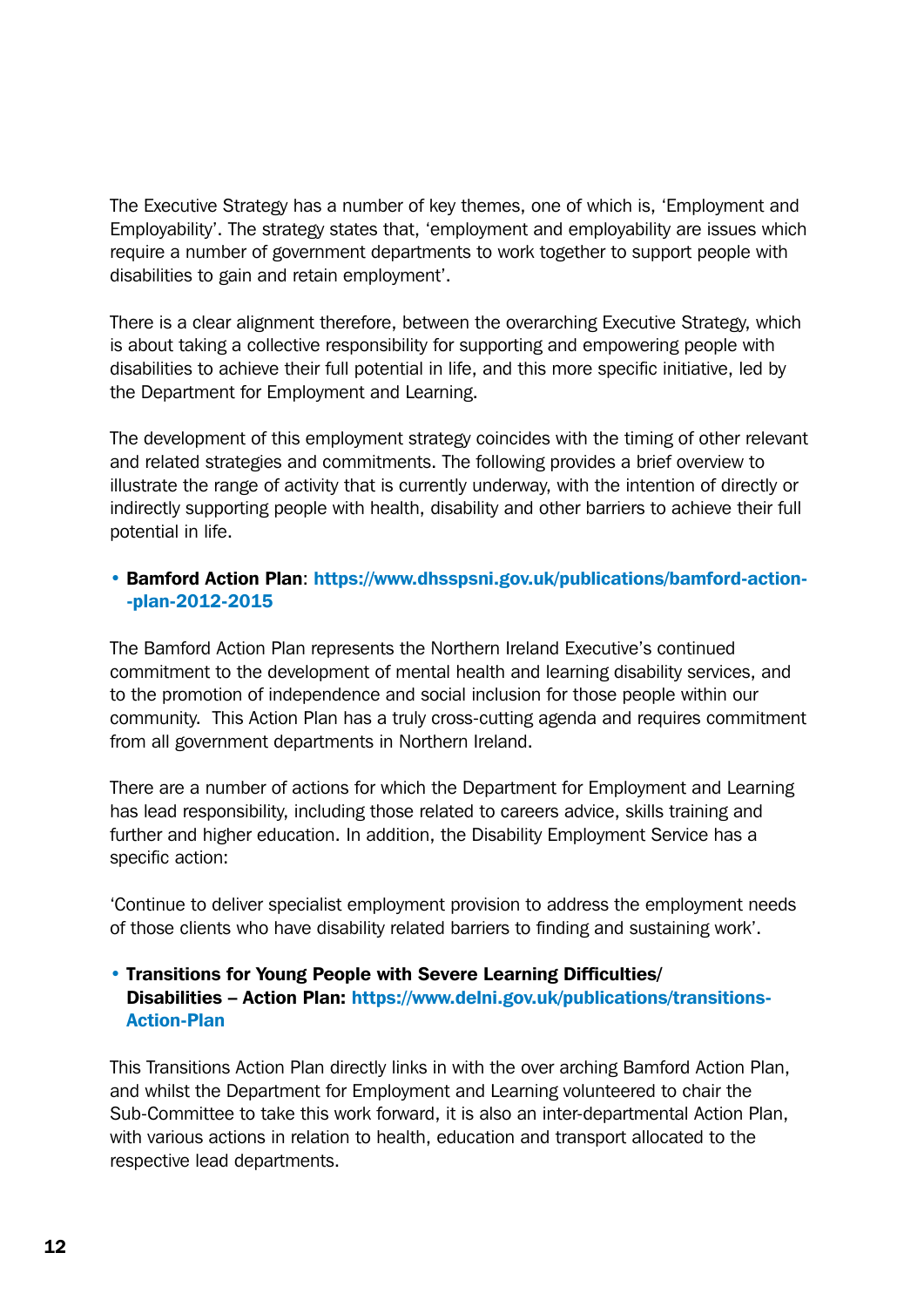The Employment Strategy for People with Disabilities is specifically referenced in the Transitions Action Plan, and will make a positive contribution to this group of young people, particularly through the delivery of the Supported Employment Model.

• Enabling Success: https://www.delni.gov.uk/publications/enabling-success-Northern-Ireland-strategy-reducing-economic-inactivity

This Executive strategy, aimed at reducing economic inactivity and helping more people back to work has three main target groups including:

'People with work-limiting health conditions or disabilities'.

#### • Youth Training Strategy: https://www.delni.gov.uk/publications/generating-oursuccess-northern-ireland-strategy-youth-training

This strategy, which was launched in 2015, also references the new employment strategy and should align with the latter through the proposed Widening Access project and the associated policy commitment:

'Support and flexibility will be provided for young people with additional requirements (including, but not limited to, individuals with a disability, caring commitments or those leaving care)'.

#### • Further Education Strategy: https://www.delni.gov.uk/further-education-means**success**

The new strategy, 'Further Education Means Success' has a specific Theme on 'Social Inclusion', which includes a commitment to widening participation to further education at all levels, including to those who have learning difficulties and/or disabilities, and those who are furthest from the labour market.

#### • Higher Education Strategy - Graduating to Success: https://www.delni.gov.uk/ publications/higher-education-strategy-documents

This strategy, published in 2012, is about widening participation. It supports the aim that any eligible individual in Northern Ireland should be able to gain access to the Higher Education that is right for them, irrespective of their personal or social background.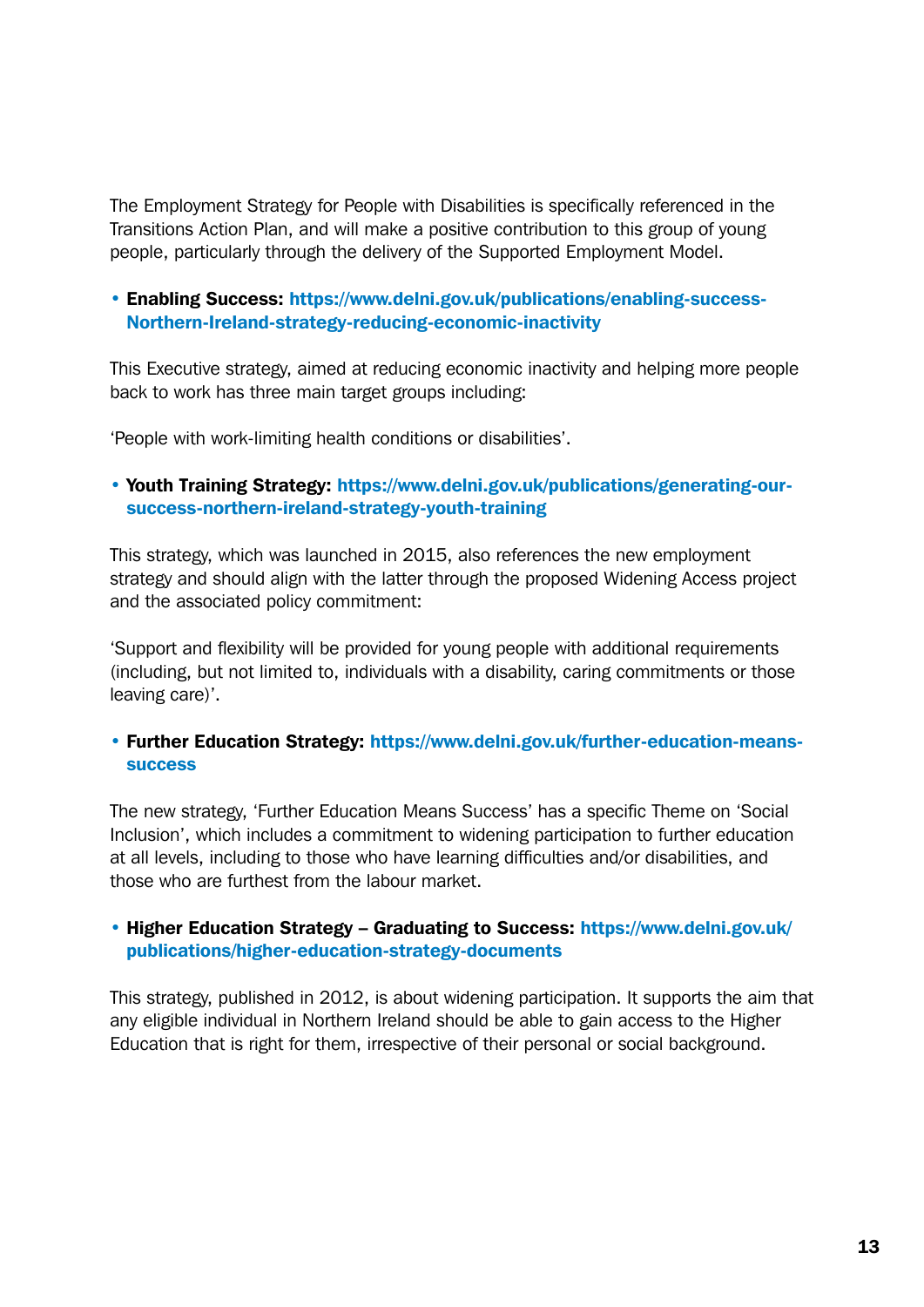# Alignment with the 'Employment Strategy for People with Disabilities'

It is clear therefore, that there is a clear alignment between the respective departmental initiatives, and this strategy aims to positively influence a more integrated and collaborative way of working. The culmination of these strategies, all emerging at this key time of structural change, provides an opportunity for government departments to lead by example, and to have a significant impact on the lives and future careers of people with disabilities.

This strategy will pro-actively target a cohort of people within the population, many of whom are active and motivated. Due to the nature of their disability, they will require additional, personalised, and often long term support, hence the Supported Employment Delivery Model (see Section 3).

# The Disability Discrimination Act (DDA)

The Disability Discrimination Act (1995) provides a robust legislative base for the strategy, particularly in relation to employment and access to employment. The Act is most notable for imposing a duty on employers to make reasonable adjustments for disabled people to help them to overcome barriers that they may face in gaining and remaining in employment. This is relevant therefore to a number of the key themes of this specific disability strategy.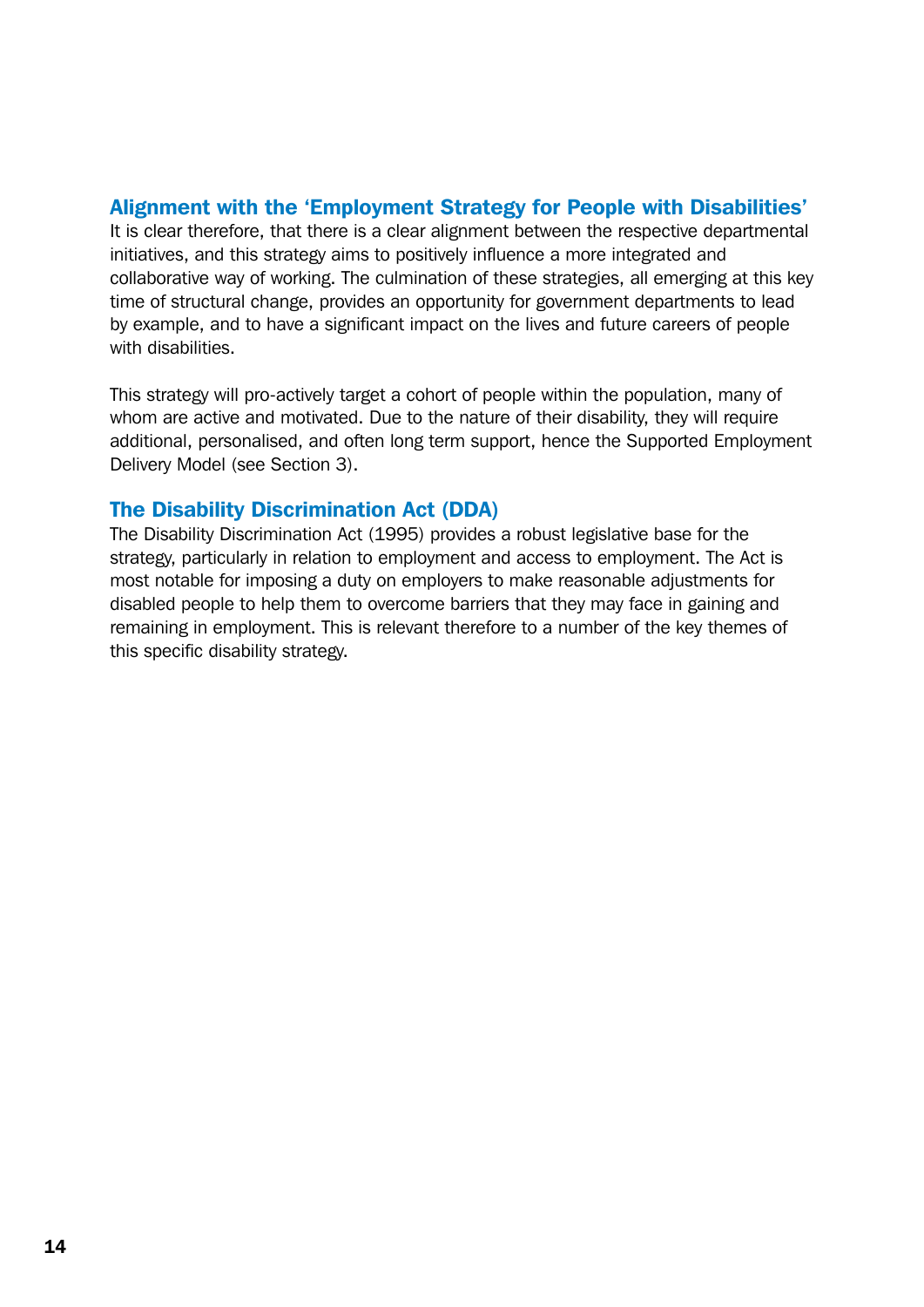# 3. THE SUPPORTED EMPLOYMENT MODEL

Article 27 of the UNCRPD recognises 'the right of persons with disabilities to work, on an equal basis with others'. The Employment Strategy for People with Disabilities is making a clear statement of intent to uphold this right, and is sending a message to society that people with a disability, no matter the nature, share the same ambitions and aspirations as everyone else, and so long as they are given the right encouragement, support and advice, they are capable of realising their full economic and career potential.

A key proposal within the strategy therefore, is the introduction and implementation of the Supported Employment Model. The public consultation response provided unanimous approval for this methodology, in order to achieve paid employment outcomes for people with significant disability related barriers to work.

Supported Employment, as a delivery model, has been used successfully in Northern Ireland, through European Social Fund projects and through disability employment programmes such as Workable (NI). It has also been adopted in other countries and provides high quality, personalised and often long term support to assist people with significant disabilities to progress towards, secure, maintain and progress in paid employment in the open labour market. This latter point is very important, as Supported Employment should not be confused with 'sheltered employment', or the promotion of any form of segregated working environment. Supported Employment is about people with disabilities entering and retaining real jobs with employers across all sectors, as part of a fully inclusive, and integrated workforce. A summary of the Supported Employment Model is provided at Annex C.

In a recent research project, 'Fit for Purpose – Transforming employment support for disabled people and those with health conditions'1, July 2014, the Centre for Economic and Social Inclusion states, 'There is unequivocal evidence that Supported Employment, when implemented effectively, can lead to significant positive impacts on employment.'

The report concludes that 'those with more significant impairments, including those with learning disabilities, severe autism and mental illness – are unlikely to have their needs met through mainstream or even additional levels of support.' The report strongly recommends the Supported Employment Model, through some form of vocational rehabilitation, as the required level of support for certain groups of disabled clients who are seeking to move into paid employment.

#### Implementation of the Supported Employment Model

In order to deliver this Supported Employment service effectively throughout Northern Ireland, it requires sufficient numbers of specialist disability employment staff, working directly with disabled people and prospective or existing employers.

<sup>1 &</sup>quot;Fit for Purpose – Transforming employment support for disabled people and those with health conditions", Centre for Economic and Social Inclusion, July 2014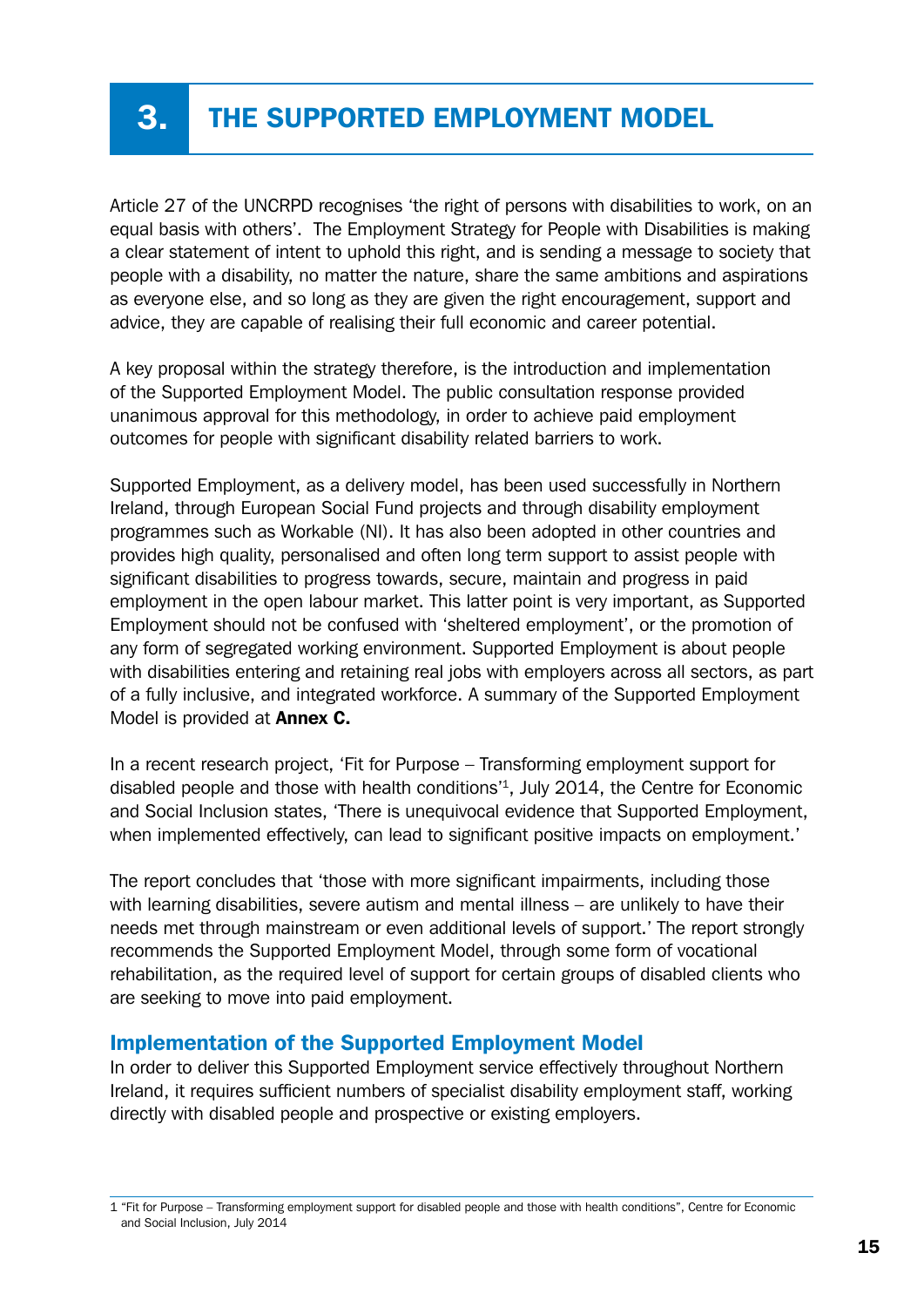The Department, having worked in close partnership with the disability sector, primarily through the Strategic Working Group, is clear on the design of the Supported Employment Model that will be implemented through this strategy. It will be targeted at those people, who, despite their disability related barriers, are motivated and capable of achieving paid employment in the open labour market.

Local disability organisations, through the European Social Fund projects, have been delivering the Supported Employment Model for many years. In 2015, 25 projects were awarded funding for the next 3 years to deliver skills and employment services to people with a full range of disabilities throughout Northern Ireland. It is envisaged that these projects, through their own Supported Employment delivery teams, will make a significant contribution to the achievement of the objectives of this strategy, particularly in relation to Theme One.

The Disability Employment Service, and others with responsibility for leading on this strategy, including the local disability sector, must work together to make the most effective use of the combined Supported Employment resources and programmes. Commitments have been made to create a positive network amongst all of the specialist disability projects during Year One of this strategy, and by doing so, this will maximise the employment related outcomes achieved for disabled participants.

# Joined-up service delivery

In order to ensure the most appropriate and effective use of the Supported Employment Model, there will be a need for the specialist disability employment officer cohort to work in partnership with the health professionals, particularly those providing vocational rehabilitation and condition management services, education transitions officers, careers advisers, Occupational Psychologists and Employment Service staff, to select the most appropriate people that they will commit to working with over a period of time.

One of the key priorities of this strategy is to establish a clear and simple pathway that will enable and empower people with disabilities to make choices that are best suited to their individual needs, as they progress towards and into employment.

It will include a range of tailored pre-employment options, as well as the ongoing in-work support, provided through Workable (NI), Access to Work (NI), as well as the reasonable adjustments required by employers.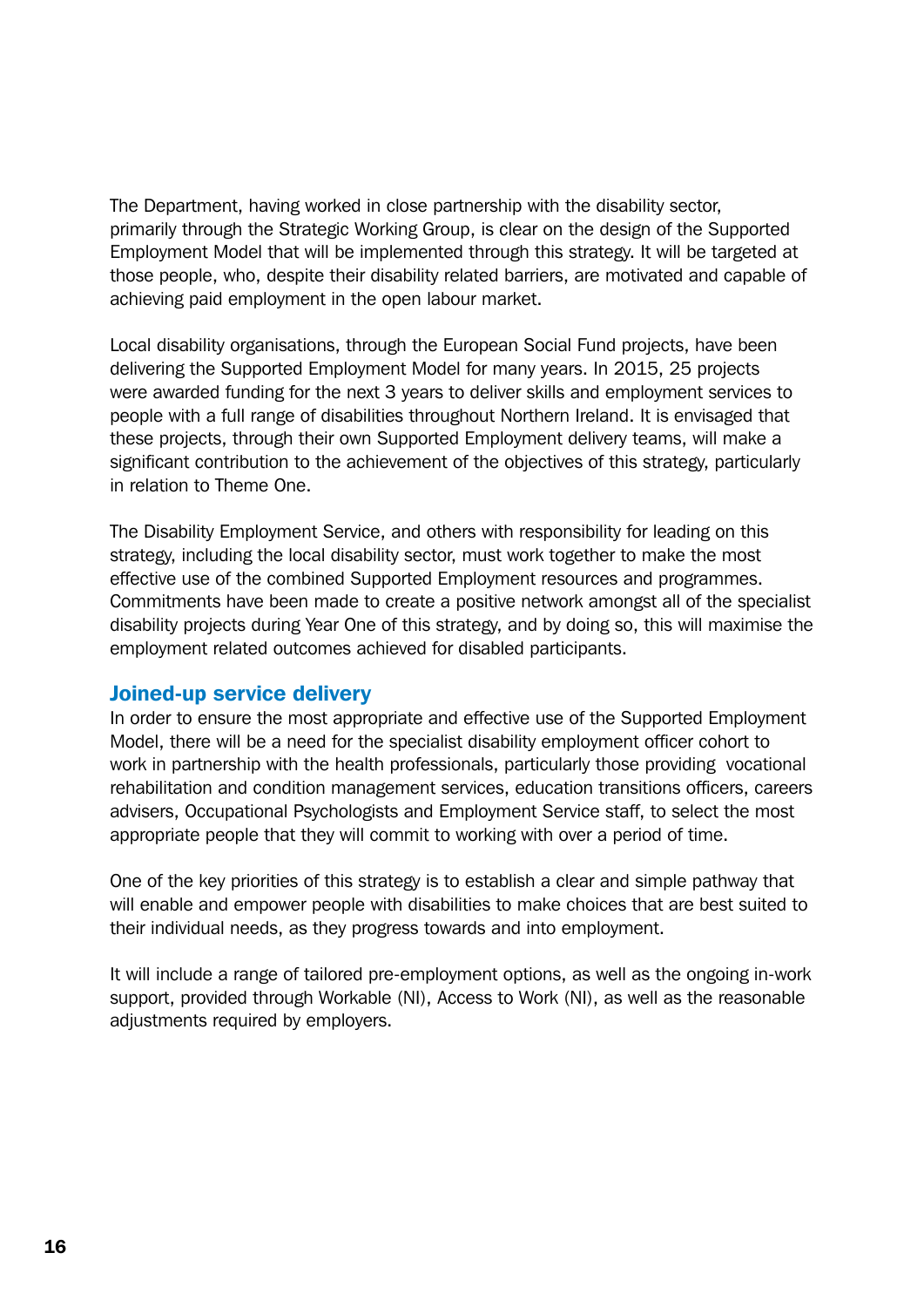There will be some disabled people for whom paid employment in the open labour market is not a realistic proposition at this stage in their life. These individuals most definitely require appropriate quality services that will address their particular needs. Some of these are outlined within other themes contained in the Executive Strategy – 'to improve the lives of people with disabilities', and other key initiatives such as the work being led by the Bamford Ministerial Group on Mental Health and Learning Disability.

The key issue to highlight is that the 'Supported Employment Model' will be targeted at those people who have significant disability related barriers to employment, but who want to work, are motivated to do so, and with the right level of support, will be capable of achieving and retaining paid employment in the open labour market.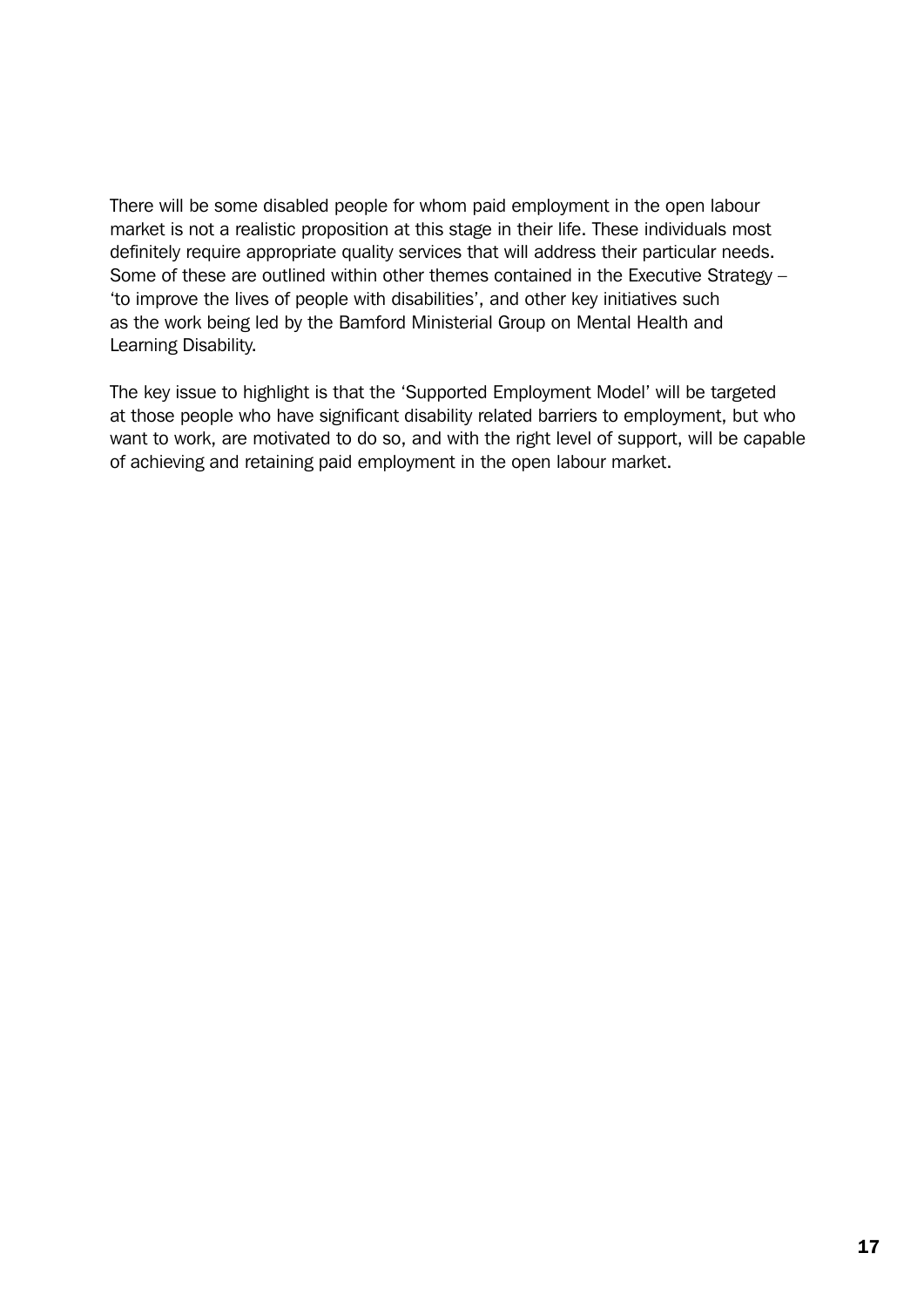

This section contains five themes and the associated proposals that will shape the Employment Strategy for People with Disabilities over the next five years.

The themes are:

- Empowering and supporting people to secure paid employment
- Job retention and career development
- Working with employers
- Research and development and
- Strategic partnership and engagement

### 4.1 Theme One – Empowering and supporting people to secure paid employment

This theme underpins why the Department and its key stakeholders believe that this strategy is so important. This is about changing lives through positive job outcomes for people who have significant barriers to employment, as a direct consequence of their disability.

In addition to the person's disability, barriers also exist due to the associated attitudes and perceptions that having a disability can create for others. 'Stigma' was a common thread of the consultation response, particularly by those who have personal experience of this.

Therefore, Theme One of the strategy is about:

### *Developing and implementing a Disability Service that will enable people with a disability to complete a successful pathway into paid employment, including self-employment.*

This statement recognises that people with disabilities, like everyone else, will undertake various pre-employment activities, in order to prepare them for their chosen occupation. This strategy will enable the department to link these services together, along with other services such as health and education, to deliver the additional support required in order to move more people with disabilities into employment.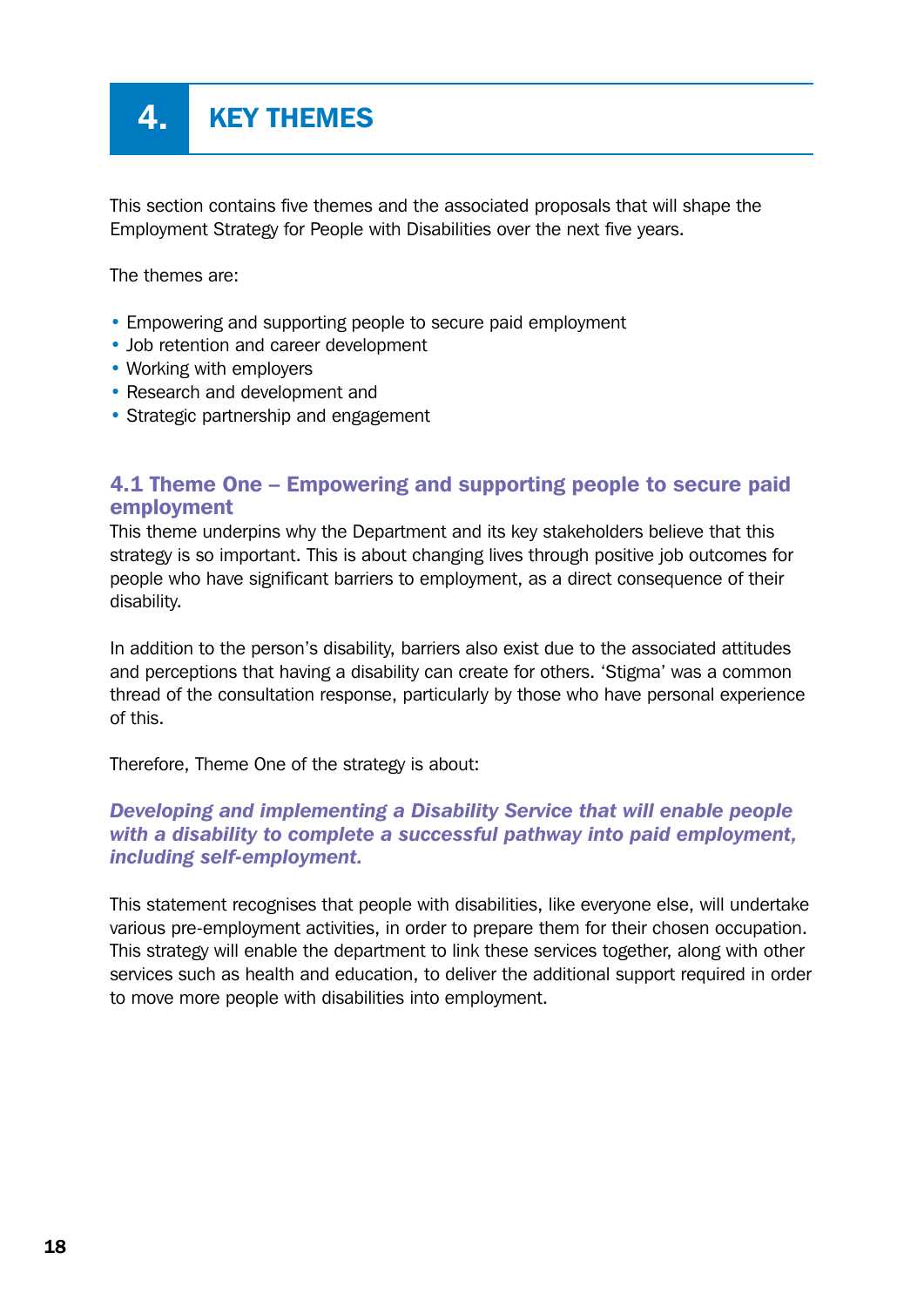# Creating an improved Employment Pathway for People with Disabilities

The Department for Employment and Learning has supported thousands of people every year, to help them achieve their learning and employment goals and aspirations.

Across each of the department's key areas of responsibility, there is significant additional and specialist support for people with disabilities, including those delivered through:

- the Employment Service:
- the Careers Service:
- vocational and skills training courses;
- further education colleges: and
- universities.

The diagram below illustrates the sources that already exist to target and then provide the appropriate advice, guidance, assistance, at a time when disabled people need it most. Of course, it is essential that the required level of support and expertise is available across each of these key transitional services, and this has been highlighted in some of the other strategic documents listed in section 2.

However, for those who decide that employment is the next stage of their progression, the supported employment model can enable and empower people with disabilities to make the right choice about their own future job and career pathway.

#### Figure One

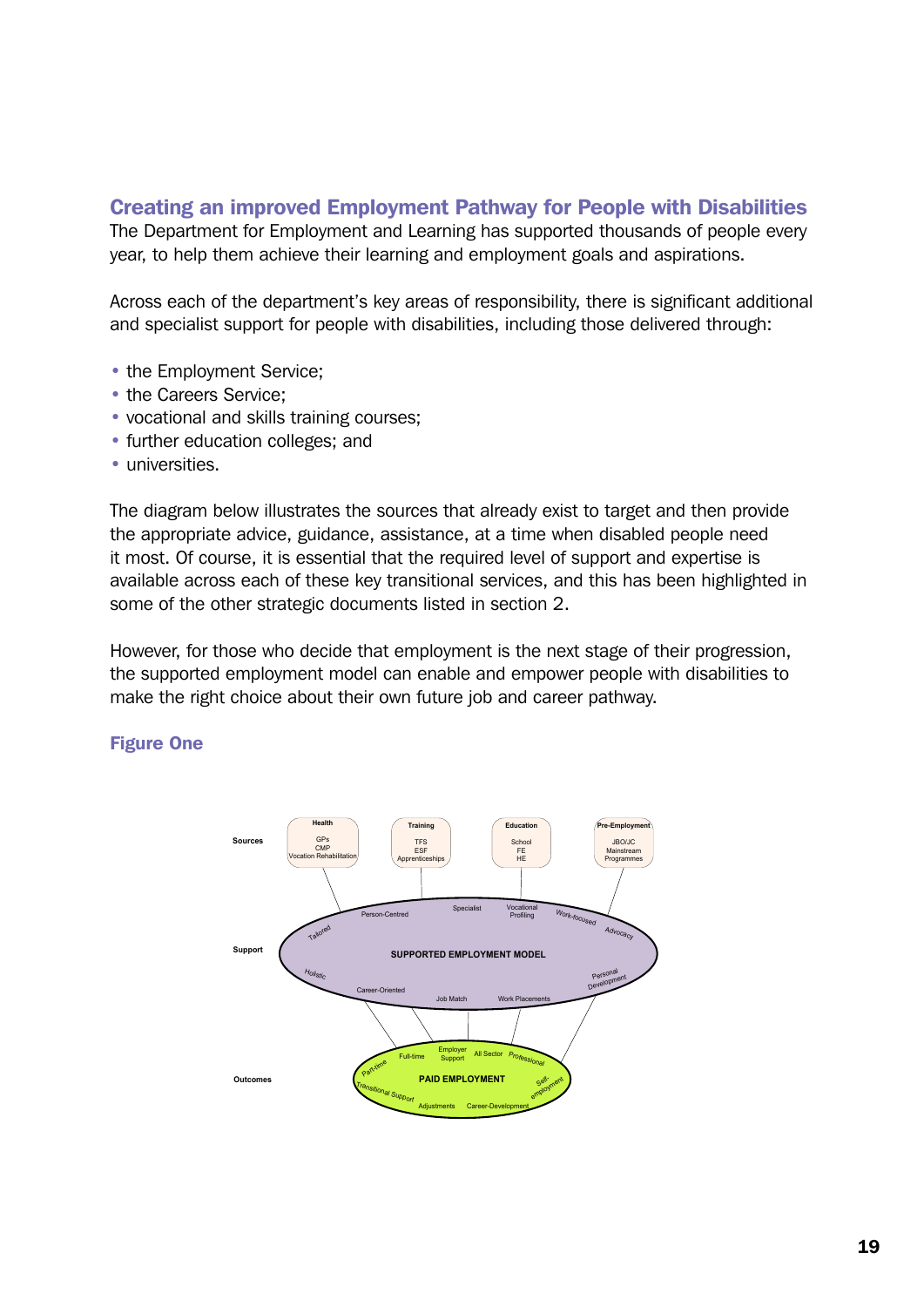To demonstrate how this employment pathway can work in reality, and also to highlight how an improved partnership approach can achieve real tangible success, the Disability Employment Service identified an opportunity to engage with the Further Education colleges in 2013, specifically the Discrete Learning Units within three of the college campuses.

# Further Education partnership model

The Discrete Learning Units primarily deliver Entry Level and Level One vocational training and qualifications to students who have a learning disability or difficulty, or who may have an autistic spectrum condition.

A concern was raised about the exit strategy for those students, who had gained their qualifications, were ready to start looking for work, but who needed additional assistance due to their disability. In the absence of such, it was believed that many would struggle to progress, and indeed, were more likely to lose the momentum they had gained from their time at the college.

The Disability Employment Service allocated a full-time resource to work with the college co-ordinators, along with a number of local specialist disability organisations, and through this partnership approach, were able to work with the students, identify suitable work placement or other opportunities, and this has resulted in more than forty students with a learning disability or autism moving into paid employment during the past three years.

It is envisaged that the implementation of this strategy, and the direct involvement of the local disability sector organisations, would enable a full geographical roll-out of this partnership approach.

Through this strategy therefore, the Department aims to ensure that key services that are available to people with disabilities complement each other and, in doing so:

- create optimum synergy between respective disability services;
- ensure that there is a clear pathway for people with a disability who want to work, but who need additional and tailored provision, and that these services are accessible, inclusive and easily navigated; and
- maximise the number of people with significant disability-related barriers who secure paid employment.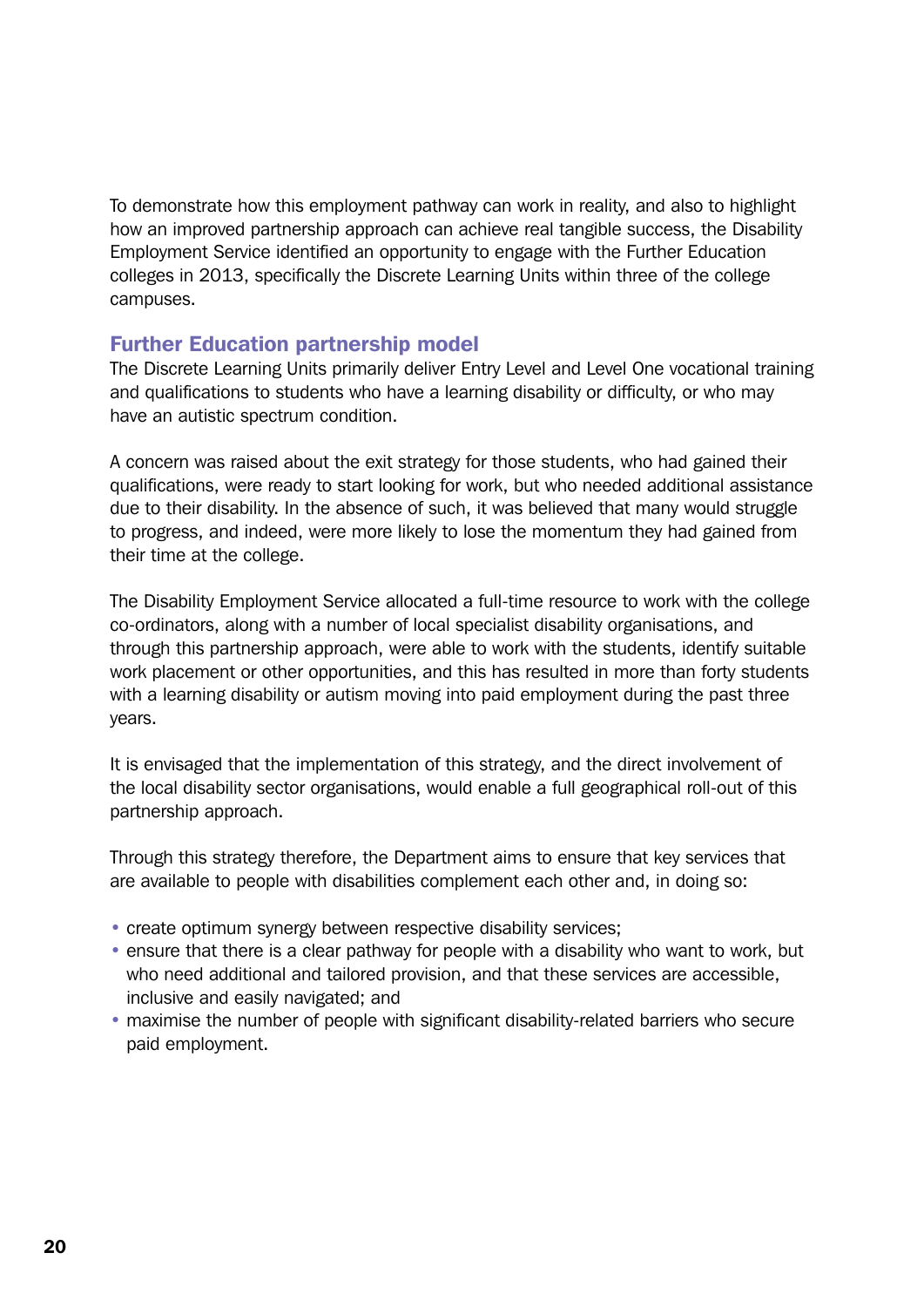# Delivering the required level of support

This strategy aims to provide clear policy direction, as well as improved operational delivery of pre-employment and in-work support services for people with significant disabilities who want to work and are capable of taking up the offer of paid employment.

The Disability Employment Service, working in partnership with other government departments, including Economy, Health and Education, employers and disability organisations throughout Northern Ireland, intends to maximise the number of people within this target group who are offered the Supported Employment Model each year, and for those who take up this offer, that every effort is made to help them secure a suitable job outcome.

The service will be delivered in partnership with the disability sector, and co-ordinated by the Northern Ireland Union of Supported Employment, an umbrella membership organisation for many of the local disability organisations.

# European Social Fund Projects

The Department for Employment and Learning has managed the European Social Fund programme for many years, and the majority of the local disability projects have received additional match funding from the Disability Employment Service.

In addition to a range of mainstream disability programmes and services, this specific level of funding and other support underlines the strategic and financial commitment that the Department has given to this client group.

These projects are a key component of the Employment Strategy. They will help achieve many of the pre-employment and employment outcomes that will determine the success or otherwise of this strategy throughout its lifetime. A summary of the projects, including their key disability target group and projected outcomes, is included at Annex D.

# Focus on Youth

This strategy will support and empower people of all ages with disability related barriers, who want to work. There will be a particular focus on young people with a disability who are transitioning through other services, such as school, further and higher education, skills training, apprenticeships and employability programmes.

Disabled young people at the age of 16 share the same hopes, aspirations and career ambitions as their teenage peers. It is also a time in their lives when they have energy and attitude to make it a reality. However, by the age of 26, disabled people are four times more likely than their non-disabled peers to be unemployed.<sup>2</sup>

<sup>2</sup> The education and employment of disabled young people: Study by the London School of Economics, November 2005.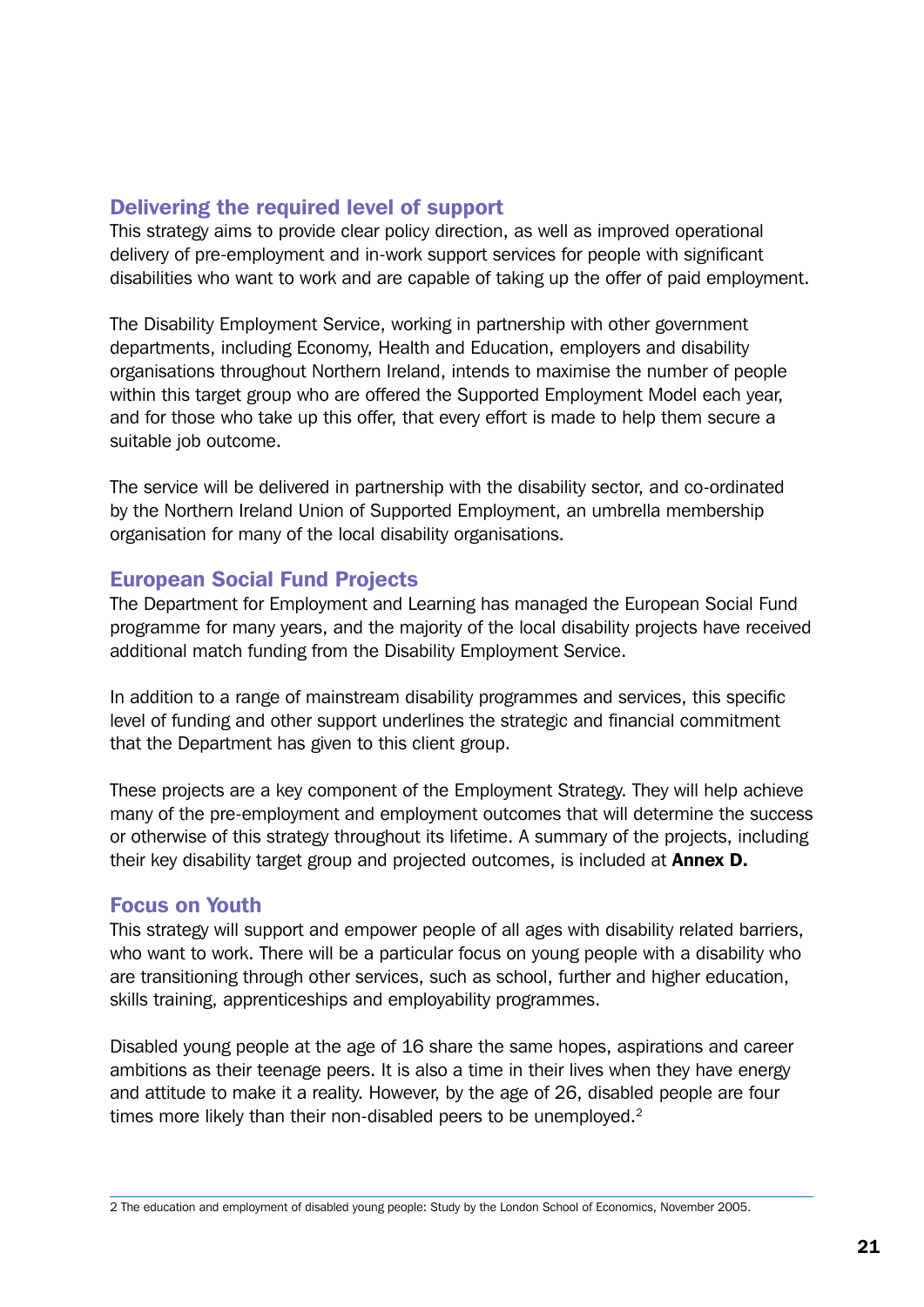By this stage they may have become less independent, confident or motivated to look for work. In addition, their disability may have deteriorated, leaving many facing a lifetime on social security benefits. Through the proposed model, and the combined support provided through Careers Advisers, Education Transitions officers, Supported Employment teams, specialist staff from the Disability Employment Service, this strategy will provide appropriate, personalised support that will make a real difference to the future lives of young disabled people, and their families.

The 'Fit for Purpose' research project by the Centre for Economic and Social Inclusion supports the need to specifically target this client group. In its report of July 2014, it claims that 'There is clear evidence that young disabled people are particularly disadvantaged and suffer from poorer transitions from education to work. It is, therefore, a priority to support young disabled people to find and keep work'.

# Services for Adults

Whilst those exiting full-time education are likely to be younger disabled people, many adults with disabilities participate in the range of training, education and pre-employment programmes. The Department, along with its partners in the disability sector, will continue to offer available resources, expertise and provision to people of all ages.

The Supported Employment Officers from the disability sector, and specialist staff within the Disability Employment Service, will work with adults referred by the frontline Employment Service Advisers in the Jobs and Benefits Offices and Jobcentres, those exiting further and higher education courses, and the large number who will be participating on local disability training and employment projects supported through the European Social Fund.

It is important too, that close working relationships and suitable referral processes are established between Health Professionals, including those who are delivering vocational rehabilitation and condition management services, and the Supported Employment organisations and staff.

The Belfast Health Trust has been working with a local mental health organisation, through its vocational rehabilitation team on a pilot intervention, 'Individual Placement and Support' (IPS). This partnership approach has resulted in successful employment outcomes, and suggests a model that could be replicated in other Health Trust areas.

#### Individual Placement and Support (IPS) Model

The Belfast Health and Social Care Trust worked with a local mental health organisation to develop an Individual Placement and Support (IPS) programme in 2011. The programme is funded by the Health Trust and the European Social Fund (ESF).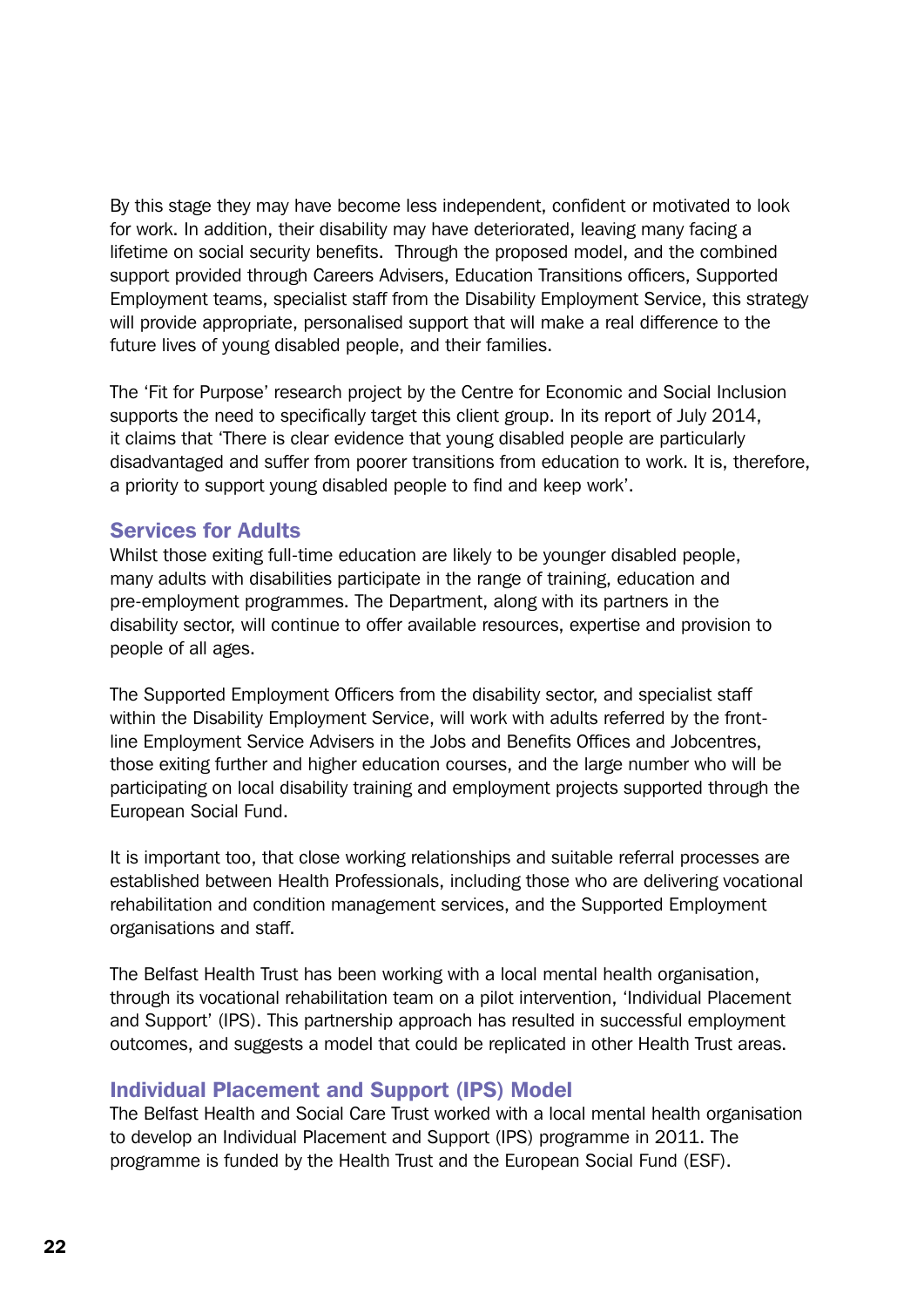Currently there are two IPS Employment Specialists (employed by the disability organisation), and this will soon increase to four. This IPS programme is designed to support individuals with enduring mental health problems from the Belfast Trust area, to find and remain in work. Participants are identified by mental health professionals from the Trust Community Mental Health Teams and the Early Intervention Team. The only criteria for participation is that the individual wants to access paid work.

Led by the Service User, IPS aims to match people to the career options of their choice, reflecting their hopes, aspirations, interests and skills. The Employment Specialist and the Trust's Occupational Therapists, as 'Vocational Champions', work within the clinical team to ensure a team approach to supporting people in employment. The service offers individuals support with compiling a CV, job search, and assistance with application forms and interviews. Expert Social Security Benefits advice is also provided to the individual. In the past 9 month period this IPS Programme has progressed 19 people into paid employment; 5 full-time and 14 part-time. It is another example of how the Supported Employment model can achieve real outcomes and affect positive change for its target audience.

The evaluation of the IPS pilot phase (Byrne – SHSCT, February 2013) stated "The IPS initiative not only exemplifies in practice the strategic direction of recovery orientated mental health services but is also what service users are saying they want and need to support their recovery."

The health and other related benefits associated with employment are well established and accepted. It is essential therefore, that departments, who have a responsibility for these mutually beneficial outcomes for society, work more closely to develop future policy and operational delivery of services to people with a full range of disabilities. The membership and remit of the proposed new Disability Employment Stakeholder Forum may provide opportunities to advance this strategic objective.

#### Self-Employment

In Northern Ireland and elsewhere, self-employment is a popular option for disabled people. Of those in paid work, 13% of disabled people who are working are selfemployed as their main job, compared with 14% of non-disabled people who are working. Self-employment is particularly attractive for some disabled people who may require more flexibility regarding working patterns and work load as a result of their disability.

It is important therefore that all of those people with responsibility for providing advice and guidance to people with a disability are aware of what support and assistance is available for those who might choose this route as their preferred option. This will include the Employment Service's own Enterprise Allowance Scheme, as well as Invest NI's start-up support programmes, aimed specifically at helping people with disabilities to think about developing their own business ideas.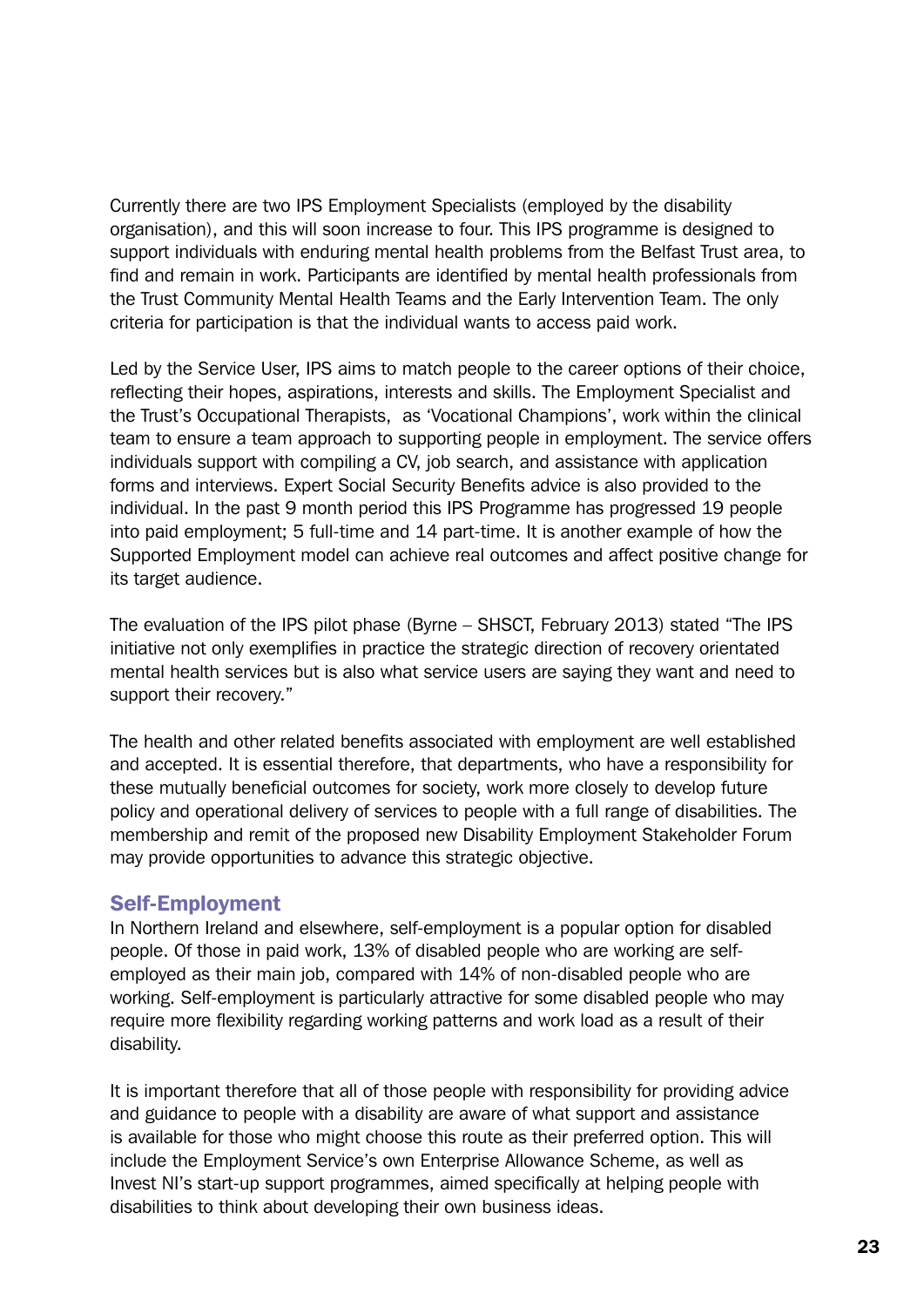The Disability Employment Service's own programmes, such as Access to Work (NI) and Workable (NI) are currently supporting disabled people to pursue their self-employment or entrepreneurial ambitions, as will their Supported Employment workers from the local disability sector.

#### Theme One –

# Empowering and supporting people to secure paid employment

*To develop and implement a Disability Service that will enable young people and adults with a disability to make a successful transition into paid employment, including self-employment.*

#### *Proposals that will build upon and improve current practice*

- consider flexibilities and enhancements within existing programmes and services that will support more disabled people to move into work placements, employment or self-employment; and
- enhance the working partnership arrangements between government departments and the local disability sector, across relevant business areas, including Careers, Health, Education, Skills Training, and Employment services.

- formally adopt the model of Supported Employment for people with significant disabilities seeking to find and retain paid employment;
- implement an improved 'Pathway to Employment', including a clear sign posting and referral service for all people with significant disability related barriers;
- develop integrated management information systems that will enable the tracking and progression of all clients who are being supported through the range of disability services and programmes; and
- establish accurate baseline figures and subsequent targets for the number of disabled people who move into paid employment, including self-employment.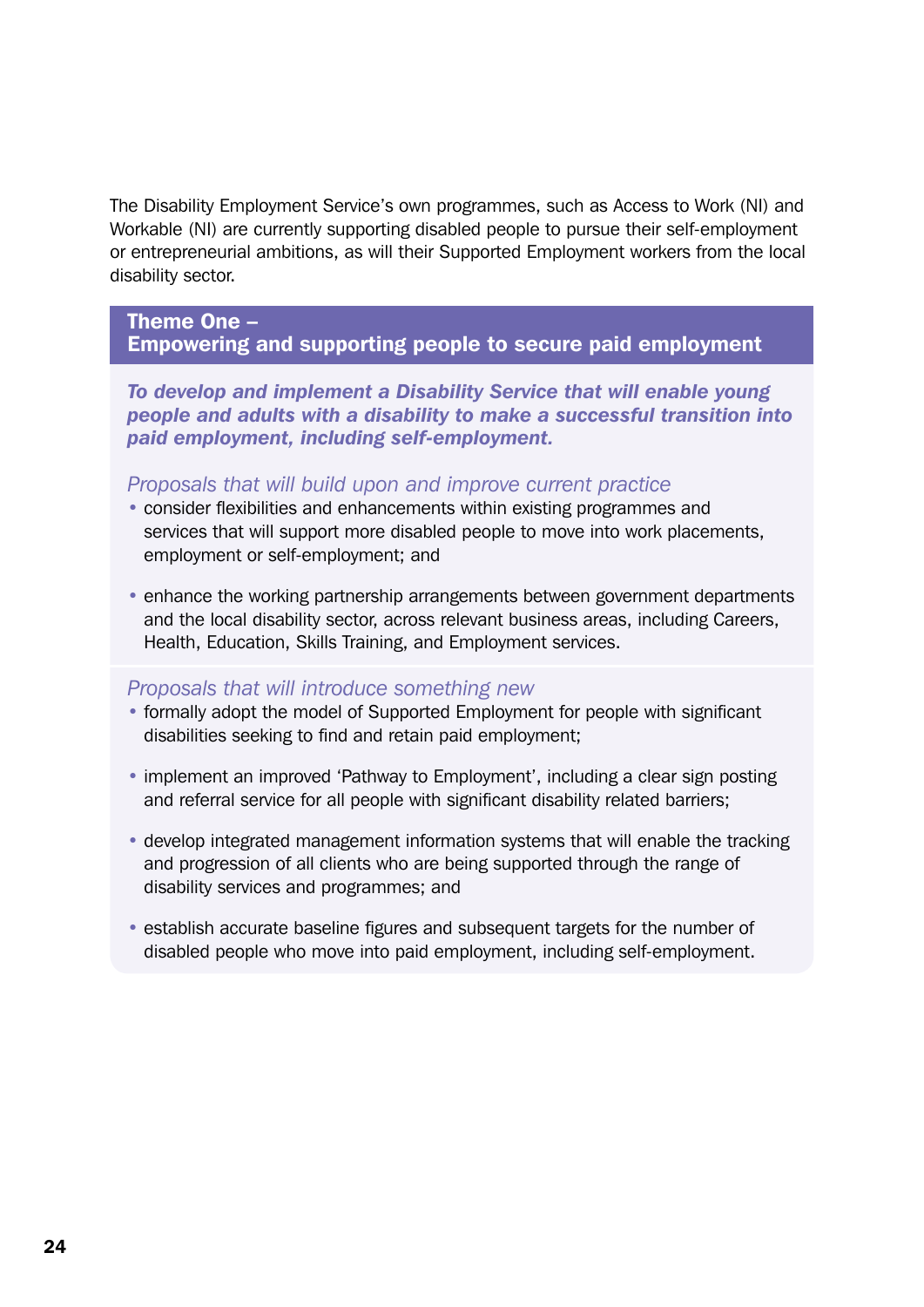# 4.2 Theme Two – Retention and Career Development

Support for people when they move into employment is an essential element of the service package for people with a disability and is an example of what makes it different from the mainstream Employment Service for non-disabled customers.

It is also a key stage of the Supported Employment Model. 'Sustained Employment' requires tailored in-work support for the individual and the employer. The latter is sometimes overlooked and this can have a negative impact in terms of job retention, as well as influencing the attitude of the employer to offer future opportunities to people with a disability. This is also addressed in Theme Three and is an integral part of the disability related package of support.

Theme Two however is primarily about maximising the potential of people with disabilities who are in employment, wish to remain so and want the opportunity to advance their careers:

# *To work with employers and disabled employees to support job retention and promote opportunities for progression, personal development, promotion and career enhancement.*

# Retention Provision for Disabled People Currently In Work

The Disability Employment Service, in conjunction with its sector partners, provides extensive support to disabled employees throughout Northern Ireland and across all sectors of employment. The main disability programmes that help deliver this service are the Access to Work (NI) and Workable (NI) programmes.

As of  $31<sup>st</sup>$  December 2015, approximately 1,300 employees with a range of disabilities were being supported through these programmes.

In addition, the Department, in partnership with a number of disability sector organisations, continues to support approximately 450 disabled employees under the Employment Support programme. This programme was replaced by Workable (NI) in 2006, but it will continue to support this group of disabled employees for many years to come

# Access to Work (NI)

Access to Work (NI) provides financial assistance towards travel to work, the purchase of special aids and equipment, adaptations to premises, independent professional assessments for people with a physical or sensory disability, as well as provision of a support worker resource, including interpreters. This programme has been described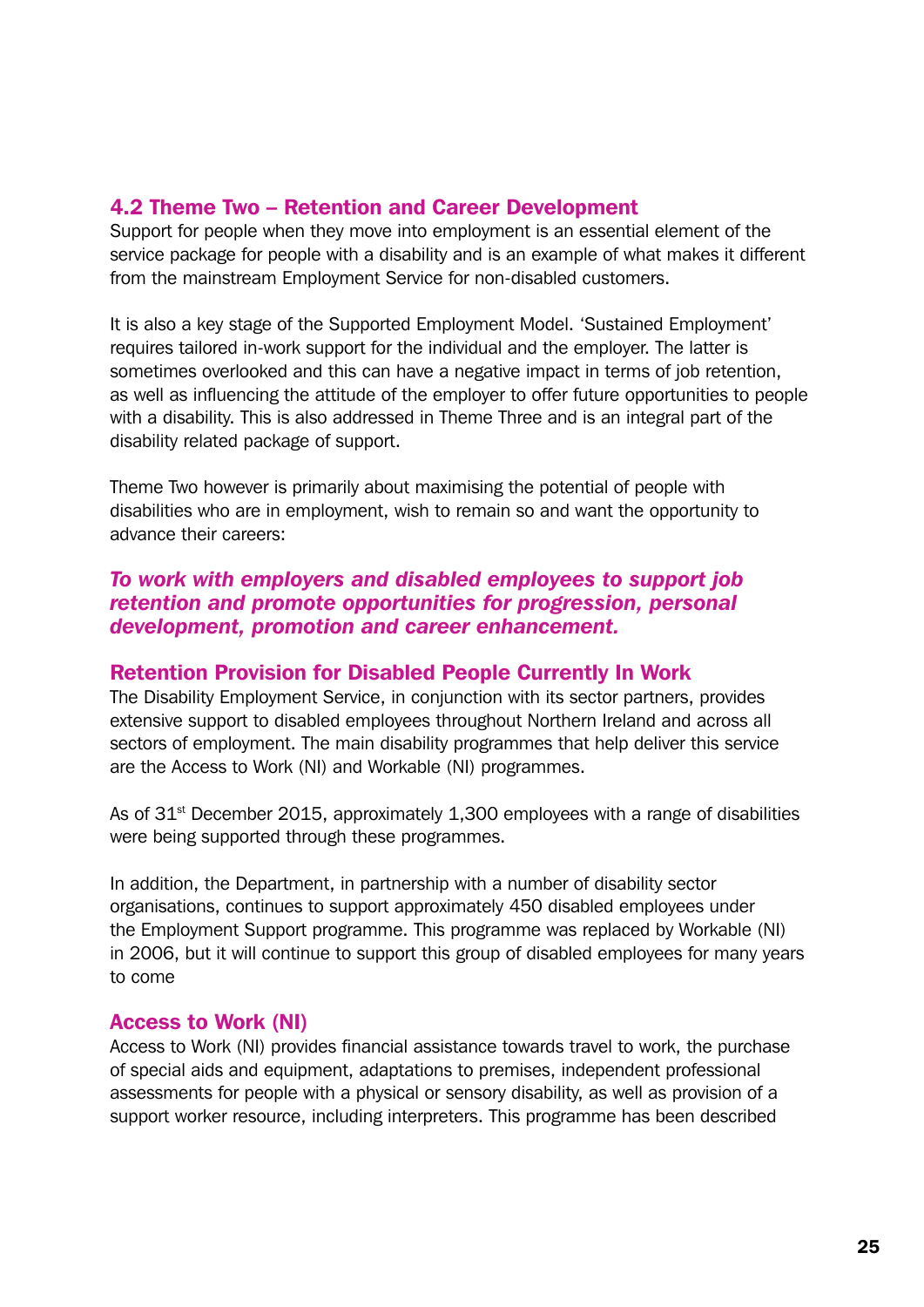as "Government's best kept secret", (Sayce 2011), and while there is merit in this statement, approximately 700 people in Northern Ireland are currently benefitting from this programme. Access to Work (NI) therefore, is making a real contribution to individuals, their employers and the local economy.

# Workable (NI)

Workable (NI), which replaced the Employment Support Programme in 2006, is delivered on behalf of the Department by a number of local disability organisations, and is currently supporting approximately 570 people with a range of disabilities. The programme is about early engagement and education for the employer and relevant staff. This can be followed by medium to long-term personalised support for the disabled employee, often through the provision of a specialist job coach or mentor. Similar to Access to Work (NI), Workable (NI) provides essential support to the individual, but it is also very much an offer of long term dedicated support to the employer.

Access to Work (NI) is predominantly assisting employees with physical and sensory type disabilities, whereas Workable (NI) is providing in-work support to people with a range of disabilities, but these are predominantly employees with a learning disability or difficulty, and people with mental ill-health.

Both programmes are supporting people across a wide range of occupational sectors such as retail, catering, agriculture, hospitality and manufacturing. They are also helping the careers of professional staff, such as teachers, lecturers, architects, IT software technicians, research staff and even self-employed sports coaches.

These programmes are making an invaluable contribution to the lives and employment of those people who are availing of the service and it is critical that they continue to do so as an integral part of this strategy. However more can still be done to promote these services and perhaps to develop them in order to keep more people at work.

The strategy will introduce flexibilities into these quality in-work support options, such as criterion around the minimum number of hours that a person needs to be working in order to qualify for the provision, along with the level of support required, and the corresponding duration of programme participation. This is consistent with proposals regarding Universal Credit, which will encourage people to avail of part-time work, and will respond to employer's demand for more flexibility around the number of hours that they require new or existing employees to be contracted for.

This increased flexibility will also provide opportunities for more disabled people who perhaps need a short period of intense support and induction to help them make a successful transition into their new work environment, whilst also providing advice and, if necessary, specific disability training to the employer and colleagues of the new recruit.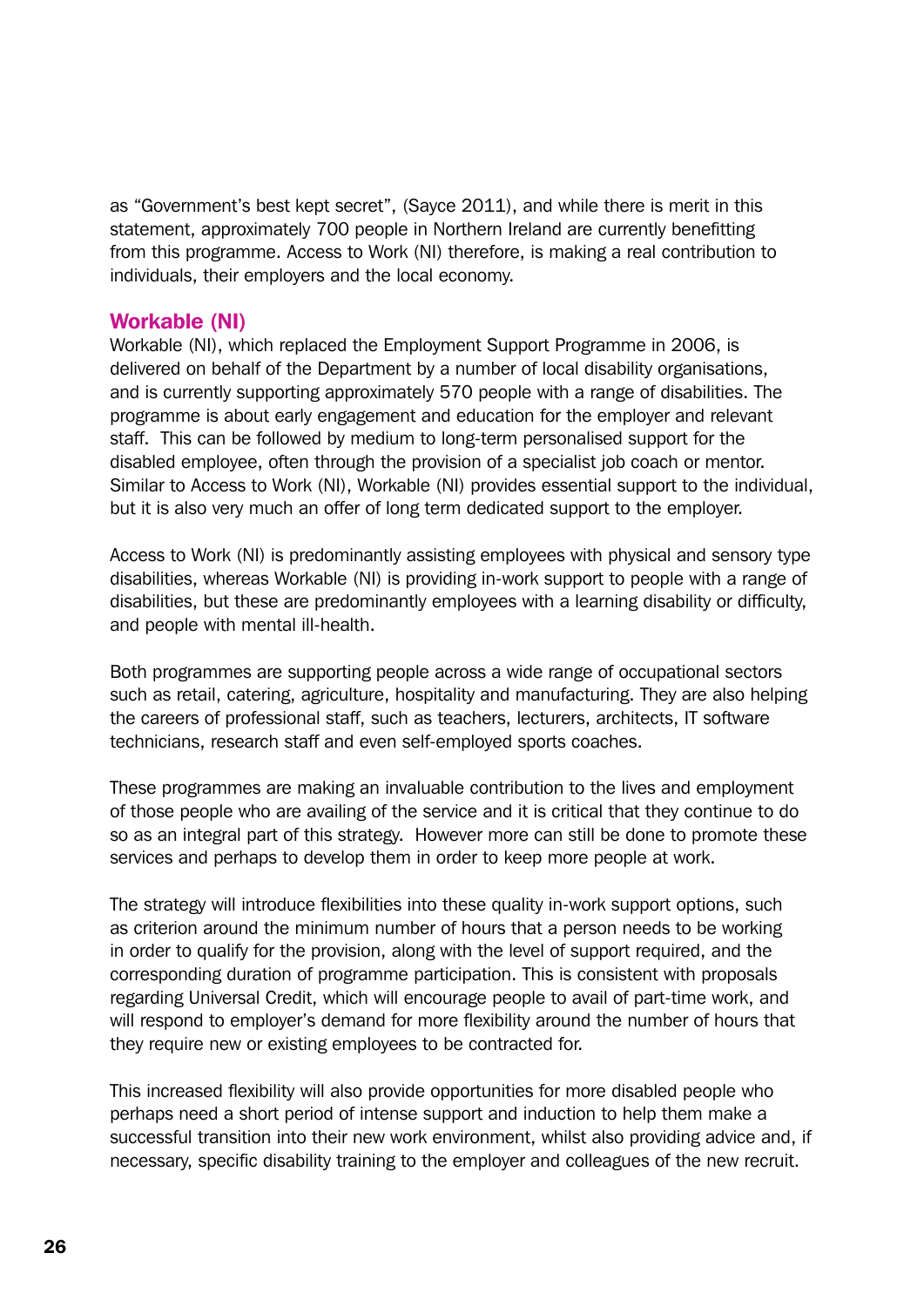Often, once this initial period of in-work support is provided, the employee will no longer need or wish to remain on an 'employment programme'.

#### Condition Management Programme

Another consideration is to offer the Department's Condition Management Programme (CMP) to people who have a disability and are being supported in work, through a recognised disability employment programme, or by one of the local disability organisations.

This intervention, delivered by multi-disciplinary teams of vocational health professionals, on behalf of the Employment Service, would be extremely beneficial and would undoubtedly enable people to remain in work, or to make a speedy return to work, if they are encountering difficulties due to their health and disability. This would alleviate the risks associated with long term illness and absence, which can often lead to a person either leaving their job, or being dismissed due to inefficiency.

# Linking in with Apprenticeships

For young people and adults who move into employment via the apprenticeship route, these in-work disability support programmes are also available. Therefore, it should be an integral part of the support package that is offered to disabled people, availing of the growing number of apprenticeship opportunities, as well as the employers who are offering skills and employment options across a range of employment sectors.

Apprenticeships enable people to develop vocational and professional skills, as part of their early years of employment in their chosen field, therefore it is a very suitable target area of growth for the disability employment strategy.

# Social Clauses

With the projected increase in social clauses from large public sector contracts during the next number of years, more apprenticeship, as well as work placement and paid employment opportunities are likely to be ring-fenced for 'disadvantaged' groups. People with disabilities will be included in this targeted campaign, and with the existing in-work support that is available, through the aforementioned programmes, they present a very real opportunity for multiple employment related outcomes that the Department and the disability sector will pursue vigorously.

#### Proven Track Record

With regard to job retention services, the Department and its partner organisations in the local disability sector have extensive experience and knowledge in delivering necessary and tailored in-work support. There is a dedicated and qualified staff resource that can provide appropriate and timely advice, as well as practical support to both employers and employees. The offer can include on-the-job coaching, tailored training interventions, mentoring and buddy type support-worker services. This will help address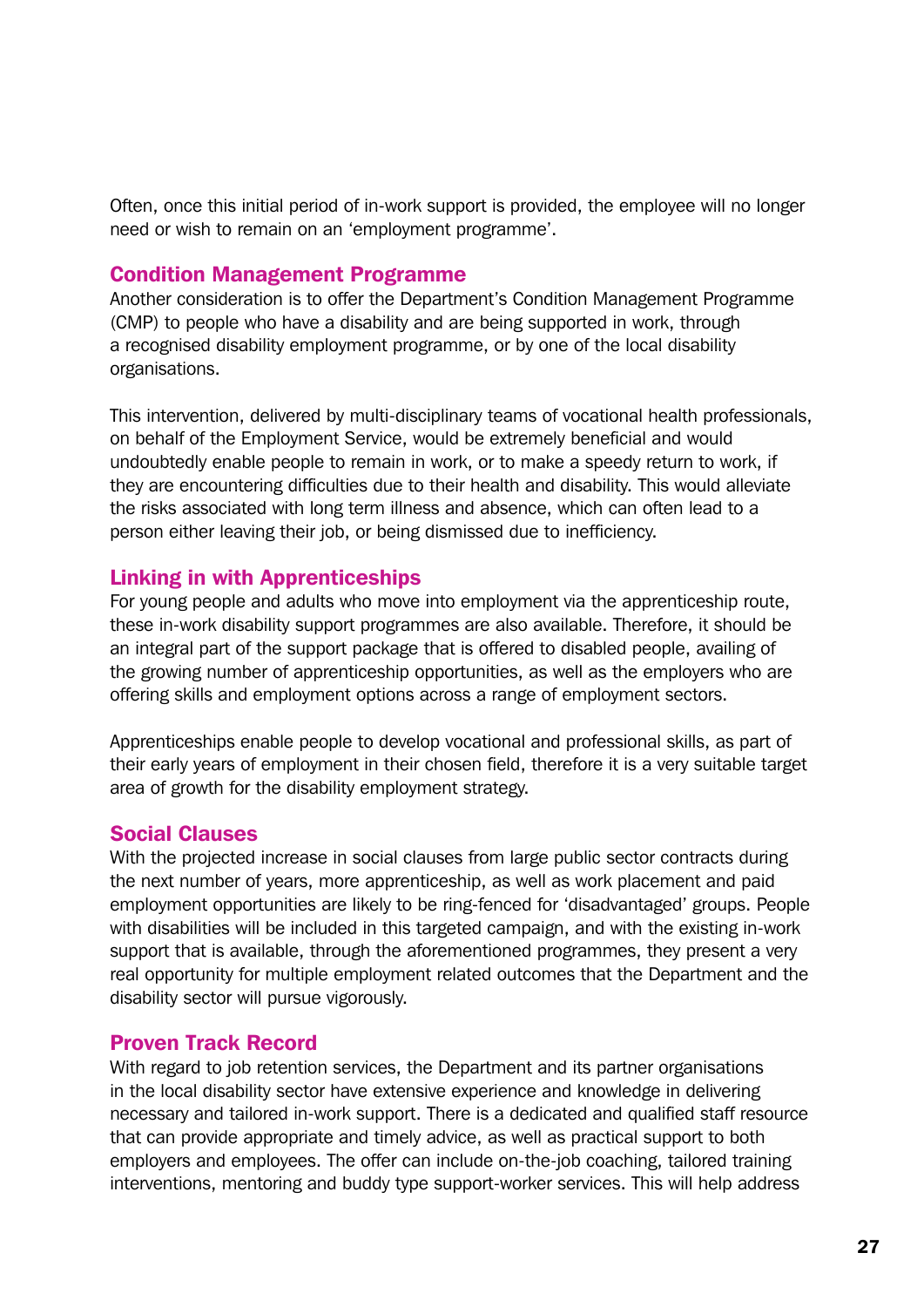any disability related barriers that could pose a risk to the retention or well-being of employees with a full range of disabilities.

With the introduction of more specialist disability employment staff throughout Northern Ireland to help people secure employment, it may be possible for the Disability Employment Service, and others, to establish a strong employee and employer advisory service. This would be particularly useful to address the needs of disabled employees who need short term interventions or advice if they are encountering difficulties fitting into the work environment, or indeed are looking to make a successful return to work following a period of absence. This personal advocacy service would be beneficial for the individual and it can also help the employer to better understand their role and responsibilities with regard to reasonable adjustments under the Disability Discrimination Act.

# Career Progression

This theme is also about ensuring equality of opportunity for disabled employees in all aspects of their employment. Article 27 of the UNCRPD includes the following responsibility, 'Promote employment opportunities and career advancement for persons with disabilities in the labour market'

An evaluation of the Workable (NI) programme in 2010 revealed that career progression and personal development were issues that many employees with a disability believed were not as available to them as they should have been. Many believed that the employer was not aware of their own personal ambition, or indeed their capability and capacity to take on more work or alternative responsibilities.

The consultation process revealed a number of possible or actual reasons for why this might be the case. Disabled employees believe that their employer often thinks that they are not interested in promotion or other developmental opportunities, and that they are just 'happy to have a job'.

This generalisation is often not the case, and is contrary to the idea of 'work on an equal basis', as depicted throughout Article 27 of the UNCRPD.

The strategy proposes further research and evaluation (see Theme Four), to ascertain why these attitudes prevail, and also to demonstrate the level and variety of jobs, professions and successful careers being enjoyed by disabled people in the local economy.

Tying in with Theme Three, there is a critical need for ongoing education and awareness raising for employers who have disabled employees in their workforce, so that they are not missing out on the potential of their existing employee base, and are meeting their obligations as a good employer.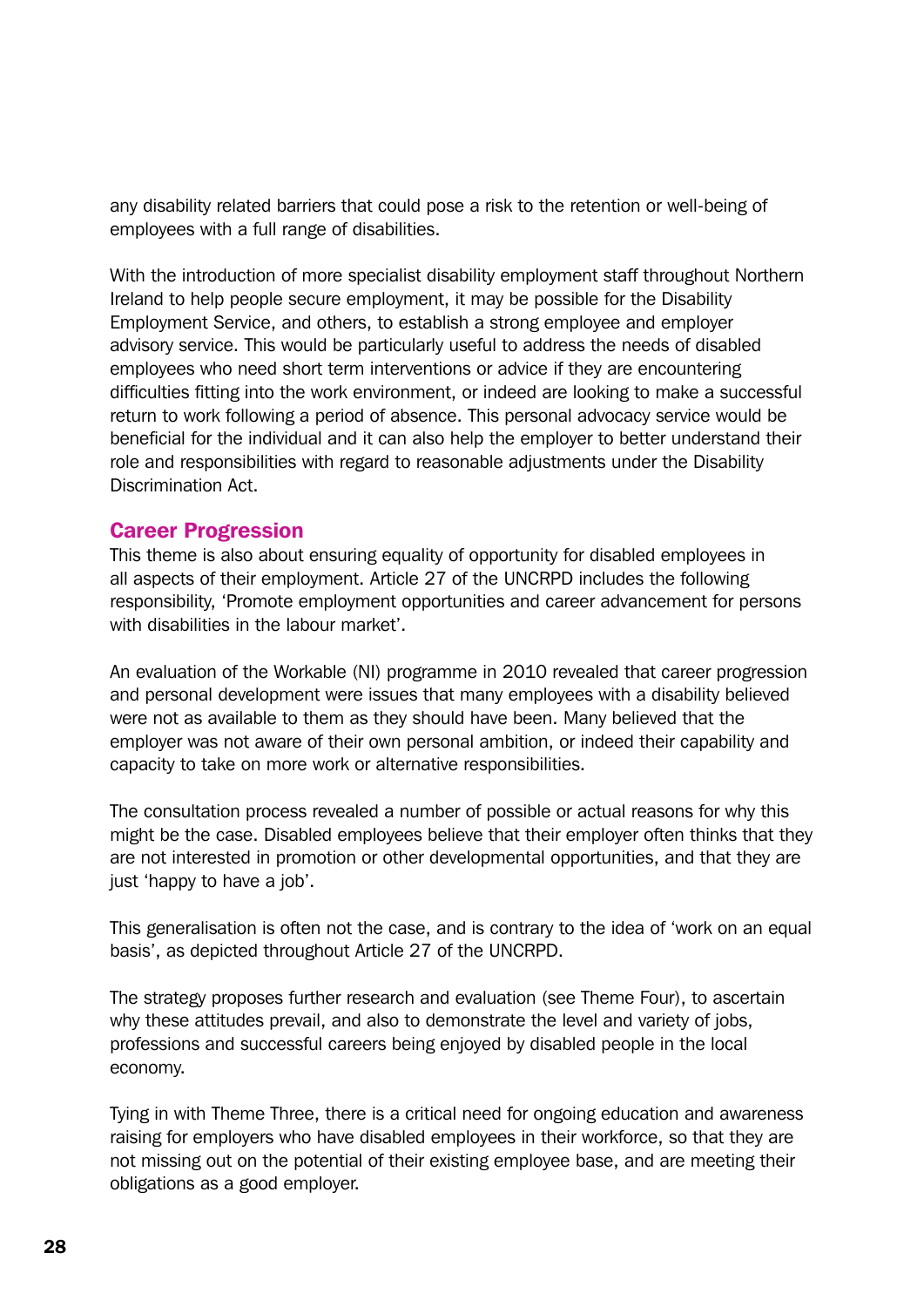Consideration is being given to enhancing the Workable (NI) provision and other inwork support packages to ensure that personal development, job enhancement and career progression become a formal and integral part of the individual's personalised action plan and annual appraisal process. This offers an opportunity for greater focus to be applied to the developmental and career enhancement aspects, in addition to job retention.

This strategy will not be fully successful if the Department, the disability sector and other stakeholders are just getting more disabled people into jobs, even if they are sustained. The success has to incorporate matching the ambition of those individuals who are capable of achieving more in employment, but who previously have not been afforded the opportunity to do so.

### Theme Two – Job Retention and Career Development

*To work with employers and disabled employees to support job retention and promote opportunities for progression, personal development, promotion and career enhancement.* 

# *Proposals that will build upon and improve current practice*

- undertake a targeted campaign to promote and advertise the disability employment retention services and programmes that are currently available to employers and disabled employees across all sectors;
- promote examples of best practice where disabled people have excelled in employment or their chosen career path, across all sectors of employment; and
- consider flexibilities within existing programmes and services that would make them accessible to more disabled people in part-time employment.

- introduce a new element to the 'review' process for all clients who are availing of specialist in-work support programmes, ensuring that there is a specific focus on personal development opportunities and career progression, as appropriate;
- work with the disability organisations to target growth sectors of employment to ensure that disabled employees have an equal opportunity to develop a successful career path within those sectors; and
- make the Condition Management Programme available to disabled people, who are in employment, and being supported through specialist provision.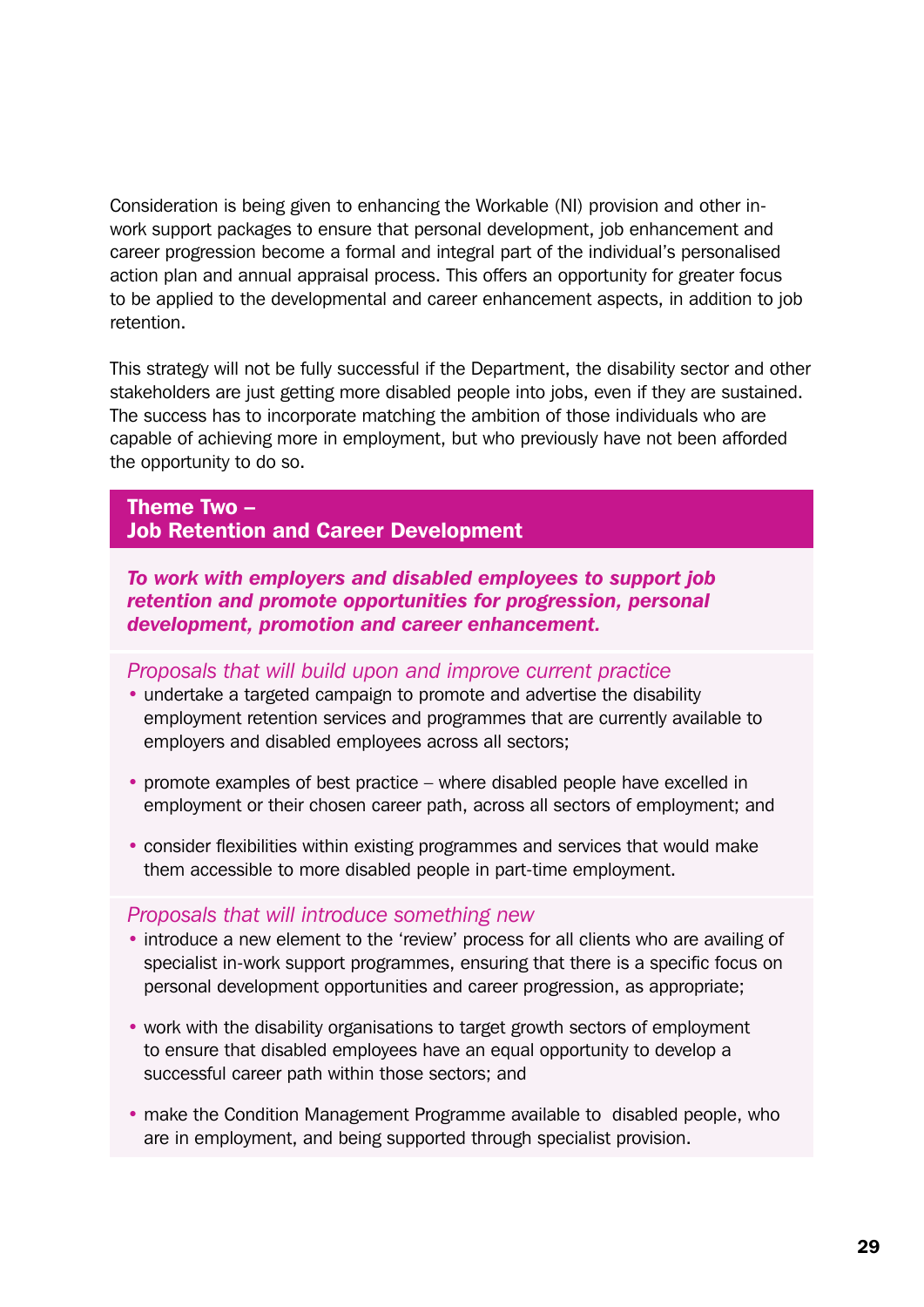# 4.3 Theme Three – Working with Employers

The role of employers with respect to the success or otherwise of any 'Employment Strategy for People with Disabilities' cannot be over stated. This has been highlighted by disability organisations and those who work on behalf of disabled people who are trying to secure employment or stay in work. It was also a significant theme of the recent public consultation process, with an almost unanimous viewpoint expressed that the knowledge and attitude of an employer is often the single biggest factor in whether a disabled person gets the job or not.

People with a disability, in particular those people with a mental health condition, stated that there remains a 'stigma' associated with their disability and how it will impact on their ability to perform in a normal, busy working environment.

Through this theme of the strategy therefore, the Department, NI Union of Supported Employment and its member organisations, the Equality Commission, along with all other stakeholders, intend to transform the level of awareness that employers will have on the realities of employing people with a disability. The strategy, through proactive outreach initiatives, will provide ways to inform employers about the many success stories that already exist, the supports that are readily available to them at each key stage of the employment process, as well as their legal responsibilities under the Disability Discrimination Act.

The strategy will also aim to build and enhance working relationships between the aforementioned parties who will be advocating on behalf of the disabled community, and the local employer base, as well as employer representative groups, Invest NI etc. Tying in with key Theme Four, the Department will engage with employers from all sectors and of all sizes in order to ascertain their needs, concerns and experiences. In addressing all of these issues, it is envisaged that the strategy can help to achieve the following:

# *To encourage employers to take positive measures and promote equality for disabled people when creating job opportunities, recruiting, selecting, managing and developing staff.*

The strategy will focus on positive real-life case studies to inform and educate employers, and to help answer questions they might have, such as:

- Why recruit disabled people
- How to recruit disabled people
- How to engage in Positive Action
- Reasonable Adjustments in the workplace and
- How to access additional support for disabled people in work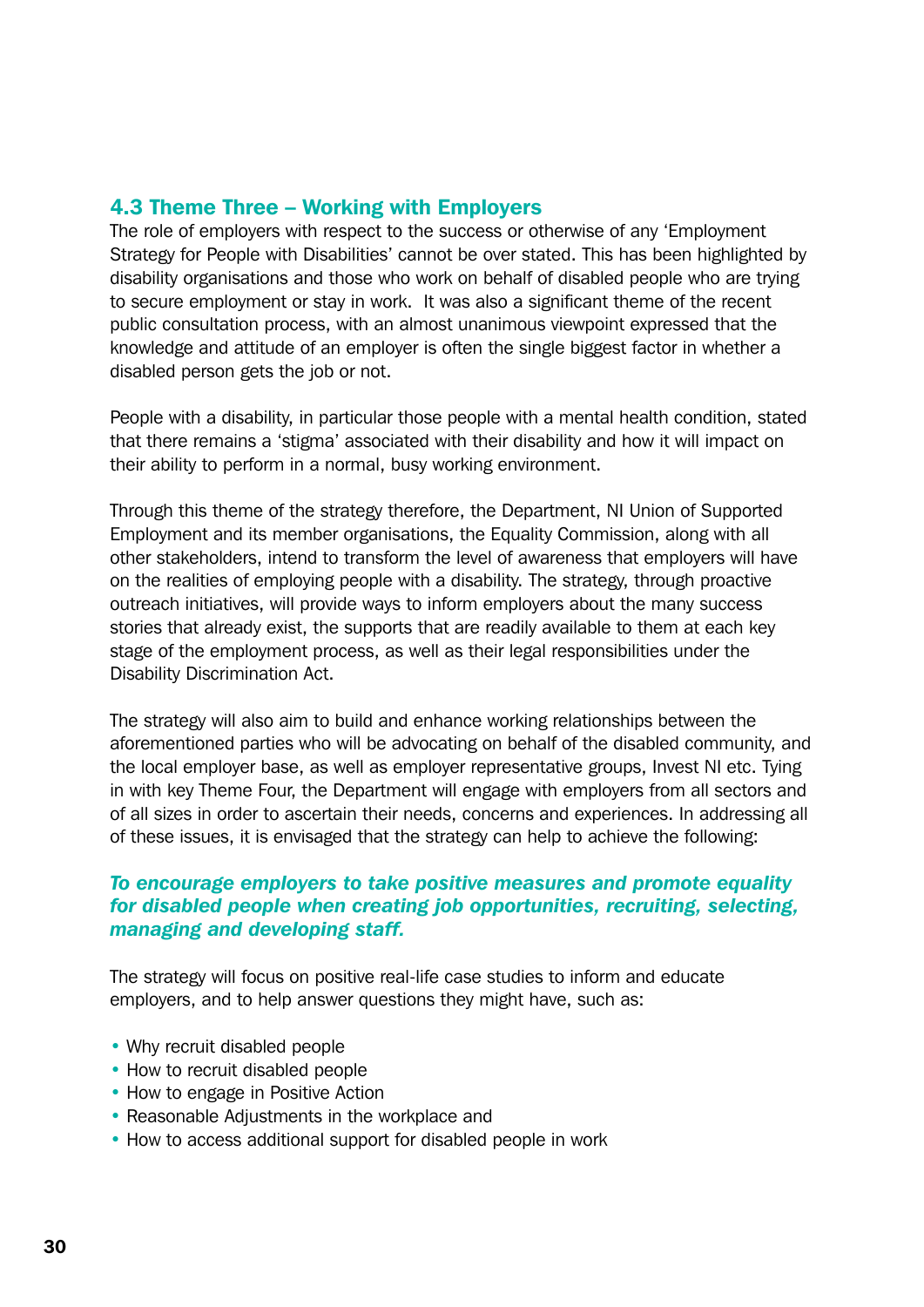There is information available to inform employers about all of these. However, the consultation process revealed that more can be done to publicise this information. The strategy will ensure that such information is available in a suitable and easily accessible format and that it is promoted and shared on a more frequent basis.

### Promotion and Education

In conjunction with the business sector, the Department for Work and Pensions launched a Disability Confident campaign in Great Britain. The key purpose of this campaign is to work with employers to help remove barriers, to increase understanding of disability in the workplace and to ensure that disabled people have the opportunity to fulfil their employment potential. As part of this campaign, the Department for Work and Pensions has started to build a network of disability advocates. This network can help to influence the attitudes and mindset of a wider employer base, regarding the benefits that can be realised by giving more people with disabilities an opportunity to show their professional talent.

Employer engagement is also one of the core themes of the 'Strategic Framework for Disabled People and Employment', a ten year strategy that has been launched by the National Disability Authority in the Republic of Ireland.

Through the Northern Ireland strategy, a comparative study will be undertaken to determine how effective the Disability Confident campaign has been in Great Britain and any future development plans they have. Through the close relationships that exist between the Northern Ireland Union of Supported Employment, the Irish Association of Supported Employment, and the National Disability Authority, there will be invaluable shared learning, North and South, that can inform the most effective actions to take forward with the employer base throughout Ireland.

The collaboration with Great Britain and the Republic of Ireland will provide valuable shared learning and examples of best practice and success that will help shape and influence future policy, operations and interventions.

Listed below are some activities which have been identified as good practice elsewhere, as well as some of the suggestions arising from the consultation process:

- major seminar type events for employers and employer representative groups to raise awareness and create better and closer networks;
- small local events, aimed at specific employment sectors, or designed to promote employment for people with particular disabilities;
- a one stop portal and helpdesk facility for employers relating to disability employment related issues or queries;
- a publicity / marketing campaign for in-work support programmes that the Department and the disability organisations can deliver to help new and existing employees; and
- the identification of senior business leaders or renowned disability advocates to promote, lead by example and be the public face of the employers' campaign.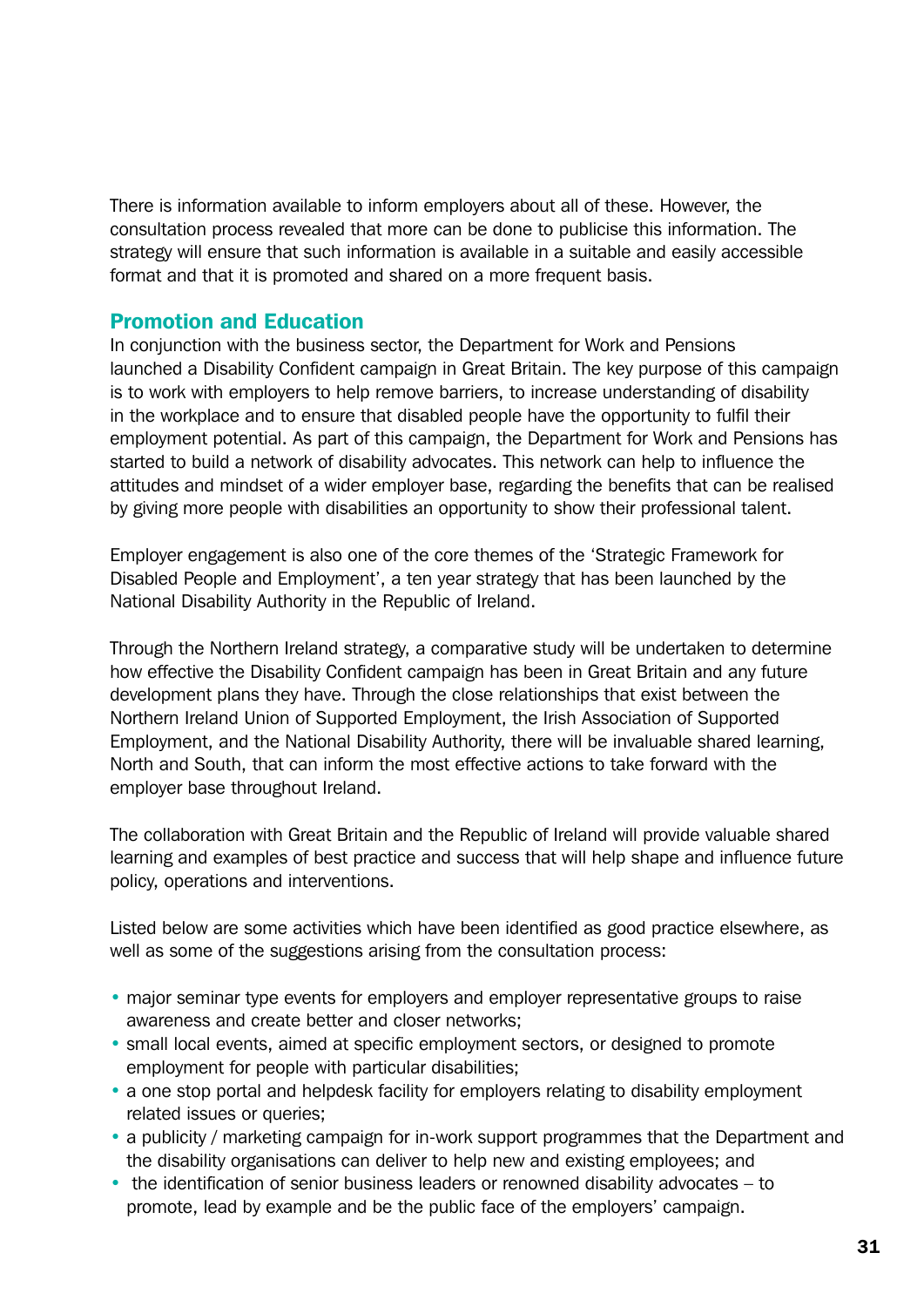# Recruitment and Selection

The Department has worked with a small number of employers in recent years to advise and facilitate the inclusion of disabled clients during major recruitment exercises.

A successful model is beginning to emerge and this strategy will enable those involved to build upon these competitions and hopefully establish the model as a mainstream service offering to employers. The key features include:

- early engagement with the employer to let them know what support is available both during and after the recruitment process;
- a planned pre-recruitment stage to help potential applicants prepare;
- information sessions from the employer:
- possible pre-selection of candidates by the respective disability support organisations;
- training on enhanced or disability friendly interview techniques or other selection methods;
- appropriate reasonable adjustments being accommodated for those clients who need them;
- briefing for the panel members; and
- feedback mechanisms for disabled candidates, whether they are successful or not.

Support at this key stage of employment selection is very important to employers, especially for those who want to provide employment opportunities for people with disabilities but who are uncertain about what their responsibilities are, what adjustments can be made and what cost they may have to incur in order to put these in place.

The Department, working with Northern Ireland Union of Supported Employment and many of its member organisations, has helped employers across a range of sectors to address all of these concerns, as well as providing the practical and financial support necessary to make the recruitment process run as smoothly as possible.

The employers who have engaged with the Department and the disability sector in this recruitment process, have been very impressed with the calibre of the clients, in terms of their ability, preparation and attitude to the recruitment process. This has proven to be beneficial as it is helping to raise employers' awareness and address some of the prejudice and stigma issues referred to earlier.

The ultimate success however has been the fact that a number of the disabled applicants are now employed in a range of job roles with these employers and are performing to a very high standard. It clearly demonstrates that real and practical employer engagement works and that it ties in closely with other aspects of this strategy, most notably, the pre-employment and in-work elements of the supported employment model.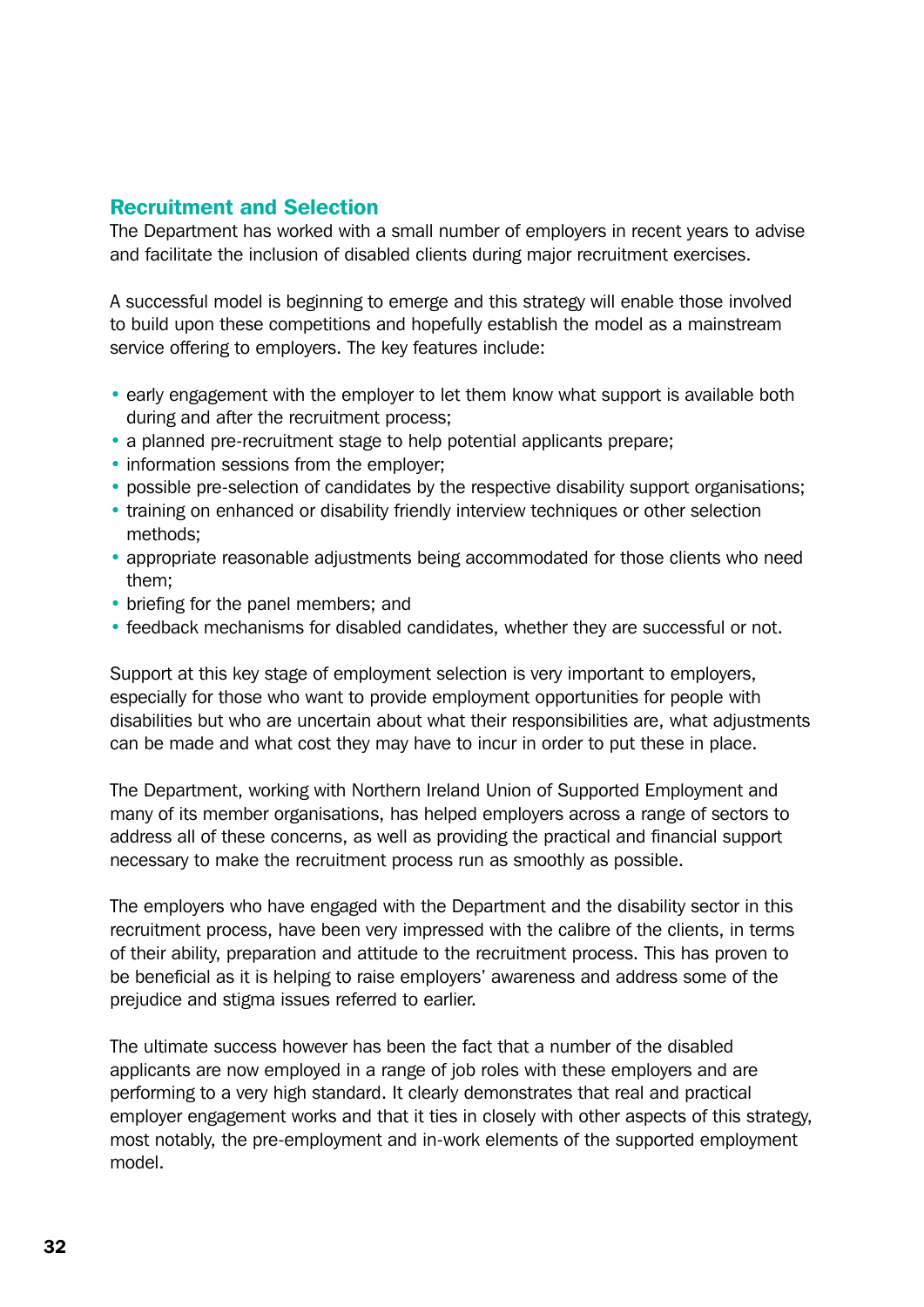The following case study illustrates how the disability recruitment model has worked in practice:

#### Case Study – Premier Inns

Premier Inns Hotel chain intended to open a new hotel in the North West. The Cluster General Manager for this region contacted the Department for assistance with the recruitment process. Disability Employment Service staff were notified of this, and met with the Premier Inns Manager to request that she consider proposals that would enable people with disabilities to apply for the range of posts on offer.

Having indicated her openness to this proposal, Disability Employment Service immediately notified the local disability sector organisations via the umbrella organisation, NI Union of Supported Employment. Job descriptions were provided and this enabled the respective organisations to identify clients, being supported through their own employment programmes, who would be most suitable and capable for the job roles.

A meeting was then arranged between Disability Employment Service, representatives from the disability organisations and the Cluster General Manager from Premier Inns. At this meeting, the following proposals were agreed:

- a week of pre-employment training would be organised for all those disabled clients who were deemed suitable for the respective job roles that Premier Inns were advertising;
- the programme would require minor input from the employer but was mainly delivered by the disability sector employment teams and staff from the Department;
- a set time for ring-fenced interviews would be offered by Premier Inns;
- reasonable adjustments such as extra time, allowing a support worker or interpreter to accompany the applicant, phrasing of questions would be facilitated by the Premier Inns interview panels; and
- actual supports, such as the provision of support workers or interpreters, assistance with travel to and from the interview, and additional interview preparation would be provided by the respective disability organisation, and where funding was required, through the Access to Work (NI) programme.

Following on from this, the interview schedule was communicated and detailed preparations were made.

In total, 15 disabled applicants attended interviews for a number of posts in the catering, housekeeping, cleaning and administrative/receptionist areas. Two applicants were successful and commenced work with Premier Inns. The other candidates received feedback to say that they had performed very well and were encouraged to keep job searching.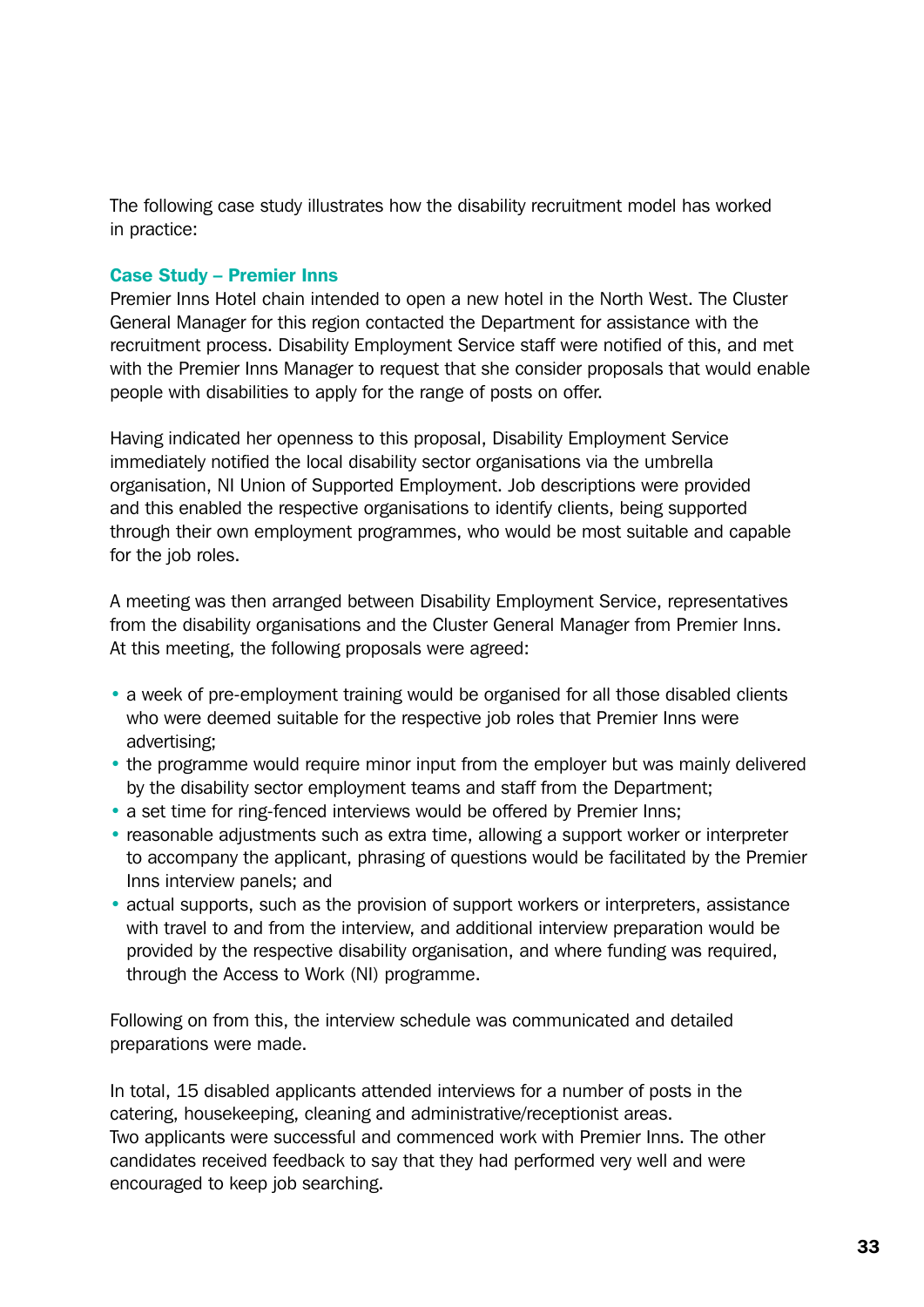This model has been proven to work for a number of employers from different sectors, and it is something that the Department, along with its disability sector partners, is keen to develop into a mainstream service offer during the first year of the new strategy.

# Supporting Employers to Manage People with Disabilities

Some employers have concerns about the ongoing support needs they are required to put in place for disabled employees and are apprehensive about the day to day management of staff who have a long term health / disability condition that meets the disability definition.

This is not the reality, as people with disabilities want to do their job to the highest possible standard. They are committed and loyal to their employer and, while they may require reasonable adjustments and some additional in-work support to address their disability related employment needs, there is good advice and practical support available to the employer.

Putting in place appropriate reasonable adjustments is a key aspect of helping an employer to provide an equal and fair work environment, without incurring any significant costs. The Department, along with its disability partners, Employers for Disability and the Equality Commission, will help more employers understand this and to know what 'reasonable' means in this context. It will also provide an opportunity for many employers, especially the small to medium size private sector employer base, to put in place proper policies and procedures to address the requirements of the Disability Discrimination Act.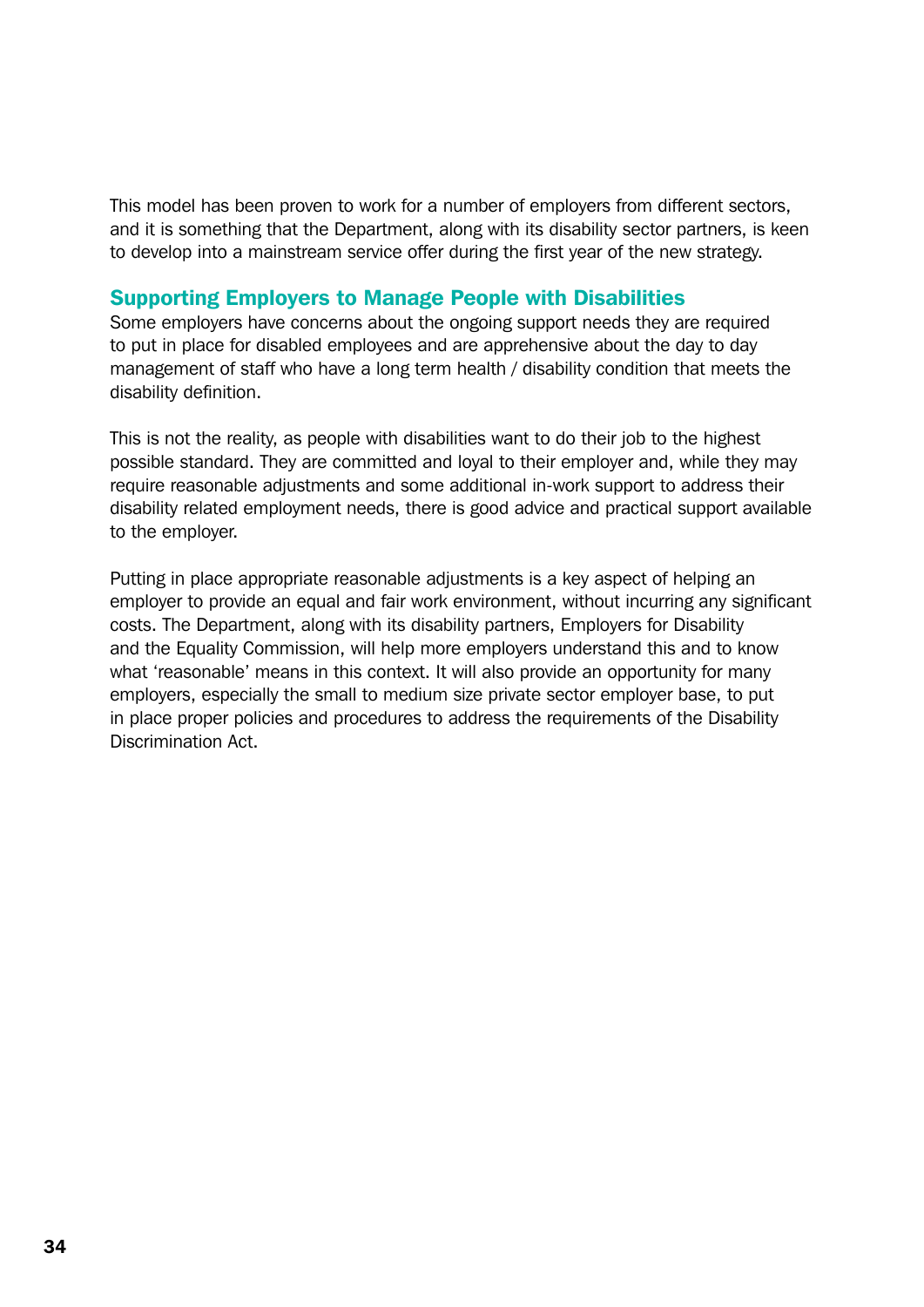# Theme Three – Working with Employers

*To encourage and influence employers to take positive action and promote equality for disabled people when creating job opportunities, recruiting, selecting, managing and developing staff.* 

#### *Proposals that will build upon and improve current practice*

• work with the Equality Commission and other relevant bodies to develop a clear understanding on what an employer is entitled or required to do in relation to taking positive action for people with disabilities.

- develop a best practice recruitment support model with the disability sector that will be available to any employer who wishes to offer employment or work placement opportunities to people with a disability;
- organise and facilitate major Employer Events to promote and facilitate the employment of people with disabilities;
- organise and facilitate local or sector specific employer events:
- establish a network of Disability Advocates and Role Models who can help influence the attitudes and actions of employers towards the recruitment and retention of people with disabilities;
- design and implement a disability employment advisory service for employers via a range of channels, including a website, telephone and SMS text help-desk facility; and
- work in partnership with the disability sector and others to address the specific issue of 'stigma' with employers and employer representative groups.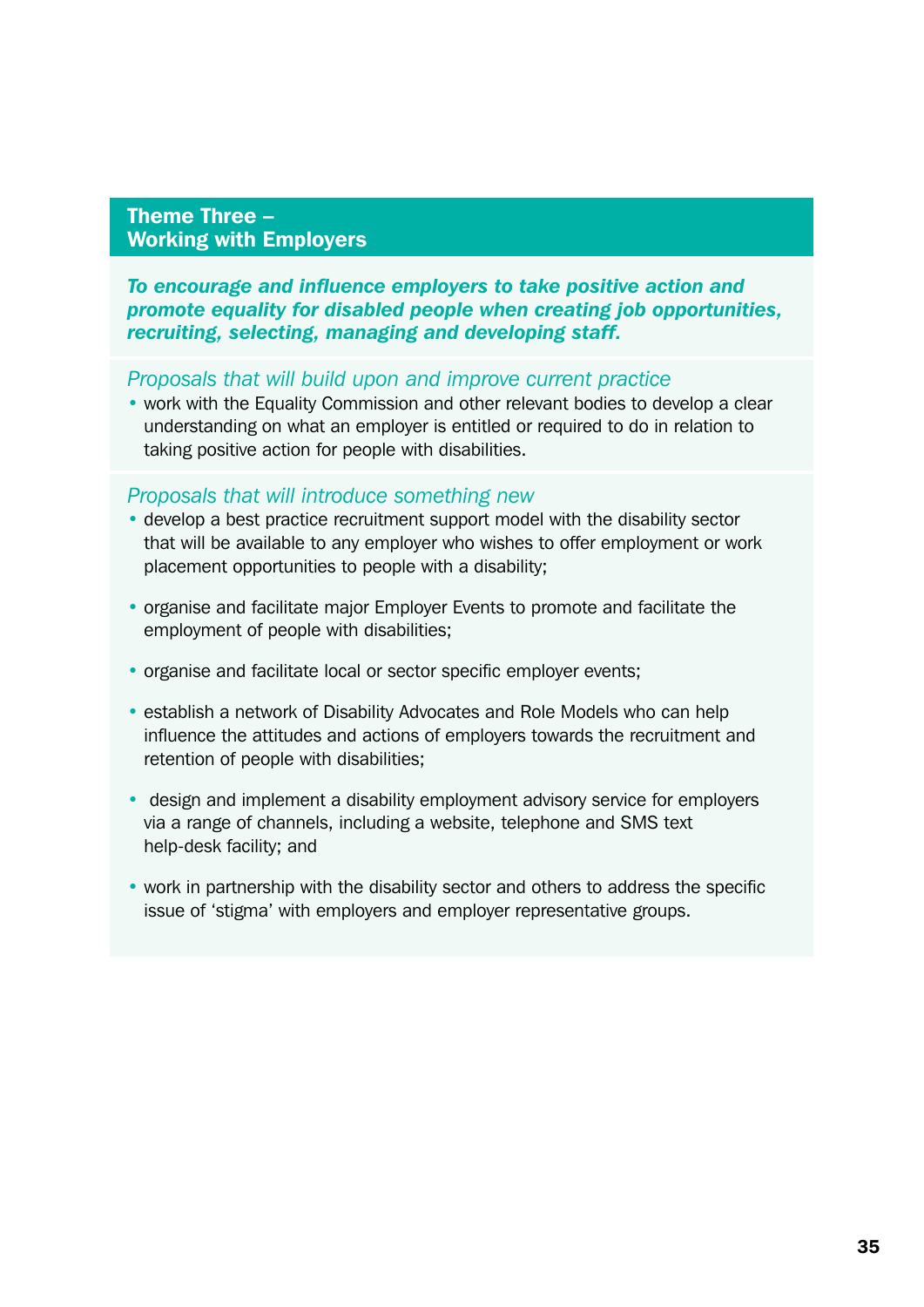#### 4.4 Theme Four – Research and Development

One of the key aims of this strategy is to ensure that Northern Ireland will be regarded as an example of international best practice on policy development and operational delivery of employment and skills provision for people with disabilities.

The collaboration between all of the key stakeholders will provide the opportunity to maximise the skills, employment and economic achievements for the client group. The strategy also provides the opportunity and incentive to look beyond the views of those who have direct responsibility for the development and implementation of the strategy itself.

Intelligent and targeted research projects can capture information and data from a range of sources and provide an evidence base and clear justification for new or different approaches to the supports or interventions that will help more people with disabilities move into and sustain employment.

This Theme therefore aims:

# *To ensure that Northern Ireland is leading the way on research into employment issues and attainment for people with disabilities, at local, national and International level.*

The Department has a dedicated Analytical Services team that will support this strategy through expertise in statistical analysis and presentation of relevant information. In addition, they can support the commissioning of independent research projects. The Disability Employment Service has also been involved in some collaborative research work with local universities, and organisations such as Macmillan Cancer Support during the past number of years.

It is anticipated that there could be one research or evaluation project per year during the lifetime of the Employment Strategy for People with Disabilities, and the outcome of each will provide much needed information and feedback that may help the Department to develop and test new interventions and services as appropriate.

The Department has also built up close working relationships with officials in Great Britain and the Republic of Ireland who are taking forward their own respective strategies to improve the employment prospects and achievements of people with disabilities.

The Department and its key strategic partners will maintain these relationships and keep informed on any research that is being conducted elsewhere. It will explore opportunities for any cross-border research projects that could be of mutual advantage to both strategies, North and South.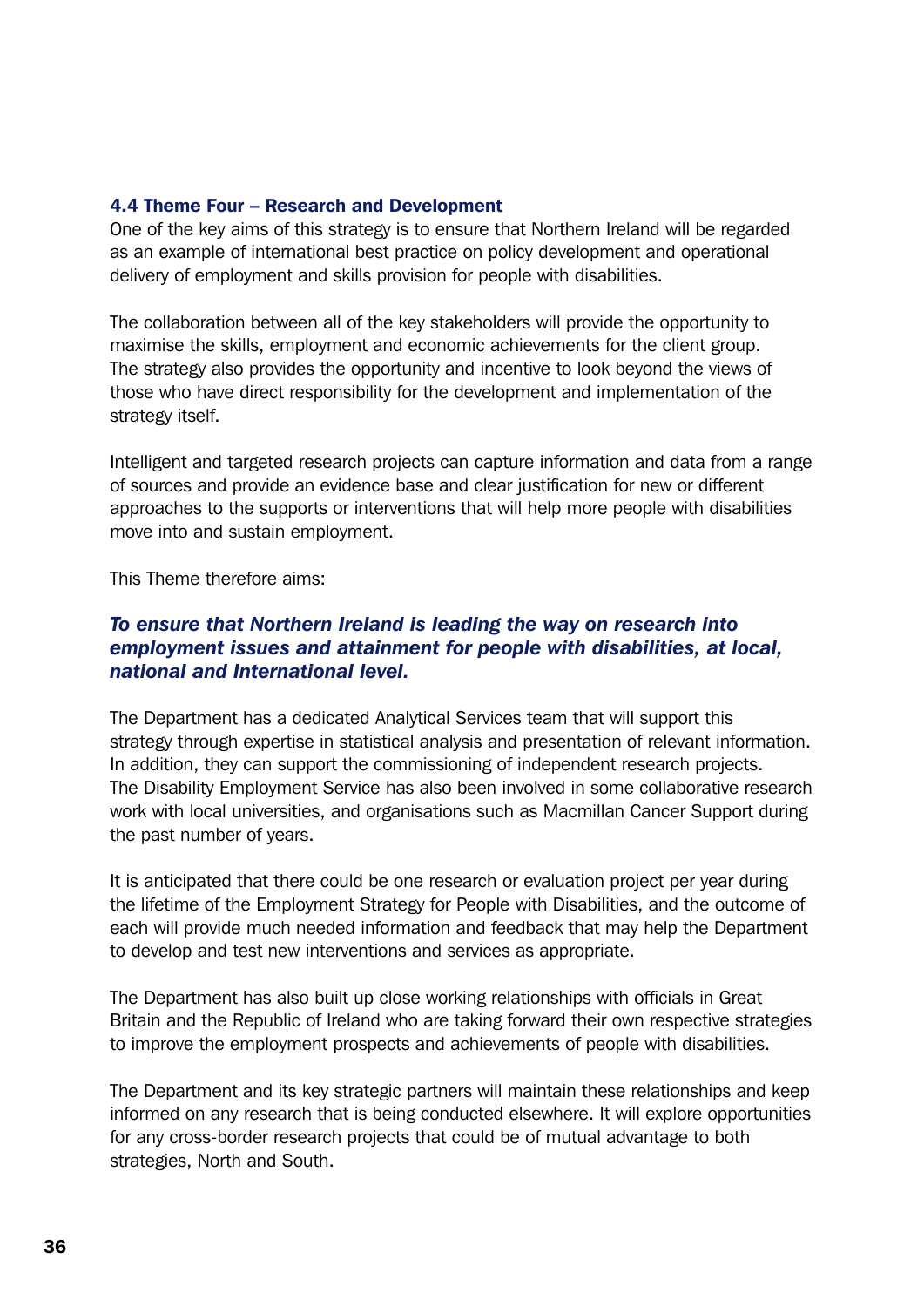The underlying commitment within this theme is to be proactive in identifying research projects that arise from national or international reports, the analysis of existing data, or from the discussions generated through the ongoing engagement at all levels.

The consultation feedback suggested a number of possible areas to consider, in relation to research or information gathering and analysis.

Theme Four – Summary and Proposed Actions

*To ensure that Northern Ireland is leading the way in terms of research, development and innovation on disability skills and employment issues at local, national and international level.*

- commission at least one research or evaluation project per annum that will provide additional and relevant information on disability employment issues;
- publish and publicise all disability research reports on the Department's website and other forums to ensure that people with disabilities and other key stakeholders have access to the data, including key findings and recommendations; and
- the Disability Employment Stakeholder Forum will consider the information arising from research and evaluation projects to inform discussion and decision-making on future policy, strategy and operations, in relation to disability employment services.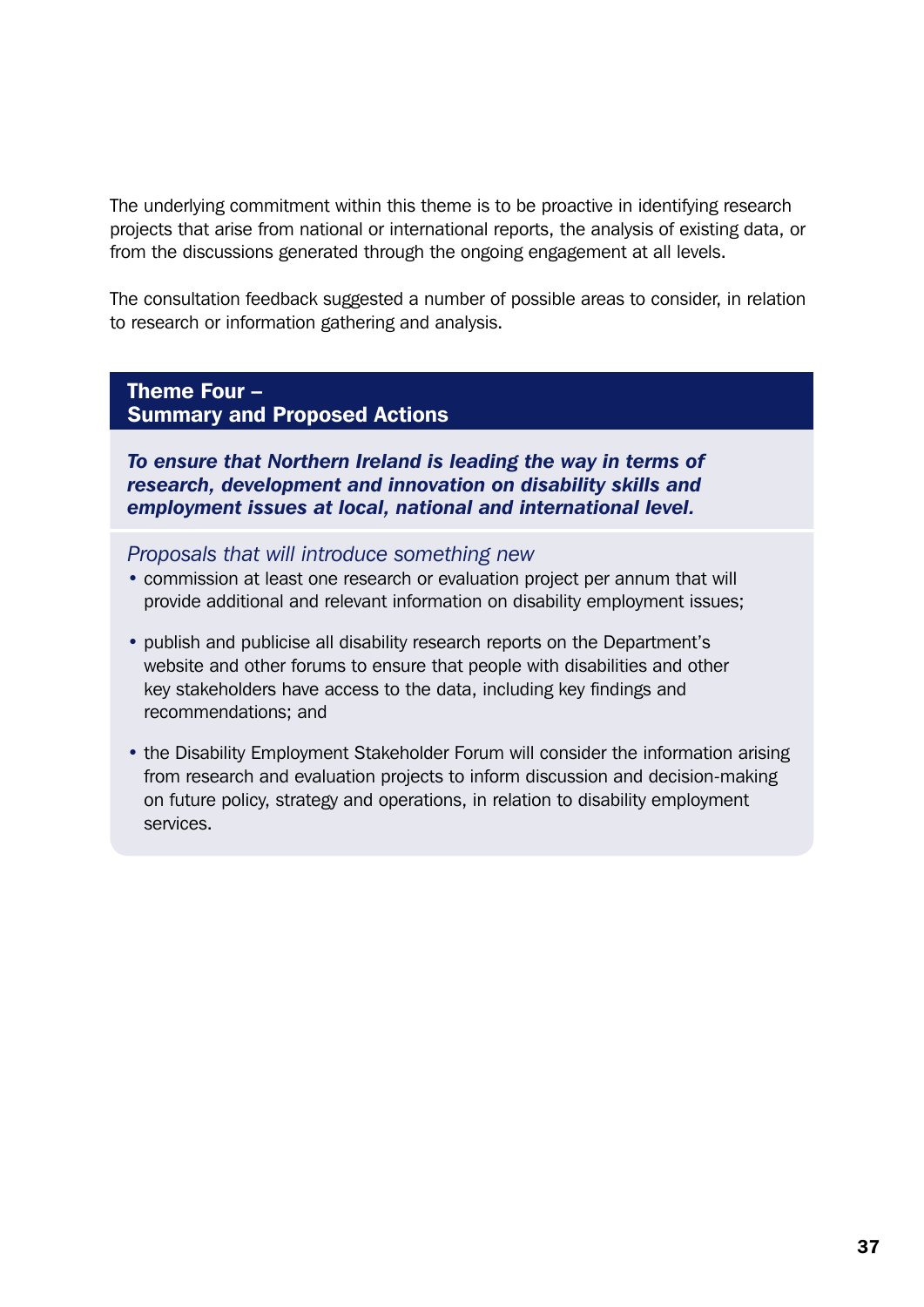# 4.5 Theme Five – Strategic Partnership and Engagement

Disability organisations and various disability user groups have been consistent in their call for meaningful and timely consultation and engagement, in relation to public policy and service delivery for people with disabilities, including those pertaining to employment.

The Department and the Disability Employment Service is not exempt from this criticism, although, there has been an increased level of engagement over the past number of years and the establishment of the Strategic Working Group that has informed this strategy, is a clear example of this move towards improved partnership working.

The organisation and facilitation of the pre-consultation engagement events helped the Group to develop the draft strategy document that was then issued for a more formal public consultation.

The Department, working with its partners on the Strategic Working Group, have engaged and consulted with a large number of interested stakeholders during the past two years, and most especially, people with a full range of disabilities.

Based on the overwhelming feedback from the public consultation exercise, there is more to be done in this area, however, there has been a recognition of the efforts made thus far, the direction of travel in this regard, and an acceptance that the development and implementation of this strategy can help achieve the following:

# *To develop a framework that will ensure continuous and meaningful engagement between all of the key stakeholders, including people with disabilities.*

# Disability Employment Stakeholder Forum

The establishment of a new Disability Employment Stakeholder Forum will be implemented during Year One of the strategy.

It is proposed that the membership will consist of relevant senior officials from a number of NI Executive Departments to ensure that there is cross-departmental commitment and input into this important strategy. To reiterate the reference from the Executive's disability strategy, and the specific theme on, 'Employment and Employability', the strategy states that,

'*employment and employability are issues which require a number of government departments to work together to support people with disabilities to gain and retain employment'.*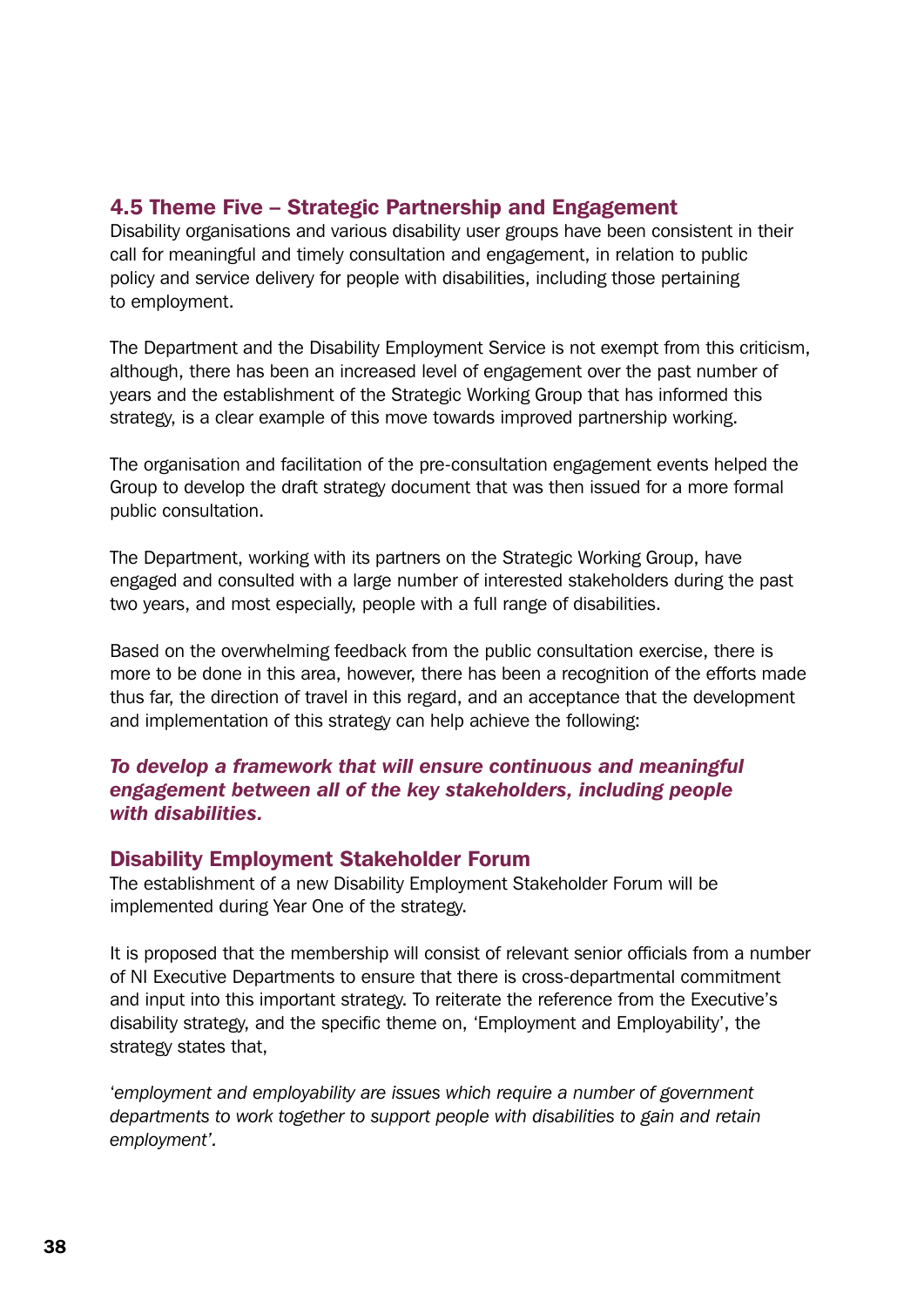This will also help to ensure that there is strategic alignment with other initiatives and strategies, being led by other departments, and aimed at people with disabilities.

By including senior representatives from the various government departments, including Health, Economy, Education and Communities, it will give the Stakeholder Forum direct access to a wide range of knowledge and expertise, and in turn, this will ensure that the needs of people with significant disabilities are fully understood by all of the key policy officials and their respective operational colleagues.

It will be important to include at least one employer or employer representative on the Forum, as well as key people from the local disability sector. The consultation process made it very clear that there must be **appropriate and sufficient** representation on the Employment Stakeholder Forum for people who have a disability. This will be necessary to ensure that the Forum has credibility with, and direct input from the people that the strategy is specifically targeted at. Any such members of the Forum who have a disability will be supported as appropriate, to ensure that they can play a full and active part in this important group.

The Forum will have a central monitoring role to ensure that the 'Employment Strategy for People with Disabilities' is delivering against each of the Themes and associated Action plan. Through its membership and collective influence, it is envisaged that it will make a real impact on the way in which disability employment strategy and policy is developed, and how future services are delivered.

#### Future communication and engagement

The need for ongoing engagement with disabled people has been another consistent theme throughout the development of the strategy, and was reinforced by the consultation response. The Disability Employment Stakeholder Forum can help inform how best to maintain this contact and communication, with one suggestion being that more local and regular engagement may be a preferred approach.

A number of active and representative 'user groups' already exist across the disability sector. Therefore, it would seem logical that there should be a clear communication line between members of the Strategic Stakeholder Forum and each of these specific disability groups, based throughout Northern Ireland.

One of the key aims of this strategy is to have a much more integrated and connected service. This is especially the case for those going through the pathway to employment journey, including those exiting education or skills training courses, those receiving careers advice or availing of other employment related services. There is also a need to engage with Health Professionals to establish closer links and working relationships that can help create a natural pathway from vocational rehabilitation services into the more employment focussed offer for those who are ready and suitable.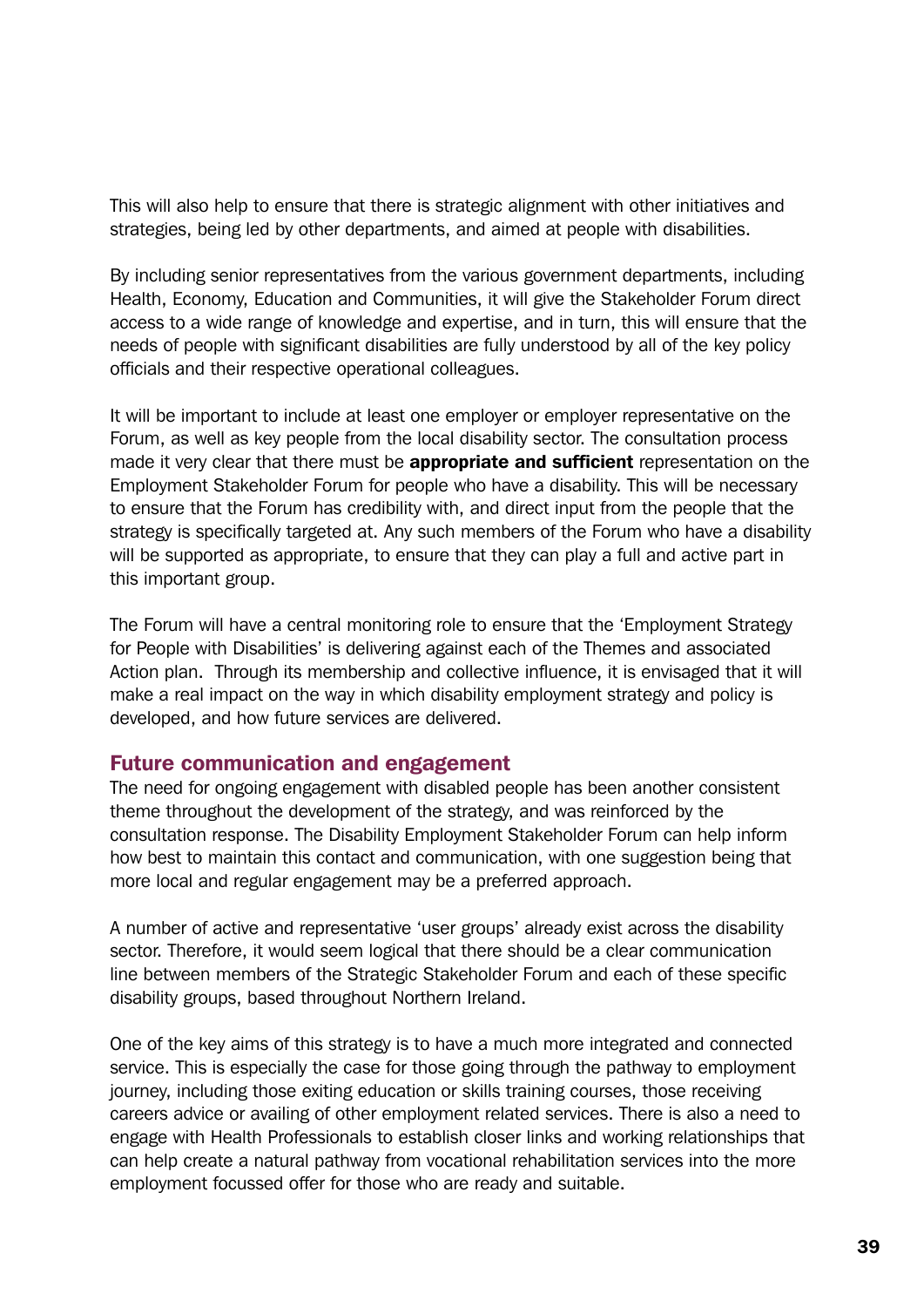The Disability Employment Stakeholder Forum can influence how connected people with disabilities feel to the strategy through the proposed communication and engagement activities. Ultimately, like the strategy itself, the success or otherwise of the Forum may be determined by tangible outcomes, primarily evidenced by an increase in the number of disabled people who move into paid employment and achieve positive career progression over the duration of the strategy.

#### Theme Five – Strategic Partnership and Engagement

*To develop a framework that will ensure continuous and meaningful engagement and collaboration between all of the key stakeholders, including people with disabilities.* 

#### *Proposals that will build upon and improve current practice*

• make a formal commitment to ongoing communication and engagement with those in the community who are disabled but want to work or are supporting those with a significant disability towards and into employment.

- establish a new cross-departmental Disability Employment Stakeholder Forum that will monitor the implementation and achievements of the new strategy, and provide assurance on the alignment of the NI Executive disability strategies;
- ensure that the membership of this new Forum is fully inclusive of those who have a direct impact and influence on the employment prospects for people with disabilities; and
- ensure that people with disabilities and representatives from the local disability sector are fully represented on the Forum.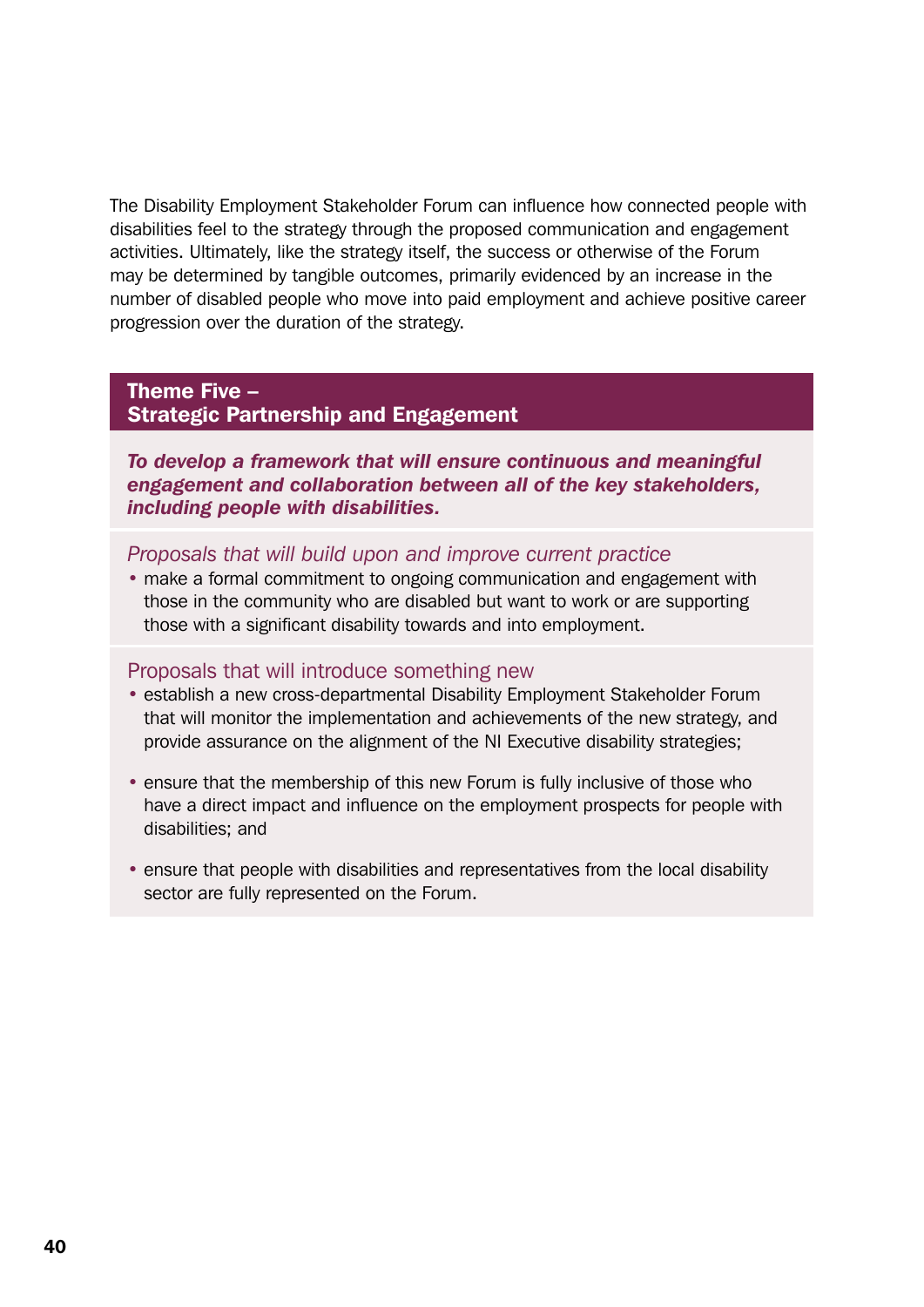5. SUMMARY AND WAY FORWARD

The Employment Strategy for People with Disabilities presents a tremendous opportunity for the government departments, working with a range of key partners, to maximise the potential impact of existing public services for people with disabilities, be they in health, education, vocational training, or employment preparation and retention.

Through its key themes and subsequent proposals, it can help create a more cohesive and clear pathway to employment that will give disabled people a much greater chance to realise his/her employment and career goals. It also provides options for short, medium and long term in-work support options, tailored to the needs of the individual and his/her employer.

Looking ahead to the forthcoming departmental restructure, this provides a unique opportunity for the Executive departments to demonstrate real leadership through a positive cross-departmental approach to the implementation of this strategy.

Through better partnership working, better planning and co-ordination of existing services, and a determination to enable this client group to achieve their full economic potential, the Employment Strategy for People with Disabilities can make a major contribution to the NI Executive's overarching disability strategy.

#### Implementation

The Employment Strategy for People with Disabilities is a five year strategy which will run until March 2021. The Disability Employment Service will have a clear lead responsibility for the implementation of the strategy. However, as the strategy progresses, there will be scope for the Disability Employment Stakeholder Forum to influence the various initiatives, actions and direction of the strategy.

The implementation of the strategy will be delivered through an annual action plan. The first year's action plan has been established by the Disability Employment Service, and agreed with members of the Strategic Working Group. The action plan for Year One is attached at Annex F.

For each subsequent year, the action plan will be developed by the Disability Employment Service and then shared with the membership of the Disability Employment Stakeholder Forum for consultation and agreement. This will enable direct input into the annual action planning process for people with disabilities, those who work on their behalf, as well as other key individuals from different government departments, and those representing the interests and views of employers.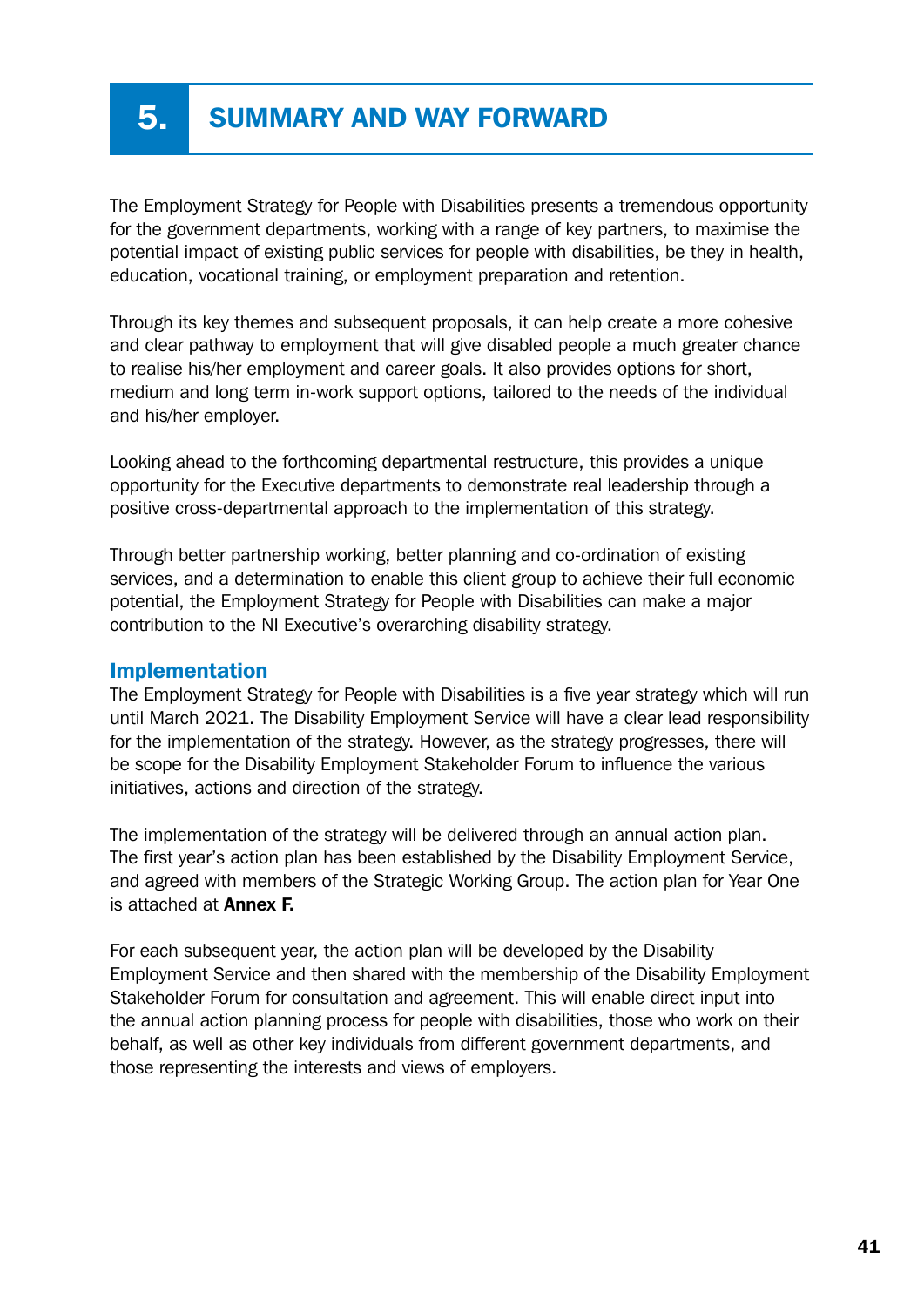# ANNEX A UNCRPD Article 27 - Work and Employment

- 1. States Parties recognize the right of persons with disabilities to work, on an equal basis with others; this includes the right to the opportunity to gain a living by work freely chosen or accepted in a labour market and work environment that is open, inclusive and accessible to persons with disabilities. States Parties shall safeguard and promote the realization of the right to work, including for those who acquire a disability during the course of employment, by taking appropriate steps, including through legislation, to, inter alia:
- (a) Prohibit discrimination on the basis of disability with regard to all matters concerning all forms of employment, including conditions of recruitment, hiring and employment, continuance of employment, career advancement and safe and healthy working conditions;
- (b) Protect the rights of persons with disabilities, on an equal basis with others, to just and favourable conditions of work, including equal opportunities and equal remuneration for work of equal value, safe and healthy working conditions, including protection from harassment, and the redress of grievances;
- (c) Ensure that persons with disabilities are able to exercise their labour and trade union rights on an equal basis with others;
- (d) Enable persons with disabilities to have effective access to general technical and vocational guidance programmes, placement services and vocational and continuing training;
- (e) Promote employment opportunities and career advancement for persons with disabilities in the labour market, as well as assistance in finding, obtaining, maintaining and returning to employment;
- (f) Promote opportunities for self-employment, entrepreneurship, the development of cooperatives and starting one's own business;
- (g) Employ persons with disabilities in the public sector;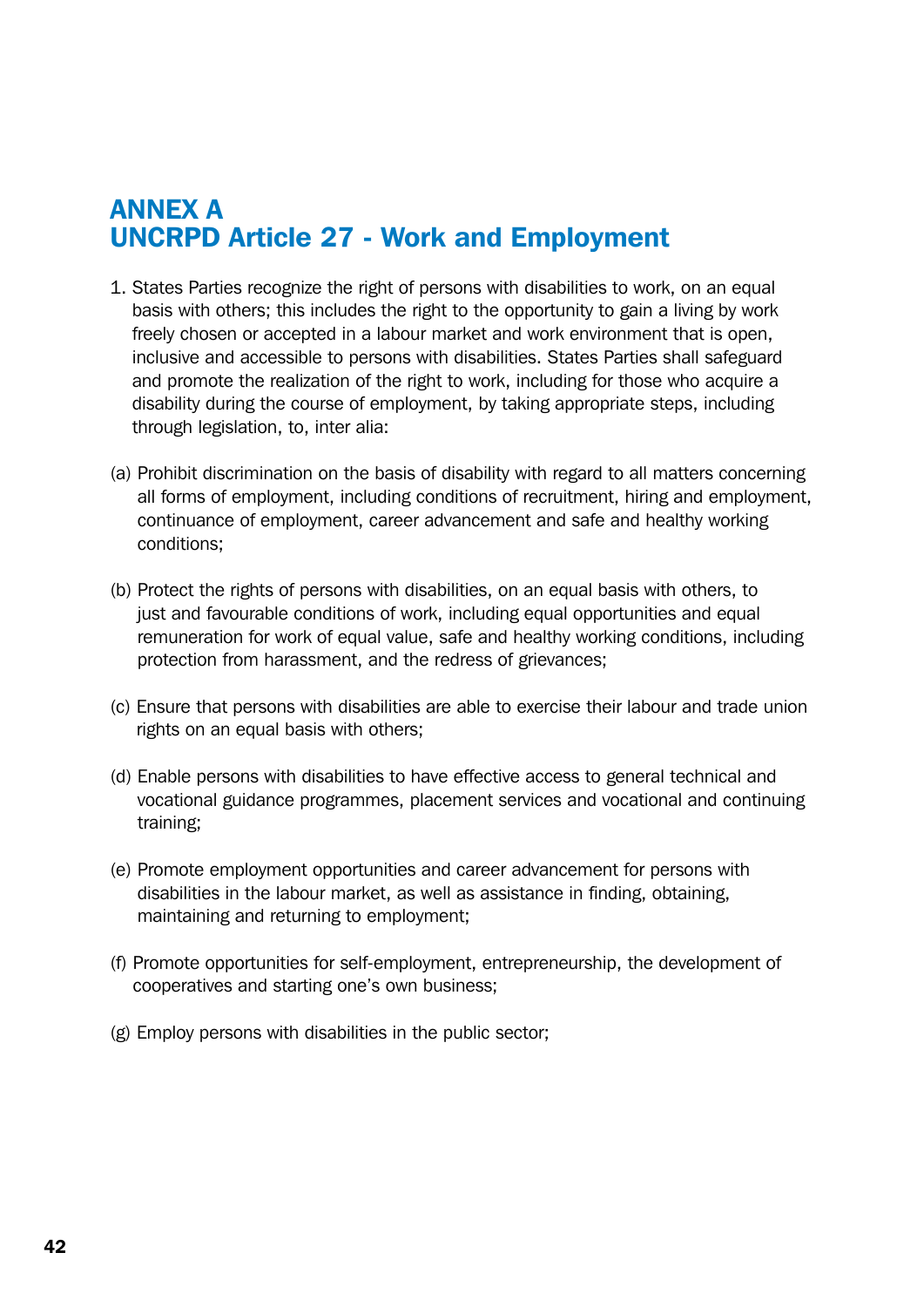- (h) Promote the employment of persons with disabilities in the private sector through appropriate policies and measures, which may include affirmative action programmes, incentives and other measures;
- (i) Ensure that reasonable accommodation is provided to persons with disabilities in the workplace;
- (j) Promote the acquisition by persons with disabilities of work experience in the open labour market; and
- (k) Promote vocational and professional rehabilitation, job retention and return-to-work programmes for persons with disabilities.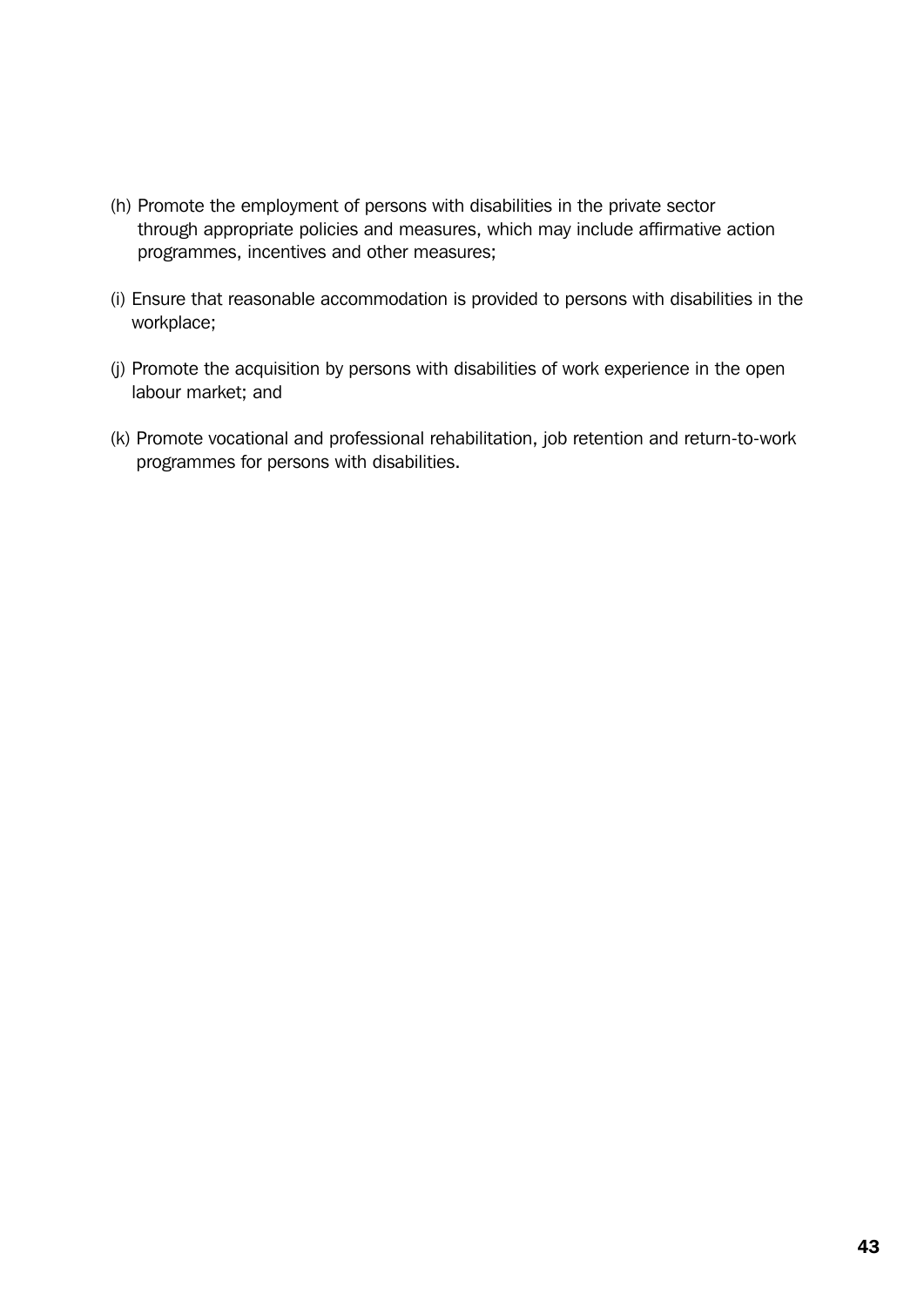# ANNEX B **Strategic Working Group**

| <b>Terry Park</b>       | Head of the Disability Employment Service,<br>Department for Employment and Learning |
|-------------------------|--------------------------------------------------------------------------------------|
| <b>Liam Burns</b>       | Mencap                                                                               |
| <b>Gillian Clifford</b> | Action on Hearing Loss                                                               |
| <b>Edyth Dunlop</b>     | NI Union of Supported Employment                                                     |
| <b>Ann Osborne</b>      | <b>NOW</b>                                                                           |
| <b>Margaret Haddock</b> | The Orchardville Society                                                             |
| <b>Arthur Savage</b>    | <b>Ulster Supported Employment Ltd</b>                                               |
| <b>Laura McCartney</b>  | <b>Disability Action</b>                                                             |
| <b>Marcel Dummigan</b>  | Irish Congress of Trade Unions                                                       |
| <b>Wilfred Mitchell</b> | Parkanaur Training College                                                           |
| <b>Kieran Molloy</b>    | The Cedar Foundation                                                                 |
| <b>Billy Murphy</b>     | NI Association for Mental Health                                                     |
| <b>Peter Shields</b>    | <b>Action Mental Health</b>                                                          |
| <b>Myrtle Black</b>     | <b>Disability Employment Service</b>                                                 |
| <b>Vincent Donnelly</b> | <b>Disability Employment Service</b>                                                 |
| <b>Mark O'Hara</b>      | <b>Disability Employment Service</b>                                                 |
| <b>Marina Smyth</b>     | <b>Disability Employment Service</b>                                                 |

*Note:* 

*A number of other delegates from the organisations above played an important role in the development of the strategy, and were then replaced by colleagues during this period.*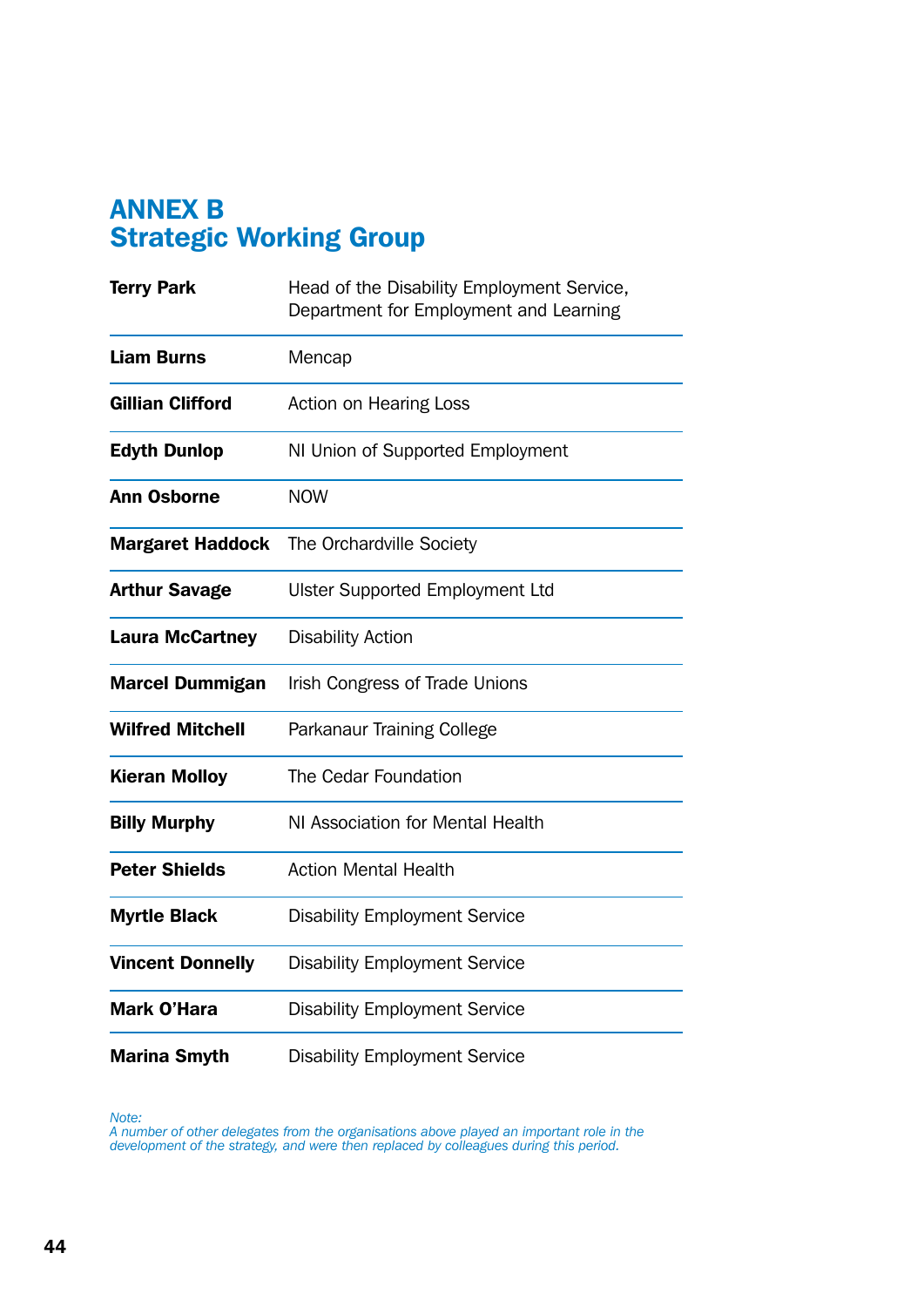# ANNEX C The Supported Employment Model

At its heart this model has the notion that anyone can be employed if they want paid employment and sufficient support is provided. The model is a flexible and continuous process, designed to meet all anticipated needs. The European Union of Supported Employment has produced position papers and guides to the supported employment model, and has provided the following definition:

#### • Providing support to people with disabilities or other disadvantaged groups to secure and maintain paid employment in the open labour market.

The ethos of supported employment services is the development and integration of adequate mechanisms to secure long term sustainable employment.

### Customer Engagement

Disabled people leave education every year with the hope of finding employment. In the past, professionals and families have had low expectations of people with disabilities finding sustainable work. It is important, therefore, that expectations of employment are raised.

# Vocational Profiling

This is a "getting to know you" process where we identify the aspirations, learning needs, individual skills, former experiences and job preferences of the participant. The profile informs the practical job finding and makes it more likely that we find a high quality job match.

#### Employer Engagement

The third crucial element is the job brokerage process. This close engagement with employers helps them to overcome traditional recruitment and selection barriers.

Generally, the aim is to secure 'employment and training' rather than 'training then employment'. This means that a participant gets a job from the beginning. By doing this we overcome the "job readiness" barrier where people can get stuck in permanent training. It also increases people's motivation significantly because they see from the beginning that they are employed.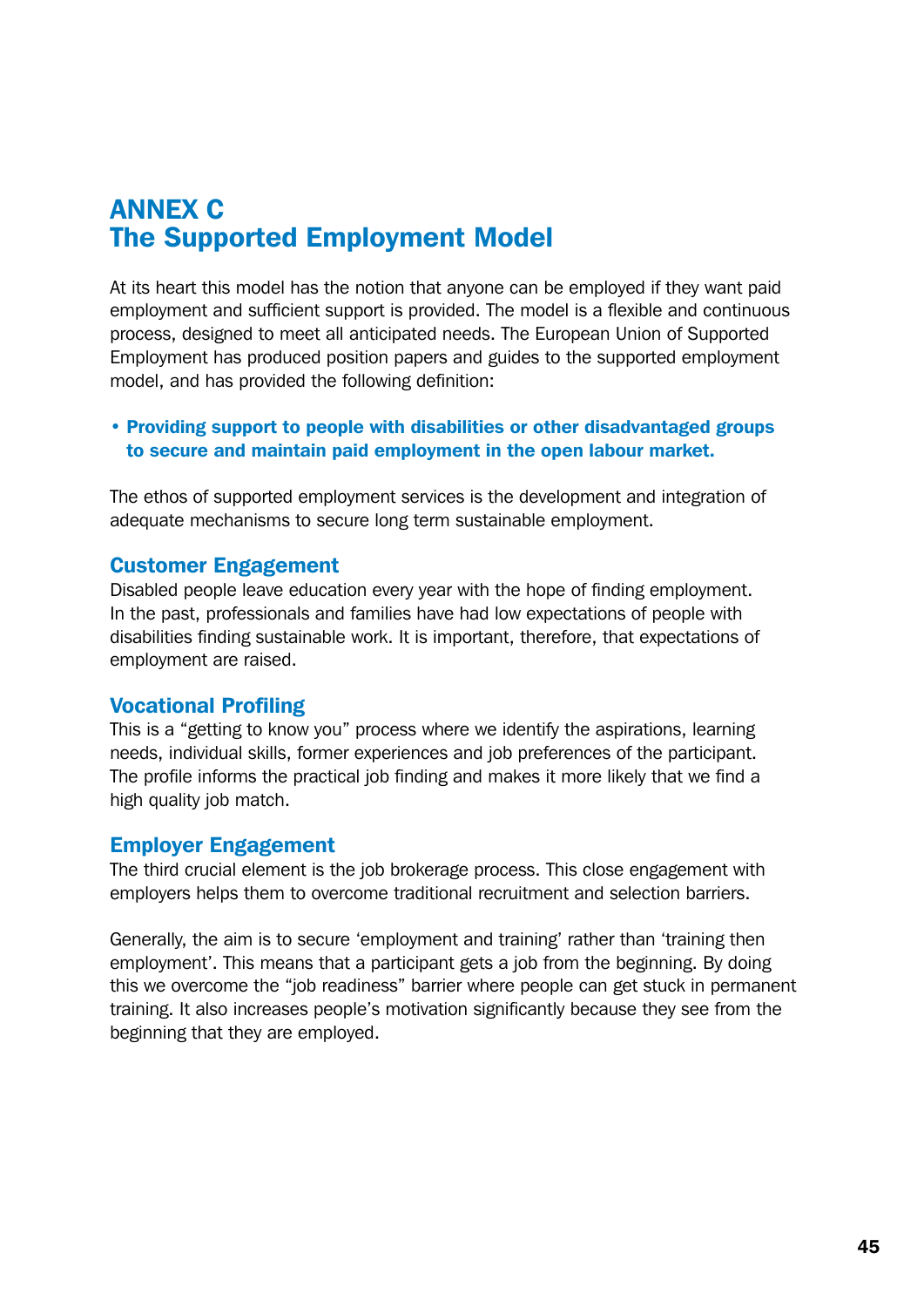# Job Matching

Once the employer commitment is secured, a job analysis is usually undertaken. This examines out any assumptions made in the job description and thoroughly investigates the job on offer, including the work environment, health and safety etc. The job analysis might point towards ways of carving together parts of job descriptions that suit the worker's talents, or creating new job descriptions that suit the worker and are cost effective for the employer.

#### In-work Support

The job analysis and profile ensure that support is properly considered and appropriate. Support is individually tailored and targeted where it is needed most ensuring a cost effective use of resources. It is important to offer appropriate levels of support and encourage the involvement of the employer and co-workers.

### Career Development

Not many people stay in the same job for the whole of their working lives. People with disabilities are no different in having to adapt to changing labour markets and wanting to improve their working lives. Supported employment should encourage the career development of individuals by promoting training opportunities and seeking options for increased responsibility.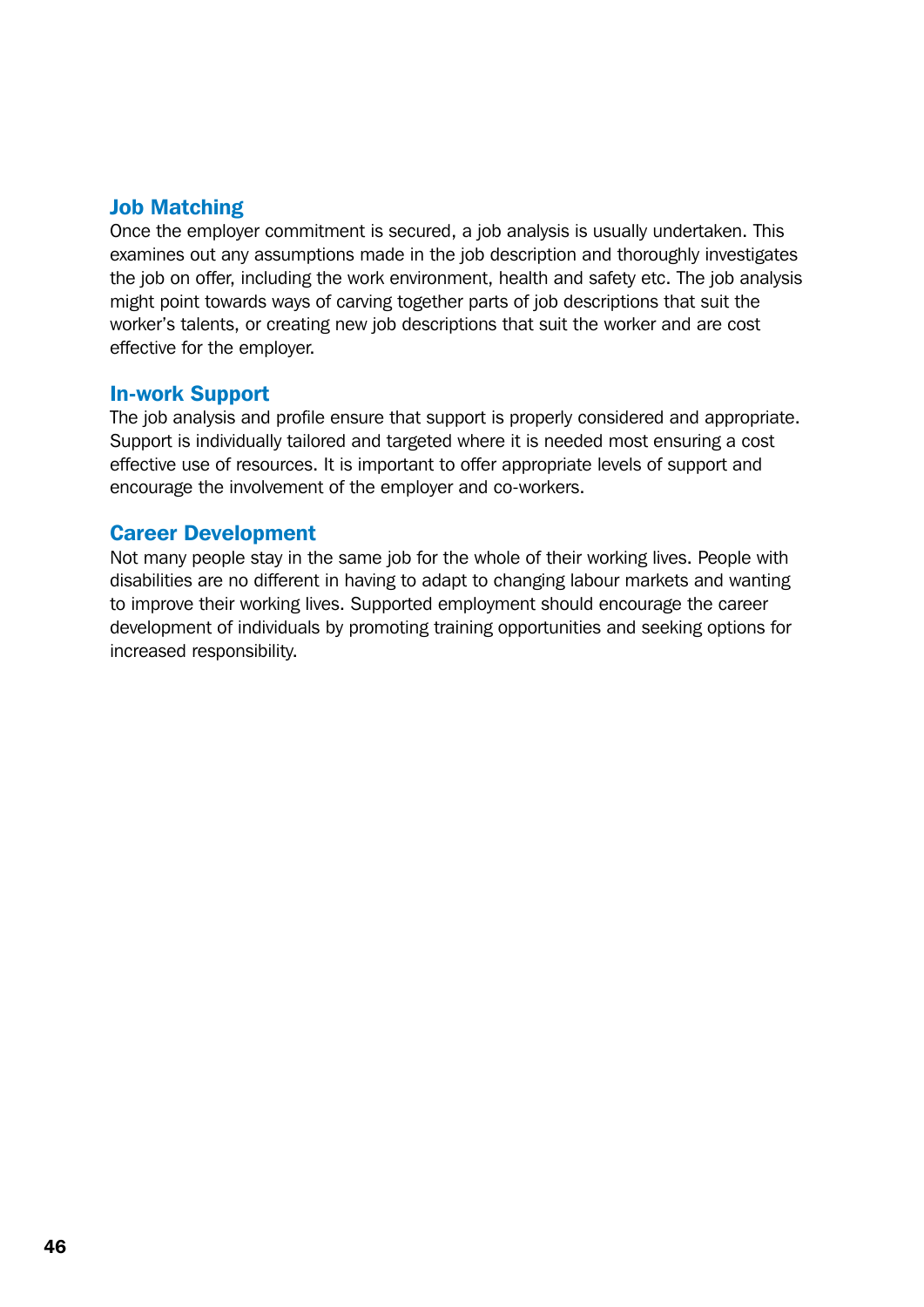# ANNEX D European Social Fund Disability Projects

Through the European Social Fund, 25 disability projects have commenced in 2015, and these will deliver a range of employability and vocational skills training, as well as dedicated pre-employment and in-work support services to people with a range of quite significant disability related barriers to employment.

The projects will be in place through to 2018 as a minimum, and it is envisaged that these projects will make a major contribution to the achievement of the Strategic Purpose and Objective.

The majority of these projects, through their specialist employment teams, deliver the Supported Employment Model, as well as specialist training in a secure, supportive learning environment for disabled participants.

Below is a summary of the Disability Projects to be funded over the next three years:

# Number of Disability Projects – 25

Of these, approximately 50% are targeted at people with a learning disability/difficulty or those on the autistic spectrum. Others are aimed specifically at those with sensory disabilities, mental ill-health or acquired brain injury, whilst a number are offered on a pan-disability basis.

# Project Outcomes

These include the following:

- attainment of self-confidence, greater independence, motivation, self-awareness, improved employability;
- employability skills, vocational skills, jobsearch skills;
- accredited qualifications at Entry Level, Level 1, 2 and 3;
- progression on to further education, other government training and employment programmes and higher education;
- work experience, work placements and voluntary work;
- supported employment; and
- paid employment, both part-time and full-time in the open labour market.

On this final and critical outcome, the European Social Fund projects have a target of approximately 750 people with significant disability related barriers moving into paid employment over the next three years.

This figure will be incorporated into annual projections and employment targets within this strategy.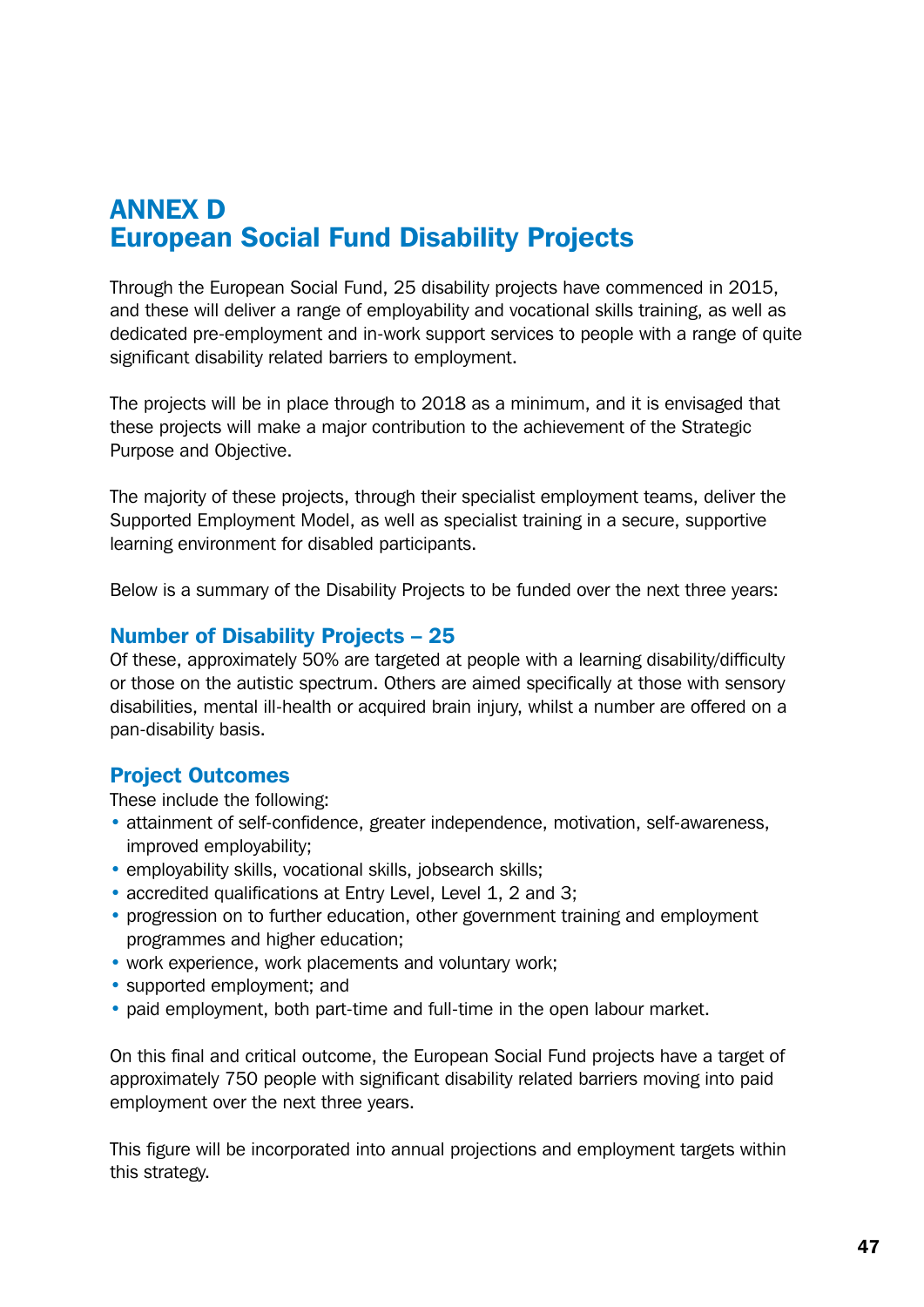# Theme One – Empowering and supporting people to secure paid employment

#### OBJECTIVE:

To develop and implement a Disability Service that will enable young people and adults with a disability to make a successful transition into paid employment, including self-employment.

| <b>Action</b>                                                                                                                                                                                                                                            | <b>Target date</b>       |
|----------------------------------------------------------------------------------------------------------------------------------------------------------------------------------------------------------------------------------------------------------|--------------------------|
| • Through the official launch of the<br><b>Employment Strategy for People</b><br>with Disabilities, the Department<br>will formally adopt the model of<br>Supported Employment for people<br>with significant disabilities.                              | <b>March</b><br>2016     |
| In partnership with the disability<br>sector, establish a referral and<br>employment support offer for<br>suitable students attending the<br>Discrete Learning Units in all of<br>the Further Education college<br>areas throughout Northern<br>Ireland. | <b>September</b><br>2016 |
| • Establish accurate year one<br>baseline figures for the number of<br>disabled people who are in paid<br>employment.                                                                                                                                    | <b>March</b><br>2017     |
| • Pilot the offer of Access to Work<br>(NI) support to disabled people<br>on a work placement that will last<br>more than 3 months, and where a<br>job offer is a real possibility.                                                                      | <b>March</b><br>2017     |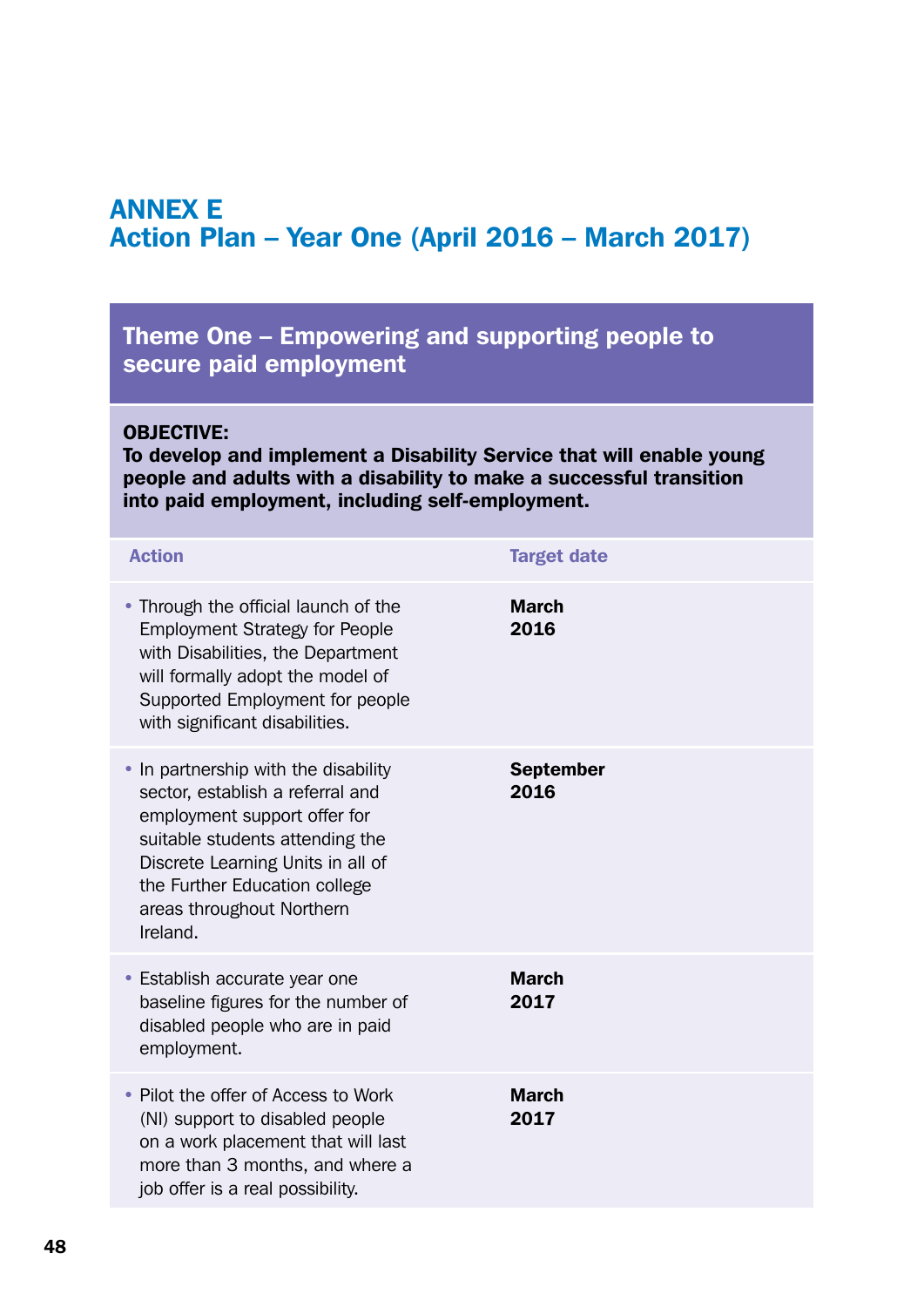# Theme Two – Job retention and career development

#### OBJECTIVE:

To work with employers and disabled employees to support job retention and promote opportunities for progression, personal development, promotion and career enhancement.

| <b>Action</b>                                                                                                                                                                                                                             | <b>Target date</b>       |
|-------------------------------------------------------------------------------------------------------------------------------------------------------------------------------------------------------------------------------------------|--------------------------|
| • Make the Condition Management<br>Programme available to disabled<br>people, who are in employment, and<br>being supported through specialist<br>disability provision.                                                                   | July<br>2016             |
| • Introduce a new element to the<br>Workable (NI) and Access to Work (NI)<br>formal 'review' process, ensuring that<br>there is a specific focus on personal<br>development opportunities and career<br>progression, as appropriate.      | <b>September</b><br>2016 |
| • Open access to the new Workable<br>(NI) programme, so that people with<br>a disability, who are working ten<br>hours or more per week in a paid job<br>role, can receive specialist disability<br>support, if this is deemed necessary. | <b>September</b><br>2016 |
| • Initiate campaign to promote and<br>advertise the disability programmes<br>and services that are assisting people<br>to retain and progress within paid<br>employment.                                                                  | <b>December</b><br>2016  |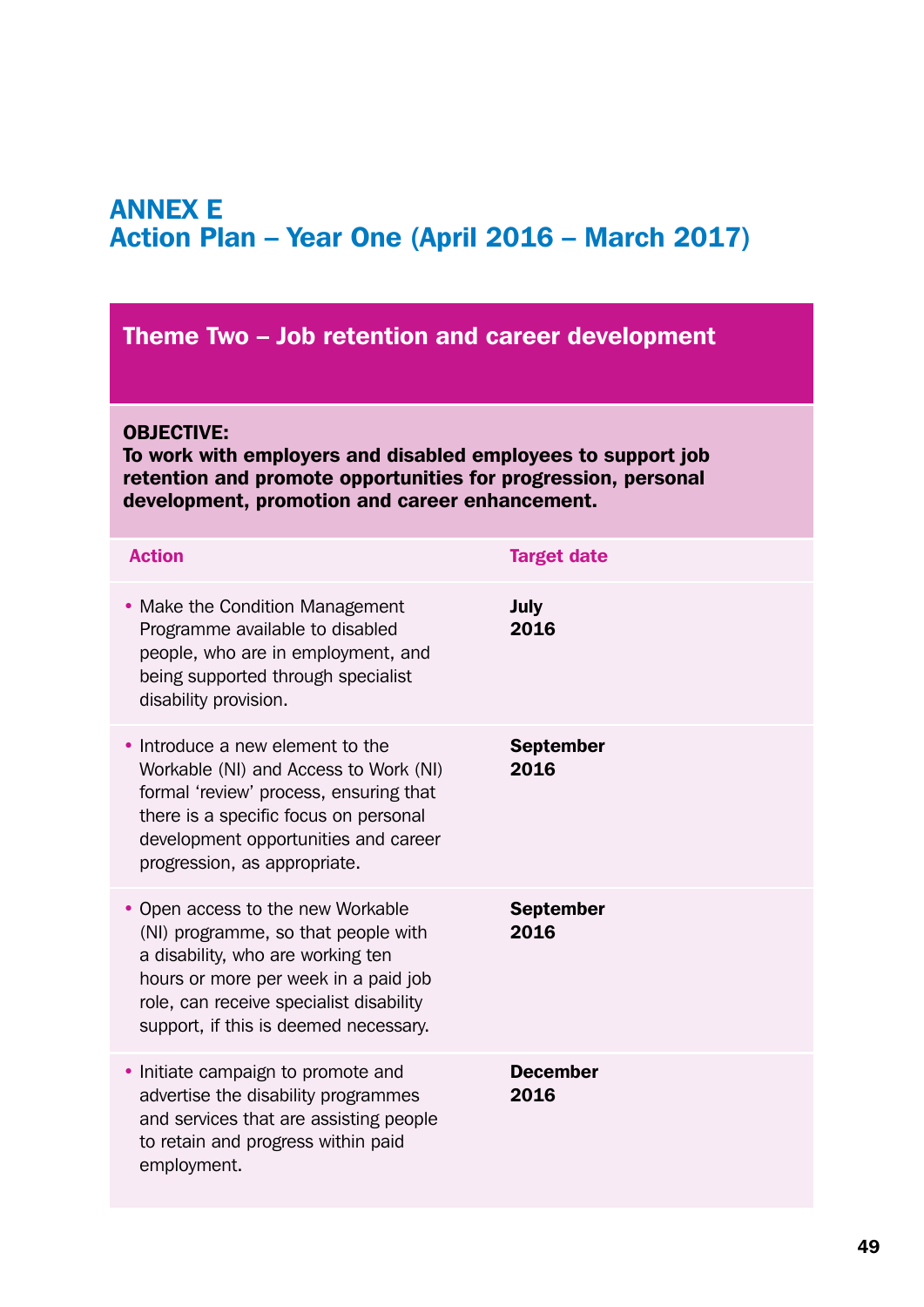# Theme Three – Working with employers

#### OBJECTIVE:

To encourage and influence employers to take positive action and promote equality for disabled people when creating job opportunities, recruiting, selecting, managing and developing staff.

| <b>Action</b>                                                                                                                                                                                                                                          | <b>Target date</b>      |
|--------------------------------------------------------------------------------------------------------------------------------------------------------------------------------------------------------------------------------------------------------|-------------------------|
| • Work with NIUSE and the sector to<br>develop a best practice recruitment<br>/ selection support model that will<br>be available to any employer who<br>wishes to offer employment or<br>work placement opportunities to<br>people with a disability. | <b>November</b><br>2016 |
| • Identify a number of Disability<br>Advocates and Role Models who<br>can help influence the attitudes<br>and actions of employers.                                                                                                                    | <b>December</b><br>2016 |
| • Target at least three employers,<br>to secure ring-fenced employment<br>or quality work placement<br>opportunities for people with<br>significant disability related<br>barriers.                                                                    | <b>March</b><br>2017    |
| • Organise and facilitate a number<br>of local or sector specific employer<br>events.                                                                                                                                                                  | <b>January</b><br>2017  |
| • Organise first major Employer<br>Fvent.                                                                                                                                                                                                              | <b>March</b><br>2017    |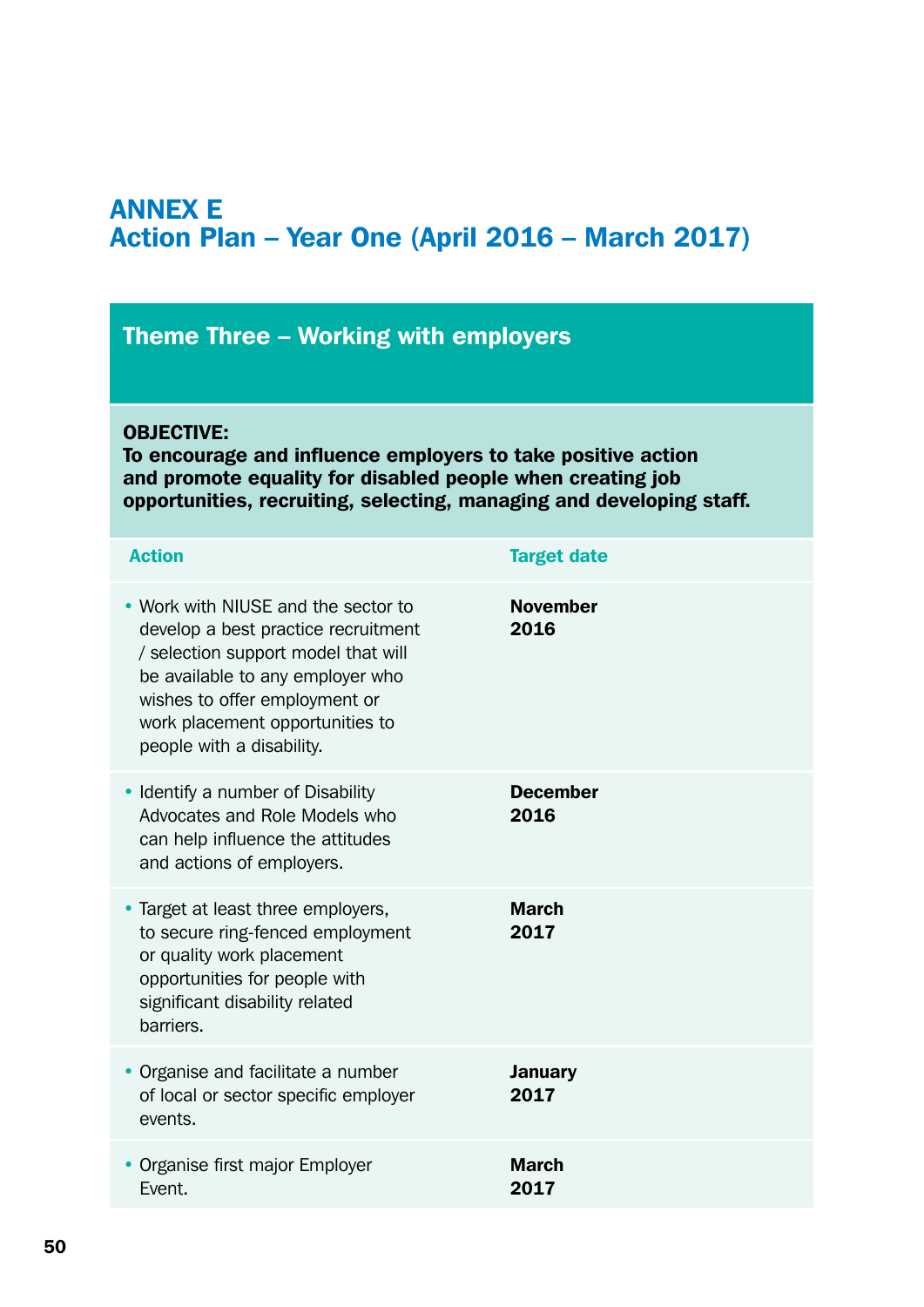# Theme Four – Research and development

#### OBJECTIVE:

To ensure that Northern Ireland is leading the way in terms of research, development and innovation on disability skills and employment issues at local, national and international level.

| <b>Action</b>                                                                                                                                     | <b>Target date</b>      |
|---------------------------------------------------------------------------------------------------------------------------------------------------|-------------------------|
| • Collate existing data and information<br>to identify research priorities for the<br>strategy.                                                   | <b>December</b><br>2016 |
| • Commission first research or evaluation<br>project that will provide additional<br>and relevant information on disability<br>employment issues. | March<br>2017           |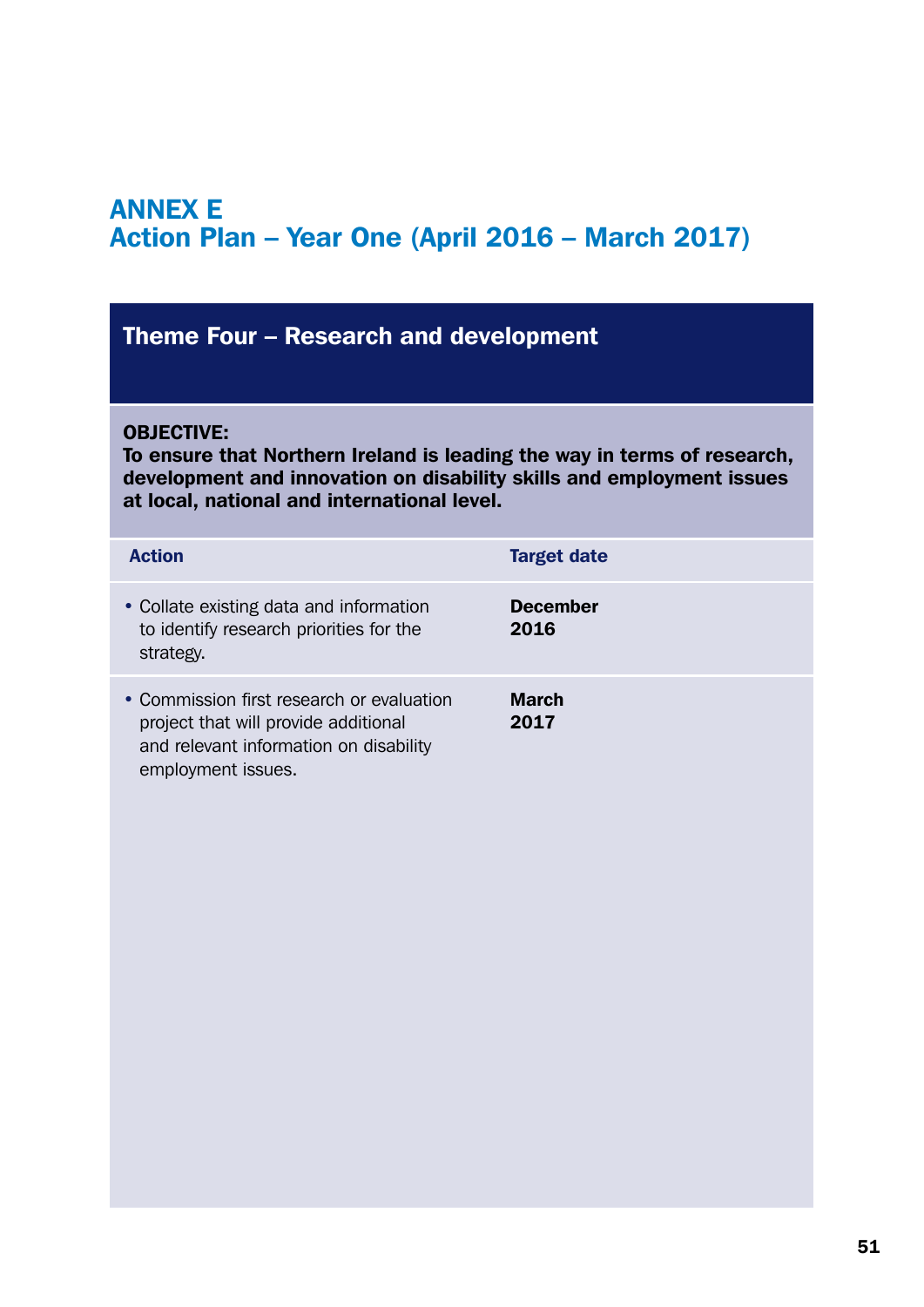# Theme Five – Strategic partnership and engagement

#### OBJECTIVE:

To develop a framework that will ensure continuous and meaningful engagement and collaboration between all of the key stakeholders, including people with disabilities.

| <b>Action</b>                                                                                                                                                           | <b>Target date</b>       |
|-------------------------------------------------------------------------------------------------------------------------------------------------------------------------|--------------------------|
| • Establish clear Terms of reference<br>and a clear line of authority for<br>the new cross-departmental<br><b>Disability Employment</b><br>Stakeholder Forum.           | <b>July</b><br>2016      |
| • Appoint Forum members,<br>ensuring that people with<br>disabilities and representatives<br>from the local disability sector<br>are fully represented on<br>the Forum. | <b>September</b><br>2016 |
| • Convene inaugural meeting of<br>the new Stakeholder Forum.                                                                                                            | <b>October</b><br>2016   |
| • Develop communication<br>mechanism for wider disability<br>sector and community.                                                                                      | <b>November</b><br>2016  |
| • Stakeholder Forum to review<br>the Year One Action Plan and<br>will approve the Action Plan for<br>Year Two.                                                          | <b>March</b><br>2017     |